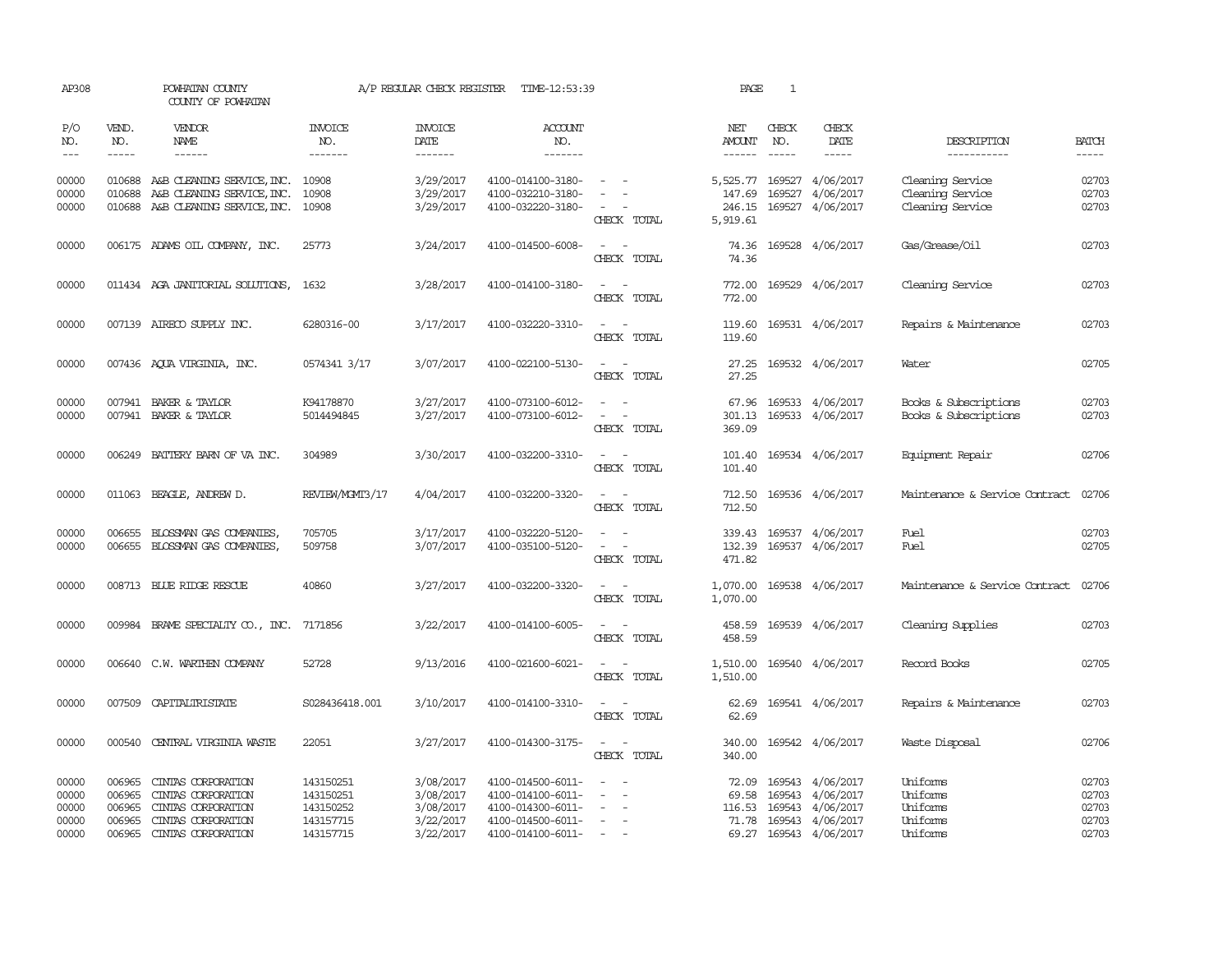| AP308                                                                |                                                | POWHATAN COUNTY<br>COUNTY OF POWHATAN                                                                                                                                                                                                                     |                                                                                        | A/P REGULAR CHECK REGISTER                                                                           | TIME-12:53:39                                                                                                                                                        |                                                                         | PAGE                                                                                 | 2                                                                  |                                                                                                             |                                                                                                                                                                                                    |                                                                      |
|----------------------------------------------------------------------|------------------------------------------------|-----------------------------------------------------------------------------------------------------------------------------------------------------------------------------------------------------------------------------------------------------------|----------------------------------------------------------------------------------------|------------------------------------------------------------------------------------------------------|----------------------------------------------------------------------------------------------------------------------------------------------------------------------|-------------------------------------------------------------------------|--------------------------------------------------------------------------------------|--------------------------------------------------------------------|-------------------------------------------------------------------------------------------------------------|----------------------------------------------------------------------------------------------------------------------------------------------------------------------------------------------------|----------------------------------------------------------------------|
| P/O<br>NO.<br>$---$                                                  | VEND.<br>NO.<br>$- - - - -$                    | VENDOR<br>NAME<br>$- - - - - -$                                                                                                                                                                                                                           | <b>INVOICE</b><br>NO.<br>--------                                                      | <b>INVOICE</b><br>DATE<br>$- - - - - - -$                                                            | <b>ACCOUNT</b><br>NO.<br>-------                                                                                                                                     |                                                                         | NET<br><b>AMOUNT</b><br>$- - - - - -$                                                | CHECK<br>NO.<br>$- - - - -$                                        | CHECK<br>DATE<br>$- - - - -$                                                                                | DESCRIPTION<br>-----------                                                                                                                                                                         | <b>BATCH</b><br>$- - - - -$                                          |
| 00000                                                                | 006965                                         | CINTAS CORPORATION                                                                                                                                                                                                                                        | 143157716                                                                              | 3/22/2017                                                                                            | 4100-014300-6011-                                                                                                                                                    | $\overline{\phantom{a}}$<br>CHECK TOTAL                                 | 135.75<br>535.00                                                                     |                                                                    | 169543 4/06/2017                                                                                            | Uniforms                                                                                                                                                                                           | 02703                                                                |
| 00000                                                                |                                                | 011805 CLERK OF DISTRICT COURT                                                                                                                                                                                                                            | CR 24-289                                                                              | 3/24/2017                                                                                            | 4100-022100-6001-                                                                                                                                                    | $\sim$<br>$\sim$<br>CHECK TOTAL                                         | 4.00<br>4.00                                                                         |                                                                    | 169544 4/06/2017                                                                                            | Office Supplies                                                                                                                                                                                    | 02705                                                                |
| 00000<br>00000                                                       |                                                | 011810 COSNER, JOHN W.<br>011810 COSNER, JOHN W.                                                                                                                                                                                                          | EVCC 3-23-17<br>EVCC 3-25-17                                                           | 3/23/2017<br>3/25/2017                                                                               | 4100-032200-5815-<br>4100-032200-5815-                                                                                                                               | $\sim$<br>$\overline{a}$<br>CHECK TOTAL                                 | 80.00<br>160.00<br>240.00                                                            |                                                                    | 169545 4/06/2017<br>169545 4/06/2017                                                                        | Training/Seminars<br>Training/Seminars                                                                                                                                                             | 02706<br>02706                                                       |
| 00000<br>00000<br>00000<br>00000                                     | 007294<br>007294<br>007294<br>007294           | CUMBERLAND FARM & AUTO<br>CUMBERLAND FARM & AUTO<br>CUMBERLAND FARM & AUTO<br>CUMBERLAND FARM & AUTO                                                                                                                                                      | 179313<br>179382<br>934860<br>936126                                                   | 3/22/2017<br>3/24/2017<br>3/09/2017<br>3/23/2017                                                     | 4100-032200-6009-<br>4100-032200-6009-<br>4100-032200-6009-<br>4100-032200-6009-                                                                                     | $\sim$<br>$\overline{\phantom{a}}$<br>CHECK TOTAL                       | 51.00<br>51.00<br>330.04<br>11.86<br>443.90                                          | 169546<br>169546                                                   | 4/06/2017<br>4/06/2017<br>169546 4/06/2017<br>169546 4/06/2017                                              | Auto Repairs and Parts<br>Auto Repairs and Parts<br>Auto Repairs and Parts<br>Auto Repairs and Parts                                                                                               | 02706<br>02706<br>02706<br>02706                                     |
| 00000                                                                |                                                | 010079 DEAL & LACHENEY P.C.                                                                                                                                                                                                                               | 4679                                                                                   | 4/03/2017                                                                                            | 4100-012210-3150-                                                                                                                                                    | CHECK TOTAL                                                             | 10,000.00<br>10,000.00                                                               |                                                                    | 169548 4/06/2017                                                                                            | Contracted County Attomey                                                                                                                                                                          | 02705                                                                |
| 00000                                                                |                                                | 010433 DEPARTMENT OF ELECTIONS                                                                                                                                                                                                                            | 1930                                                                                   | 3/24/2017                                                                                            | 4100-021600-6014-                                                                                                                                                    | CHECK TOTAL                                                             | 66.00<br>66.00                                                                       |                                                                    | 169549 4/06/2017                                                                                            | Other Operating Expenses                                                                                                                                                                           | 02705                                                                |
| 00000                                                                |                                                | 000860 DOMINION VIRGINIA POWER                                                                                                                                                                                                                            | 2613832712 3/17                                                                        | 3/03/2017                                                                                            | 4100-022100-5110-                                                                                                                                                    | $\sim$<br>$\sim$<br>CHECK TOTAL                                         | 145.19<br>145.19                                                                     |                                                                    | 169550 4/06/2017                                                                                            | Electricity                                                                                                                                                                                        | 02705                                                                |
| 00000<br>00000<br>00000<br>00000<br>00000<br>00000<br>00000<br>00000 | 008336<br>008336<br>008336<br>008336<br>008336 | FERGUSON ENTERPRISES INC.<br>FERGUSON ENTERPRISES INC.<br>FERGUSON ENTERPRISES INC.<br>FERGUSON ENTERPRISES INC.<br>008336 FERGUSON ENTERPRISES INC.<br>FERGUSON ENTERPRISES INC.<br>008336 FERGUSON ENTERPRISES INC.<br>008336 FERGUSON ENTERPRISES INC. | 4184216<br>4224023<br>4224035<br>4224035-1<br>4224070<br>4225960<br>4226024<br>4236833 | 2/17/2017<br>3/10/2017<br>3/10/2017<br>3/17/2017<br>3/10/2017<br>3/13/2017<br>3/13/2017<br>3/17/2017 | 4100-014100-3310-<br>4100-014100-3310-<br>4100-014100-3310-<br>4100-014100-3310-<br>4100-014100-3310-<br>4100-014100-3310-<br>4100-014100-6004-<br>4100-032210-3310- | $\sim$<br>$\equiv$<br>$\sim$<br>$\overline{a}$<br>$\sim$<br>CHECK TOTAL | 176.27<br>269.22<br>276.85<br>54.21<br>31.51<br>552.85<br>52.25<br>17.06<br>1,430.22 | 169552<br>169552<br>169552<br>169552<br>169552<br>169552<br>169552 | 4/06/2017<br>4/06/2017<br>4/06/2017<br>4/06/2017<br>4/06/2017<br>4/06/2017<br>4/06/2017<br>169552 4/06/2017 | Repairs & Maintenance<br>Repairs & Maintenance<br>Repairs & Maintenance<br>Repairs & Maintenance<br>Repairs & Maintenance<br>Repairs & Maintenance<br>Tools and Equipment<br>Repairs & Maintenance | 02703<br>02703<br>02703<br>02703<br>02703<br>02703<br>02703<br>02703 |
| 00000                                                                |                                                | 000338 FIRE PROTECTION EQUIP. CO                                                                                                                                                                                                                          | 67398                                                                                  | 3/17/2017                                                                                            | 4100-032200-6010-                                                                                                                                                    | $\overline{\phantom{a}}$<br>CHECK TOTAL                                 | 604.95<br>604.95                                                                     |                                                                    | 169553 4/06/2017                                                                                            | Breathing Apparatus                                                                                                                                                                                | 02706                                                                |
| 00000                                                                | 011808                                         | GATEWOOD, LANCE                                                                                                                                                                                                                                           | LOWES 03082017                                                                         | 3/08/2017                                                                                            | 4100-031200-6014-                                                                                                                                                    | CHECK TOTAL                                                             | 54.21<br>54.21                                                                       |                                                                    | 169554 4/06/2017                                                                                            | Other Operating Supplies                                                                                                                                                                           | 02704                                                                |
| 00000                                                                |                                                | 006013 GRAINGER                                                                                                                                                                                                                                           | 9392352770                                                                             | 3/21/2017                                                                                            | 4100-014100-6100-                                                                                                                                                    | $\sim$<br>$\overline{\phantom{a}}$<br>CHECK TOTAL                       | 10.36<br>10.36                                                                       |                                                                    | 169555 4/06/2017                                                                                            | Personal Protective Equipment                                                                                                                                                                      | 02703                                                                |
| 00000<br>00000                                                       | 010487                                         | IBM CORPORATION<br>010487 IBM CORPORATION                                                                                                                                                                                                                 | Q6145F0<br><b>06145F0</b>                                                              | 4/01/2017<br>4/01/2017                                                                               | 4100-095101-9300-<br>4100-095101-9301-                                                                                                                               | $\equiv$<br>$\sim$<br>$\sim$<br>$\overline{\phantom{a}}$<br>CHECK TOTAL | 54.43<br>854.57                                                                      |                                                                    | 800.14 169557 4/06/2017<br>169557 4/06/2017                                                                 | AS400 Lease - Principal<br>AS400 Lease - Interest                                                                                                                                                  | 02706<br>02706                                                       |
| 00000<br>00000<br>00000                                              | 011524                                         | 011524 J & K DIESEL & AUTOMOTIVE<br>J & K DIESEL & AUTOMOTIVE<br>011524 J & K DIESEL & AUTOMOTIVE 10252                                                                                                                                                   | 10249<br>10251                                                                         | 3/30/2017<br>3/30/2017<br>3/30/2017                                                                  | 4100-032200-6009-<br>4100-032200-6009-<br>4100-032200-6009-                                                                                                          | $\overline{\phantom{a}}$<br>$\sim$<br>CHECK TOTAL                       | 247.87<br>296.21<br>67.73<br>611.81                                                  | 169558<br>169558                                                   | 4/06/2017<br>4/06/2017<br>169558 4/06/2017                                                                  | Auto Repairs and Parts<br>Auto Repairs and Parts<br>Auto Repairs and Parts                                                                                                                         | 02706<br>02706<br>02706                                              |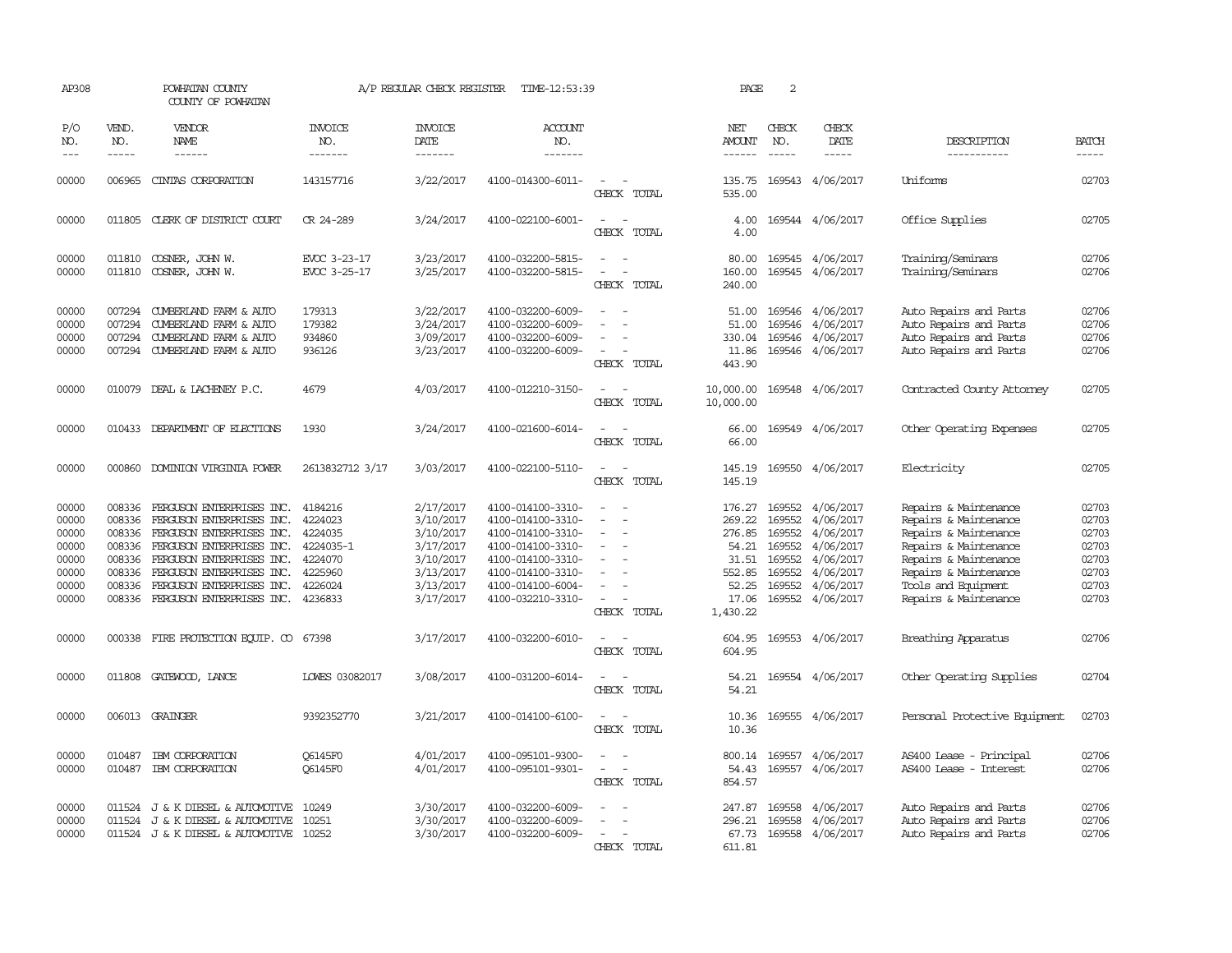| AP308               |                             | POWHATAN COUNTY<br>COUNTY OF POWHATAN          |                                  | A/P REGULAR CHECK REGISTER                | TIME-12:53:39                          |                                                                                                                                          | PAGE                     | 3            |                                      |                                          |                       |
|---------------------|-----------------------------|------------------------------------------------|----------------------------------|-------------------------------------------|----------------------------------------|------------------------------------------------------------------------------------------------------------------------------------------|--------------------------|--------------|--------------------------------------|------------------------------------------|-----------------------|
| P/O<br>NO.<br>$---$ | VEND.<br>NO.<br>$- - - - -$ | <b>VENDOR</b><br>NAME<br>$- - - - - -$         | <b>INVOICE</b><br>NO.<br>------- | <b>INVOICE</b><br><b>DATE</b><br>-------- | <b>ACCOUNT</b><br>NO.<br>-------       |                                                                                                                                          | NET<br>AMOUNT<br>------  | CHECK<br>NO. | CHECK<br>DATE<br>$- - - - -$         | DESCRIPTION<br>------------              | <b>BATCH</b><br>----- |
| 00000               |                             | 010231 J & K HEAVY TRUCKS &                    | 8491                             | 3/30/2017                                 | 4100-032200-6009-                      | $\frac{1}{2} \left( \frac{1}{2} \right) \left( \frac{1}{2} \right) \left( \frac{1}{2} \right) \left( \frac{1}{2} \right)$<br>CHECK TOTAL | 485.39<br>485.39         |              | 169559 4/06/2017                     | Auto Repairs and Parts                   | 02706                 |
| 00000               |                             | 011809 LAMBERT, PAUL E.                        | MIN-MAKER FEST                   | 3/31/2017                                 | 4100-083500-6014-                      | $\sim$ 100 $\mu$<br>$\overline{\phantom{a}}$<br>CHECK TOTAL                                                                              | 100.00<br>100.00         |              | 169560 4/06/2017                     | Other Operating Supplies                 | 02704                 |
| 00000               |                             | 011359 LANDMARK PROPERTY                       | <b>HUNT 3/17</b>                 | 3/31/2017                                 | 4100-053910-5642-                      | CHECK TOTAL                                                                                                                              | 760.00<br>760.00         |              | 169562 4/06/2017                     | PCCAA Services - TANF                    | 02704                 |
| 00000               |                             | 011807 MALOUF ENGINEERING                      | 1704121VO                        | 3/24/2017                                 | 4100-031210-3140-                      | $\sim$ $\sim$<br>CHECK TOTAL                                                                                                             | 2,000.00<br>2,000.00     |              | 169563 4/06/2017                     | Professional Services                    | 02705                 |
| 00000               |                             | 006146 MCCLELLAN, WENDY SUSAN                  | <b>EMERALD STONE</b>             | 3/30/2017                                 | 4100-031710-5540-                      | $ -$<br>CHECK TOTAL                                                                                                                      | 25.24<br>25.24           |              | 169564 4/06/2017                     | Travel - Convention & Educatio           | 02705                 |
| 00000               |                             | 006489 MCCLINTOCK SERVICE CENTER 18543         |                                  | 3/31/2017                                 | 4100-031200-6009-                      | $ -$<br>CHECK TOTAL                                                                                                                      | 42.15<br>42.15           |              | 169565 4/06/2017                     | Auto Parts/Repairs                       | 02705                 |
| 00000               |                             | 009666 MID-ATLANTIC CONTROLS                   | 21198                            | 12/22/2016                                | 4100-014100-3310-                      | $\equiv$<br>CHECK TOTAL                                                                                                                  | 582.74<br>582.74         |              | 169566 4/06/2017                     | Repairs & Maintenance                    | 02703                 |
| 00000               |                             | 011064 NICE, BENJAMIN                          | VA BEACH 5/8/17                  | 4/04/2017                                 | 4100-031200-5540-                      | $\equiv$<br>CHECK TOTAL                                                                                                                  | 206.50<br>206.50         |              | 169568 4/06/2017                     | Conferences & Training                   | 02706                 |
| 00000               |                             | 011804 O'DONNELL, DAN                          | <b>INTERVIEW EXP</b>             | 3/23/2017                                 | 4100-012220-5580-                      | $\frac{1}{2} \left( \frac{1}{2} \right) \left( \frac{1}{2} \right) \left( \frac{1}{2} \right) \left( \frac{1}{2} \right)$<br>CHECK TOTAL | 208.93<br>208.93         |              | 169569 4/06/2017                     | Recruitment                              | 02705                 |
| 00000               | 008079                      | PAETEC/CAVALIER BUSINESS                       | 3802785 3/17                     | 3/22/2017                                 | 4100-012510-5230-                      | $ -$<br>CHECK TOTAL                                                                                                                      | 745.22<br>745.22         |              | 169570 4/06/2017                     | Telephone Services                       | 02703                 |
| 00000<br>00000      | 008031<br>008031            | PARRISH MOTOR COMPANY<br>PARRISH MOTOR COMPANY | 6029032/1<br>6029074/1           | 3/29/2017<br>3/31/2017                    | 4100-031200-6009-<br>4100-031200-6009- | $\sim$<br>CHECK TOTAL                                                                                                                    | 60.66<br>60.66<br>121.32 |              | 169571 4/06/2017<br>169571 4/06/2017 | Auto Parts/Repairs<br>Auto Parts/Repairs | 02705<br>02705        |
| 00000               | 011803                      | PENKSA, ALBERT                                 | <b>INIERVIEW EXP</b>             | 3/23/2017                                 | 4100-012220-5580-                      | $\sim$ $-$<br>$\overline{\phantom{a}}$<br>CHECK TOTAL                                                                                    | 368.43<br>368.43         |              | 169572 4/06/2017                     | Recruitment                              | 02705                 |
| 00000               | 007962                      | PITNEY BOWES GLOBAL                            | 3303203228                       | 3/26/2017                                 | 4100-012410-3320-                      | $\sim$<br>$\sim$<br>CHECK TOTAL                                                                                                          | 595.75<br>595.75         |              | 169573 4/06/2017                     | Maintenance & Service Contract           | 02706                 |
| 00000               |                             | 006914 POWHATAN AUTO REPAIR                    | UNIT 406 3/17                    | 3/29/2017                                 | 4100-031200-6008-                      | $ -$<br>CHECK TOTAL                                                                                                                      | 54.08<br>54.08           |              | 169574 4/06/2017                     | Gas/Grease/Oil                           | 02705                 |
| 00000               | 006928                      | POWHATAN COUNTY DEPT. OF                       | HIGDIN $4/17$                    | 4/04/2017                                 | 4100-053910-5642-                      | $\sim$<br>$\sim$<br>CHECK TOTAL                                                                                                          | 279.99<br>279.99         |              | 169575 4/06/2017                     | PCCAA Services - TANF                    | 02704                 |
| 00000               | 000770                      | POWHATAN HEALTH DEPT                           | 4TH QTR FY17                     | 4/03/2017                                 | 4100-051200-5699-                      | $\overline{\phantom{a}}$<br>CHECK TOTAL                                                                                                  | 50,016.61<br>50,016.61   |              | 169576 4/06/2017                     | State Health Department                  | 02705                 |
| 00000               |                             | 006761 POWHATAN VOLUNTEER FIRE                 | KNABE 47386                      | 3/24/2017                                 | 4100-032200-3310-                      | $\overline{\phantom{a}}$<br>CHECK TOTAL                                                                                                  | 27.00<br>27.00           |              | 169577 4/06/2017                     | Equipment Repair                         | 02706                 |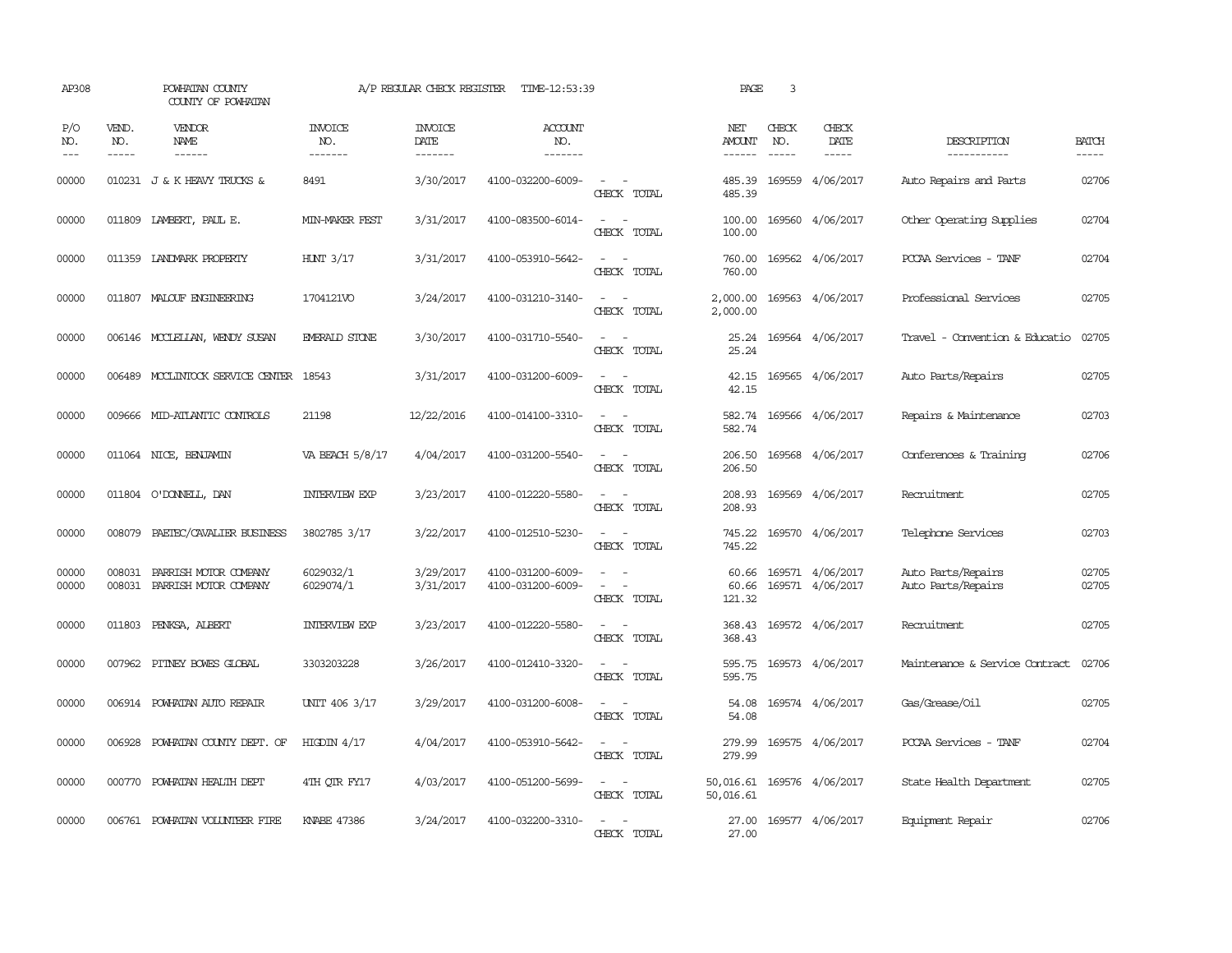| AP308                                                                |                                                                              | POWHATAN COUNTY<br>COUNTY OF POWHATAN                                                                                                                                                                                                                                                  |                                                                                      | A/P REGULAR CHECK REGISTER                                                                           | TIME-12:53:39                                                                                                                                                        |                                                     | PAGE                                                                         | 4                                                                  |                                                                                                                    |                                                                                                                                                                                                        |                                                                      |
|----------------------------------------------------------------------|------------------------------------------------------------------------------|----------------------------------------------------------------------------------------------------------------------------------------------------------------------------------------------------------------------------------------------------------------------------------------|--------------------------------------------------------------------------------------|------------------------------------------------------------------------------------------------------|----------------------------------------------------------------------------------------------------------------------------------------------------------------------|-----------------------------------------------------|------------------------------------------------------------------------------|--------------------------------------------------------------------|--------------------------------------------------------------------------------------------------------------------|--------------------------------------------------------------------------------------------------------------------------------------------------------------------------------------------------------|----------------------------------------------------------------------|
| P/O<br>NO.<br>$---$                                                  | VEND.<br>NO.<br>$- - - - -$                                                  | VENDOR<br>NAME<br>$- - - - - -$                                                                                                                                                                                                                                                        | INVOICE<br>NO.<br>-------                                                            | <b>INVOICE</b><br>DATE<br>--------                                                                   | <b>ACCOUNT</b><br>NO.<br>-------                                                                                                                                     |                                                     | NET<br>AMOUNT<br>------                                                      | CHECK<br>NO.<br>$\frac{1}{2}$                                      | CHECK<br>DATE<br>-----                                                                                             | DESCRIPTION<br>-----------                                                                                                                                                                             | <b>BATCH</b><br>$- - - - -$                                          |
| 00000                                                                | 010905                                                                       | PRIORITY FIRE PROTECTION                                                                                                                                                                                                                                                               | 19717                                                                                | 3/20/2017                                                                                            | 4100-014100-3320-                                                                                                                                                    | $\overline{\phantom{a}}$<br>CHECK TOTAL             | 750.00<br>750.00                                                             |                                                                    | 169578 4/06/2017                                                                                                   | Maintenance & Service Contract                                                                                                                                                                         | 02703                                                                |
| 00000<br>00000<br>00000                                              | 006474<br>006474                                                             | PROGRESSIVE AUTO WORKS<br>PROGRESSIVE AUTO WORKS<br>006474 PROGRESSIVE AUTO WORKS                                                                                                                                                                                                      | 0033151<br>0033161<br>0033556                                                        | 2/03/2017<br>2/03/2017<br>3/29/2017                                                                  | 4100-031200-6009-<br>4100-031200-6009-<br>4100-031200-6009-                                                                                                          | CHECK TOTAL                                         | 155.79<br>590.09<br>625.87<br>1,371.75                                       |                                                                    | 169579 4/06/2017<br>169579 4/06/2017<br>169579 4/06/2017                                                           | Auto Parts/Repairs<br>Auto Parts/Repairs<br>Auto Parts/Repairs                                                                                                                                         | 02705<br>02705<br>02705                                              |
| 00000                                                                |                                                                              | 009518 QUARLES PETROLEUM, INC.                                                                                                                                                                                                                                                         | CT-0853605                                                                           | 3/31/2017                                                                                            | 4100-031200-6008-                                                                                                                                                    | CHECK TOTAL                                         | 6,609.29<br>6,609.29                                                         |                                                                    | 169580 4/06/2017                                                                                                   | Gas/Grease/Oil                                                                                                                                                                                         | 02705                                                                |
| 00000<br>00000<br>00000<br>00000<br>00000<br>00000<br>00000<br>00000 | 000780<br>000780<br>000780<br>000780<br>000780<br>000780<br>000780<br>000780 | <b>QUILL CORPORATION</b><br><b>QUILL CORPORATION</b><br><b>CUILL CORPORATION</b><br><b>QUILL CORPORATION</b><br><b>QUILL CORPORATION</b><br><b>QUILL CORPORATION</b><br><b>CUILL CORPORATION</b><br><b>CUILL CORPORATION</b>                                                           | 5298697<br>5303762<br>5315967<br>5191927<br>5213447<br>5517809<br>5520770<br>5539220 | 3/20/2017<br>3/20/2017<br>3/21/2017<br>3/15/2017<br>3/15/2017<br>3/28/2017<br>3/28/2017<br>3/28/2017 | 4100-031710-6001-<br>4100-031710-6001-<br>4100-031710-6001-<br>4100-012410-6001-<br>4100-012410-6001-<br>4100-012410-6001-<br>4100-012410-6001-<br>4100-012410-6001- | $\equiv$<br>$\overline{\phantom{a}}$<br>CHECK TOTAL | 19.52<br>109.01<br>6.79<br>48.13<br>62.38<br>6.55<br>3.83<br>80.66<br>336.87 | 169581<br>169581<br>169581<br>169581<br>169581<br>169581           | 169581 4/06/2017<br>4/06/2017<br>4/06/2017<br>4/06/2017<br>4/06/2017<br>4/06/2017<br>4/06/2017<br>169581 4/06/2017 | Office Supplies<br>Office Supplies<br>Office Supplies<br>Office Supplies<br>Office Supplies<br>Office Supplies<br>Office Supplies<br>Office Supplies                                                   | 02705<br>02705<br>02705<br>02706<br>02706<br>02706<br>02706<br>02706 |
| 00000<br>00000<br>00000<br>00000<br>00000<br>00000<br>00000<br>00000 | 000620<br>000620<br>000620                                                   | R. C. GOODWYN & SONS, INC<br>000620 R.C. GOODWYN & SONS, INC<br>R. C. GOODWYN & SONS, INC<br>000620 R. C. GOODWYN & SONS, INC<br>R. C. GOODWYN & SONS, INC<br>000620 R. C. GOODWYN & SONS, INC<br>000620 R. C. GOODWYN & SONS, INC 0757059<br>000620 R. C. GOODWYN & SONS, INC 0757060 | 0756068<br>0756069<br>0756169<br>0756170<br>0756705<br>0756832                       | 3/06/2017<br>3/06/2017<br>3/07/2017<br>3/07/2017<br>3/09/2017<br>3/10/2017<br>3/13/2017<br>3/13/2017 | 4100-014100-3310-<br>4100-014100-3310-<br>4100-073100-3310-<br>4100-014100-3310-<br>4100-014100-3310-<br>4100-014100-3310-<br>4100-014100-3310-<br>4100-014100-3310- | $\overline{\phantom{a}}$<br>CHECK TOTAL             | 2.95<br>8.78<br>12.98<br>6.96<br>23.20<br>41.00<br>11.97<br>13.46<br>121.30  | 169582<br>169582<br>169582<br>169582<br>169582<br>169582<br>169582 | 4/06/2017<br>4/06/2017<br>4/06/2017<br>4/06/2017<br>4/06/2017<br>4/06/2017<br>4/06/2017<br>169582 4/06/2017        | Repairs & Maintenance<br>Repairs & Maintenance<br>Repairs and Maintenance<br>Repairs & Maintenance<br>Repairs & Maintenance<br>Repairs & Maintenance<br>Repairs & Maintenance<br>Repairs & Maintenance | 02704<br>02704<br>02704<br>02704<br>02704<br>02704<br>02704<br>02704 |
| 00000<br>00000<br>00000<br>00000<br>00000<br>00000<br>00000          | 000620                                                                       | 000620 R. C. GOODWYN & SONS, INC 0757183<br>R. C. GOODWYN & SONS, INC<br>000620 R. C. GOODWYN & SONS, INC 0757785<br>000620 R.C. GOODWYN & SONS, INC<br>000620 R. C. GOODWYN & SONS, INC 0758202<br>000620 R. C. GOODWYN & SONS, INC<br>000620 R.C. GOODWYN & SONS, INC 0758667        | 0757779<br>0758106<br>0758244                                                        | 3/14/2017<br>3/17/2017<br>3/17/2017<br>3/21/2017<br>3/21/2017<br>3/21/2017<br>3/23/2017              | 4100-014100-3310-<br>4100-014600-3310-<br>4100-014100-3310-<br>4100-014500-3190-<br>4100-014500-3190-<br>4100-014500-3190-<br>4100-014100-3310-                      | $\sim$<br>CHECK TOTAL                               | 13.99<br>2.37<br>17.16<br>128.43<br>12.98<br>71.25<br>9.80<br>255.98         | 169583<br>169583<br>169583<br>169583<br>169583<br>169583<br>169583 | 4/06/2017<br>4/06/2017<br>4/06/2017<br>4/06/2017<br>4/06/2017<br>4/06/2017<br>4/06/2017                            | Repairs & Maintenance<br>Repairs and Maintenance<br>Repairs & Maintenance<br>Grounds Maintenance<br>Grounds Maintenance<br>Grounds Maintenance<br>Repairs & Maintenance                                | 02704<br>02704<br>02704<br>02704<br>02704<br>02704<br>02704          |
| 00000                                                                | 007503                                                                       | RIVERION ASSOCIATES LLC                                                                                                                                                                                                                                                                | ZFEE #1605253                                                                        | 4/03/2017                                                                                            | 3100-013030-0007-                                                                                                                                                    | $\equiv$<br>CHECK TOTAL                             | 2,806.50<br>2,806.50                                                         |                                                                    | 169585 4/06/2017                                                                                                   | Zoning Permits                                                                                                                                                                                         | 02705                                                                |
| 00000<br>00000                                                       | 011800<br>011800                                                             | SCHARDEIN, BRET<br>SCHARDEIN, BRET                                                                                                                                                                                                                                                     | MILES 2/1-2/22<br>$2/17 - 3/3/17$                                                    | 3/10/2017<br>3/10/2017                                                                               | 4100-081100-5510-<br>4100-081100-5510-                                                                                                                               | $\equiv$<br>CHECK TOTAL                             | 199.02<br>96.73<br>295.75                                                    | 169586<br>169586                                                   | 4/06/2017<br>4/06/2017                                                                                             | Travel/Mileage/Parking/Tolls<br>Travel/Mileage/Parking/Tolls                                                                                                                                           | 02704<br>02704                                                       |
| 00000                                                                |                                                                              | 001320 SOUTHERN POLICE                                                                                                                                                                                                                                                                 | 189922                                                                               | 3/29/2017                                                                                            | 4100-031200-6011-                                                                                                                                                    | $\overline{\phantom{a}}$<br>CHECK TOTAL             | 90.00<br>90.00                                                               |                                                                    | 169589 4/06/2017                                                                                                   | Uniforms                                                                                                                                                                                               | 02705                                                                |
| 00000                                                                |                                                                              | 006594 SOUTHSIDE ELECTRIC COOP                                                                                                                                                                                                                                                         | 529692002 3/17                                                                       | 3/16/2017                                                                                            | 4100-053910-5643-                                                                                                                                                    | $\equiv$                                            | 316.55                                                                       |                                                                    | 169590 4/06/2017                                                                                                   | PCCAA Services - Federal CSBG                                                                                                                                                                          | 02704                                                                |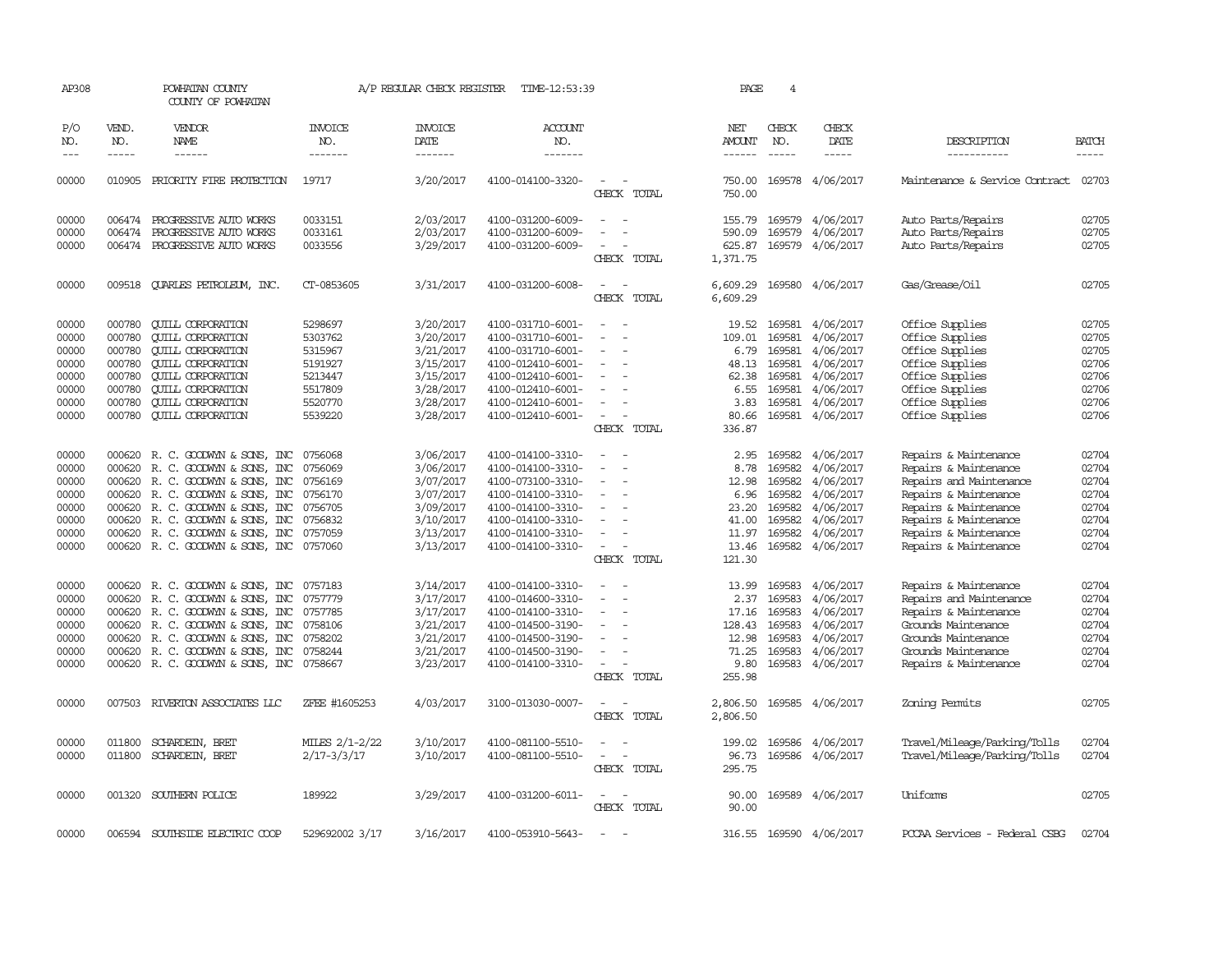| AP308                            |                          | POWHATAN COUNTY<br>COUNTY OF POWHATAN                                                                                                |                                    | A/P REGULAR CHECK REGISTER                       | TIME-12:53:39                                                                    |                                                                                                                             | PAGE                                        | 5                             |                                                         |                                                                      |                                  |
|----------------------------------|--------------------------|--------------------------------------------------------------------------------------------------------------------------------------|------------------------------------|--------------------------------------------------|----------------------------------------------------------------------------------|-----------------------------------------------------------------------------------------------------------------------------|---------------------------------------------|-------------------------------|---------------------------------------------------------|----------------------------------------------------------------------|----------------------------------|
| P/O<br>NO.<br>$---$              | VEND.<br>NO.<br>$\cdots$ | VENDOR<br>NAME                                                                                                                       | <b>INVOICE</b><br>NO.<br>-------   | <b>INVOICE</b><br>DATE<br>-------                | <b>ACCOUNT</b><br>NO.<br>-------                                                 |                                                                                                                             | NET<br>AMOUNT<br>------                     | CHECK<br>NO.<br>$\frac{1}{2}$ | CHECK<br>DATE<br>$- - - - -$                            | DESCRIPTION<br>-----------                                           | <b>BATCH</b><br>$- - - - -$      |
| 00000<br>00000                   | 006594<br>006594         | SOUTHSIDE ELECTRIC COOP<br>SOUTHSIDE ELECTRIC COOP                                                                                   | 530820001 3/17<br>532860003 3/17   | 3/16/2017<br>3/09/2017                           | 4100-053910-5643-<br>4100-053910-5642-                                           | $\sim$ $ -$<br>$\sim$<br>CHECK TOTAL                                                                                        | 262.35<br>404.09<br>982.99                  | 169590                        | 169590 4/06/2017<br>4/06/2017                           | PCCAA Services - Federal CSBG<br>PCCAA Services - TANF               | 02704<br>02704                   |
| 00000<br>00000                   | 008578<br>008578         | STAPLES BUSINESS AD-<br>STAPLES BUSINESS AD-                                                                                         | 3334299155<br>3334482604           | 3/24/2017<br>3/25/2017                           | 4100-031200-6001-<br>4100-031200-6001-                                           | $\overline{\phantom{a}}$<br>$\equiv$<br>CHECK TOTAL                                                                         | 62.05<br>49.18                              |                               | 12.87-169591 4/06/2017<br>169591 4/06/2017              | Office Supplies<br>Office Supplies                                   | 02705<br>02705                   |
| 00000                            |                          | 007543 SYDNOR, LEON                                                                                                                  | EVCC 3/17                          | 3/25/2017                                        | 4100-032200-5815-                                                                | $\sim$<br>CHECK TOTAL                                                                                                       | 456.00<br>456.00                            |                               | 169592 4/06/2017                                        | Training/Seminars                                                    | 02706                            |
| 00000                            |                          | 011802 TUCKER, KRIS                                                                                                                  | <b>INTERVIEW EXP</b>               | 3/22/2017                                        | 4100-012220-5580-                                                                | $\equiv$<br>CHECK TOTAL                                                                                                     | 183.85<br>183.85                            |                               | 169593 4/06/2017                                        | Recruitment                                                          | 02704                            |
| 00000<br>00000                   |                          | 008126 VERIZON<br>008126 VERIZON                                                                                                     | 9782733309 3/17<br>9782743888      | 3/23/2017<br>3/23/2017                           | 4100-032200-5260-<br>4100-032200-5260-                                           | $\sim$<br>$\sim$<br>$\overline{\phantom{a}}$<br>CHECK TOTAL                                                                 | 50.20<br>360.09<br>410.29                   |                               | 169594 4/06/2017<br>169594 4/06/2017                    | Internet<br><b>Internet</b>                                          | 02706<br>02706                   |
| 00000<br>00000                   |                          | 011169 VERIZON<br>011169 VERIZON                                                                                                     | 8043780915 3/17<br>8045983715 3/17 | 3/25/2017<br>3/28/2017                           | 4100-032220-5230-<br>4100-031210-5232-                                           | $\equiv$<br>CHECK TOTAL                                                                                                     | 128.35<br>212.89                            |                               | 84.54 169595 4/06/2017<br>169595 4/06/2017              | Telephone System<br>Wireline 911                                     | 02706<br>02706                   |
| 00000                            |                          | 011811 VOORHEES, THEODORE                                                                                                            | <b>INIERVIEW EXP</b>               | 4/01/2017                                        | 4100-012220-5580-                                                                | $\sim$<br>CHECK TOTAL                                                                                                       | 342.22<br>342.22                            |                               | 169596 4/06/2017                                        | Recruitment                                                          | 02706                            |
| 00000                            |                          | 009332 WITMER PUBLIC SAFETY                                                                                                          | 1764512                            | 3/29/2017                                        | 4100-031200-6011-                                                                | $\sim$<br>CHECK TOTAL                                                                                                       | 94.50<br>94.50                              |                               | 169597 4/06/2017                                        | Uniforms                                                             | 02705                            |
| 00000<br>00000<br>00000<br>00000 |                          | 006175 ADAMS OIL COMPANY, INC.<br>006175 ADAMS OIL COMPANY, INC.<br>006175 ADAMS OIL COMPANY, INC.<br>006175 ADAMS OIL COMPANY, INC. | 27326<br>25962<br>26236<br>26274   | 4/04/2017<br>3/28/2017<br>4/10/2017<br>4/12/2017 | 4100-014500-6008-<br>4100-032200-5120-<br>4100-014500-6008-<br>4100-014500-6008- | $\sim$<br>$\sim$<br>CHECK TOTAL                                                                                             | 65.00<br>11.70<br>83.20<br>441.82<br>601.72 | 169598<br>169598<br>169598    | 169598 4/20/2017<br>4/20/2017<br>4/20/2017<br>4/20/2017 | Gas/Grease/Oil<br>Apparatus Fuel<br>Gas/Grease/Oil<br>Gas/Grease/Oil | 02707<br>02709<br>02715<br>02715 |
| 00000                            |                          | 011815 ADAMS, AMY                                                                                                                    | RESCUE CAMP                        | 4/07/2017                                        | 4100-032200-6016-                                                                | $\equiv$<br>CHECK TOTAL                                                                                                     | 75.00<br>75.00                              |                               | 169599 4/20/2017                                        | <b>JET</b> Program                                                   | 02711                            |
| 00000                            |                          | 008743 ALEXANDER, KAREN B.                                                                                                           | VRAV MIG 4/17                      | 4/12/2017                                        | 4100-013200-5510-                                                                | $\sim$<br>$\sim$<br>CHECK TOTAL                                                                                             | 48.69<br>48.69                              |                               | 169601 4/20/2017                                        | Travel/Mileage/Parking/Tolls                                         | 02714                            |
| 00000                            |                          | 010780 ALL GOOD AUTOMOTTVE LLC                                                                                                       | 4077                               | 4/05/2017                                        | 4100-031200-6008-                                                                | CHECK TOTAL                                                                                                                 | 35.32<br>35.32                              |                               | 169602 4/20/2017                                        | Gas/Grease/Oil                                                       | 02711                            |
| 00000                            |                          | 006382 AMOS & AMOS, PLLC                                                                                                             | 8193001                            | 3/31/2017                                        | 4100-021200-3150-                                                                | $\frac{1}{2} \left( \frac{1}{2} \right) \left( \frac{1}{2} \right) = \frac{1}{2} \left( \frac{1}{2} \right)$<br>CHECK TOTAL | 120.00<br>120.00                            |                               | 169603 4/20/2017                                        | Outside Counsel                                                      | 02712                            |
| 00000                            |                          | 006815 ANTHEM BLUE CROSS/SHIELD                                                                                                      | CTY200 MARCH'17                    | 4/13/2017                                        | 4100-033400-3845-                                                                | $\frac{1}{2} \left( \frac{1}{2} \right) \left( \frac{1}{2} \right) = \frac{1}{2} \left( \frac{1}{2} \right)$<br>CHECK TOTAL | 3,893.23<br>3,893.23                        |                               | 169604 4/20/2017                                        | Detention of Adults - Health C 02721                                 |                                  |
| 00000<br>00000                   |                          | 007436 AQUA VIRGINIA, INC.<br>007436 AQUA VIRGINIA, INC.                                                                             | 0559913 4/17<br>0574622 4/17       | 5/07/2017<br>4/07/2017                           | 4100-014100-5130-<br>4100-014100-5130-                                           | $\sim$ 100 $\mu$<br>$\sim$                                                                                                  |                                             |                               | 21.68 169605 4/20/2017<br>171.55 169605 4/20/2017       | Water<br>Water                                                       | 02721<br>02721                   |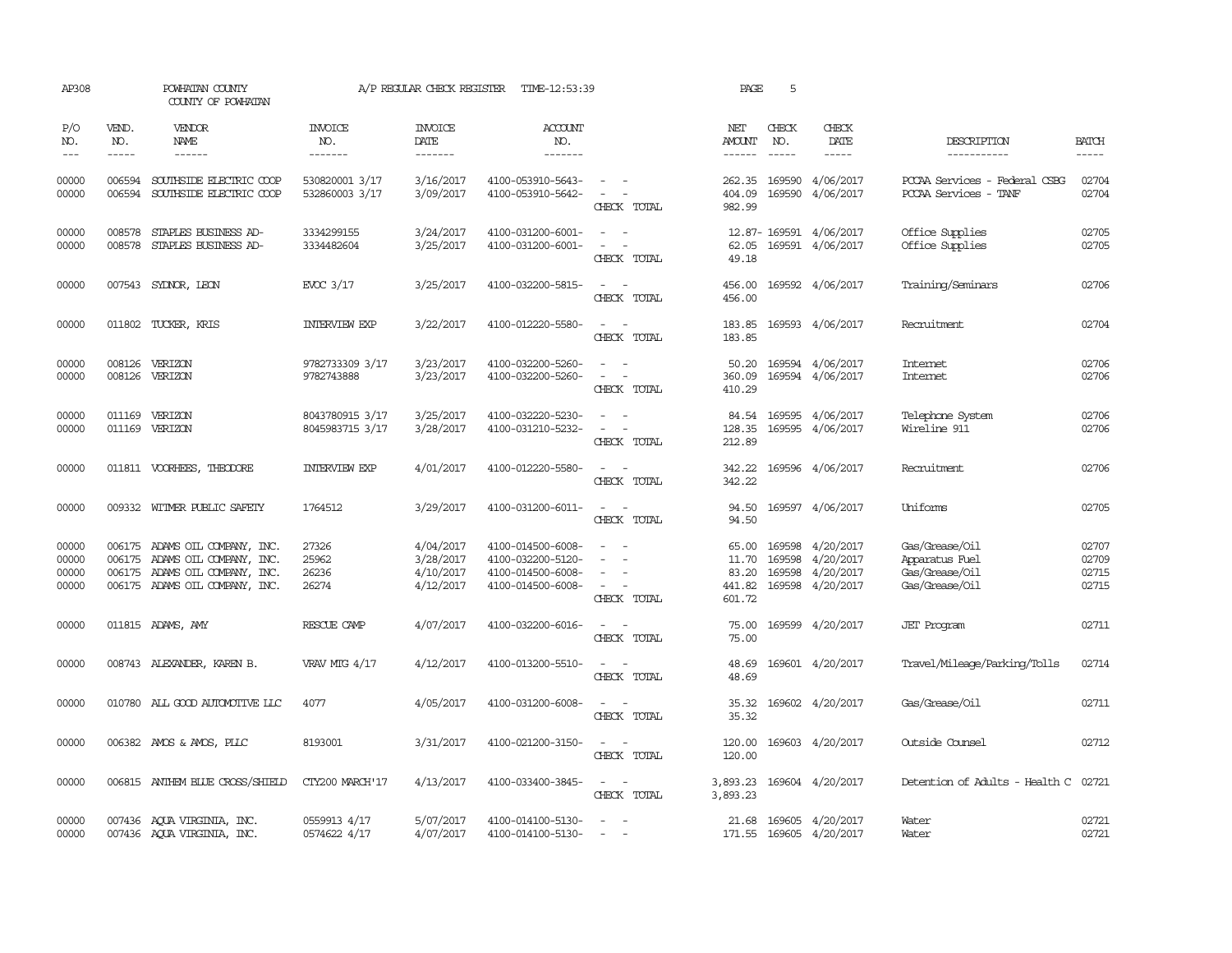| AP308                   |                            | POWHATAN COUNTY<br>COUNTY OF POWHATAN                             |                                              | A/P REGULAR CHECK REGISTER          | TIME-12:53:39                                               |                                    | PAGE                                | 6                          |                                     |                                                               |                         |
|-------------------------|----------------------------|-------------------------------------------------------------------|----------------------------------------------|-------------------------------------|-------------------------------------------------------------|------------------------------------|-------------------------------------|----------------------------|-------------------------------------|---------------------------------------------------------------|-------------------------|
| P/O<br>NO.              | VEND.<br>NO.               | VENDOR<br><b>NAME</b>                                             | <b>INVOICE</b><br>NO.                        | <b>INVOICE</b><br>DATE              | <b>ACCOUNT</b><br>NO.                                       |                                    | <b>NET</b><br><b>AMOUNT</b>         | CHECK<br>NO.               | CHECK<br>DATE                       | DESCRIPTION                                                   | <b>BATCH</b>            |
| $---$                   | $- - - - -$                | ------                                                            | -------                                      | -------                             | --------                                                    |                                    | $- - - - - -$                       |                            | -----                               | -----------                                                   | -----                   |
| 00000<br>00000<br>00000 | 007436<br>007436<br>007436 | AQUA VIRGINIA, INC.<br>AOUA VIRGINIA, INC.<br>AQUA VIRGINIA, INC. | 0575072 4/17<br>0575528 4/17<br>0621132 4/17 | 4/07/2017<br>4/07/2017<br>4/07/2017 | 4100-014100-5130-<br>4100-032210-5130-<br>4100-014600-5130- |                                    | 85.86<br>90.93<br>93.64             | 169605<br>169605<br>169605 | 4/20/2017<br>4/20/2017<br>4/20/2017 | Water<br>Water<br>Water - Field Irrigation                    | 02721<br>02721<br>02721 |
| 00000<br>00000          | 007436<br>007436           | AOUA VIRGINIA,<br>INC.<br>AQUA VIRGINIA,<br>INC.                  | 0621730 4/17<br>0621781 4/17                 | 4/07/2017<br>4/07/2017              | 4100-014100-5130-<br>4100-014100-5130-                      |                                    | 175.18<br>27.25                     | 169605<br>169605           | 4/20/2017<br>4/20/2017              | Water<br>Water                                                | 02721<br>02721          |
| 00000                   | 007436                     | AOUA VIRGINIA, INC.                                               | 0621784 4/17                                 | 4/07/2017                           | 4100-014100-5130-                                           |                                    | 64.57                               | 169605                     | 4/20/2017                           | Water                                                         | 02721                   |
| 00000                   |                            | 007436 AQUA VIRGINIA, INC.                                        | 0621880 4/17                                 | 4/07/2017                           | 4100-014600-5130-                                           |                                    | 18.13                               |                            | 169605 4/20/2017                    | Water - Field Irrigation                                      | 02721                   |
|                         |                            |                                                                   |                                              |                                     |                                                             | CHECK<br>TOTAL                     | 748.79                              |                            |                                     |                                                               |                         |
| 00000<br>00000<br>00000 | 007436<br>007436<br>007436 | AOUA VIRGINIA, INC.<br>AQUA VIRGINIA, INC.<br>AOUA VIRGINIA, INC. | 1100656 4/17<br>1100657 4/17<br>1401897 4/17 | 4/07/2017<br>4/07/2017<br>4/07/2017 | 4100-014600-5130-<br>4100-014100-5130-<br>4100-014600-5130- | CHECK TOTAL                        | 109.27<br>144.76<br>17.59<br>271.62 | 169606<br>169606<br>169606 | 4/20/2017<br>4/20/2017<br>4/20/2017 | Water - Field Irrigation<br>Water<br>Water - Field Irrigation | 02721<br>02721<br>02721 |
|                         |                            |                                                                   |                                              |                                     |                                                             |                                    |                                     |                            |                                     |                                                               |                         |
| 00000<br>00000          | 007941                     | 007941 BAKER & TAYLOR<br>BAKER & TAYLOR                           | 5014505473<br>K94957710                      | 4/03/2017<br>4/05/2017              | 4100-073100-6012-<br>4100-073100-6012-                      |                                    | 20.96                               | 672.81 169608<br>169608    | 4/20/2017<br>4/20/2017              | Books & Subscriptions<br>Books & Subscriptions                | 02707<br>02711          |
| 00000<br>00000          | 007941<br>007941           | BAKER & TAYLOR<br>BAKER & TAYLOR                                  | K95134740<br>5014509435                      | 4/06/2017<br>4/05/2017              | 4100-073100-6012-<br>4100-073100-6012-                      | $\overline{\phantom{a}}$           | 11.18<br>907.86                     | 169608<br>169608           | 4/20/2017<br>4/20/2017              | Books & Subscriptions<br>Books & Subscriptions                | 02711<br>02711          |
| 00000                   | 007941                     | BAKER & TAYLOR                                                    | K95473590                                    | 4/11/2017                           | 4100-073100-6012-                                           |                                    | 18.71                               | 169608                     | 4/20/2017                           | Books & Subscriptions                                         | 02714                   |
| 00000                   | 007941                     | BAKER & TAYLOR                                                    | K95473591                                    | 4/11/2017                           | 4100-073100-6012-                                           |                                    | 20.96                               | 169608                     | 4/20/2017                           | Books & Subscriptions                                         | 02714                   |
| 00000                   | 007941                     | BAKER & TAYLOR                                                    | 5014517969                                   | 4/12/2017                           | 4100-073100-6012-                                           |                                    | 511.04                              | 169608                     | 4/20/2017                           | Books & Subscriptions                                         | 02714                   |
| 00000                   | 007941                     | BAKER & TAYLOR                                                    | K95568050                                    | 4/12/2017                           | 4100-073100-6012-                                           |                                    | 67.62                               | 169608                     | 4/20/2017                           | Books & Subscriptions                                         | 02721                   |
|                         |                            |                                                                   |                                              |                                     |                                                             | CHECK TOTAL                        | 2,231.14                            |                            |                                     |                                                               |                         |
| 00000                   | 008668                     | BANK OF AMERICA                                                   | 04/03/2017                                   | 4/03/2017                           | 4100-012100-5530-                                           |                                    | .00.                                | 169609                     | 4/20/2017                           | <b>Business Meetings</b>                                      | 02720                   |
| 00000                   | 008668                     | BANK OF AMERICA                                                   | 04/03/2017                                   | 4/03/2017                           | 4100-012100-5530-                                           |                                    | 144.00                              | 169609                     | 4/20/2017                           | <b>Business Meetings</b>                                      | 02720                   |
| 00000                   | 008668                     | BANK OF AMERICA                                                   | 04/03/2017                                   | 4/03/2017                           | 4100-012510-6014-                                           |                                    | 47.62                               | 169609                     | 4/20/2017                           | Other Operating Supplies                                      | 02720                   |
| 00000                   | 008668                     | BANK OF AMERICA                                                   | 04/03/2017                                   | 4/03/2017                           | 4100-014100-3310-                                           |                                    | 333.49                              | 169609                     | 4/20/2017                           | Repairs & Maintenance                                         | 02720                   |
| 00000                   | 008668                     | BANK OF AMERICA                                                   | 04/03/2017                                   | 4/03/2017                           | 4100-014100-3310-                                           |                                    | 170.30                              | 169609                     | 4/20/2017                           | Repairs & Maintenance                                         | 02720                   |
| 00000                   | 008668                     | BANK OF AMERICA                                                   | 04/03/2017                                   | 4/03/2017                           | 4100-032200-5120-                                           |                                    | 221.07                              | 169609                     | 4/20/2017                           | Apparatus Fuel                                                | 02720                   |
| 00000                   | 008668                     | BANK OF AMERICA                                                   | 04/03/2017                                   | 4/03/2017                           | 4100-012100-5540-                                           | $\sim$                             | 285.60                              | 169609                     | 4/20/2017                           | Conference & Training                                         | 02720                   |
| 00000<br>00000          | 008668<br>008668           | BANK OF AMERICA<br>BANK OF AMERICA                                | 04/03/2017                                   | 4/03/2017                           | 4100-012200-6001-<br>4100-012410-3321-                      |                                    | 19.95                               | 6.60-169609<br>169609      | 4/20/2017                           | Office Supplies<br>BAI.NET Credit Card Fees                   | 02720<br>02720          |
| 00000                   | 008668                     | BANK OF AMERICA                                                   | 04/03/2017<br>04/03/2017                     | 4/03/2017<br>4/03/2017              | 4100-013200-5210-                                           |                                    | 9.92                                | 169609                     | 4/20/2017<br>4/20/2017              | Postage                                                       | 02720                   |
| 00000                   | 008668                     | BANK OF AMERICA                                                   | 04/03/2017                                   | 4/03/2017                           | 4100-013200-5210-                                           |                                    | 49.00                               | 169609                     | 4/20/2017                           | Postage                                                       | 02720                   |
| 00000                   | 008668                     | BANK OF AMERICA                                                   | 04/03/2017                                   | 4/03/2017                           | 4100-014400-5210-                                           | $\sim$                             | 19.98                               | 169609                     | 4/20/2017                           | Postage                                                       | 02720                   |
| 00000                   | 008668                     | BANK OF AMERICA                                                   | 04/03/2017                                   | 4/03/2017                           | 4100-073100-5210-                                           |                                    | 8.57                                | 169609                     | 4/20/2017                           | Postage                                                       | 02720                   |
| 00000                   | 008668                     | BANK OF AMERICA                                                   | 04/03/2017                                   | 4/03/2017                           | 4100-073100-5210-                                           |                                    | 8.91                                | 169609                     | 4/20/2017                           | Postage                                                       | 02720                   |
| 00000                   | 008668                     | BANK OF AMERICA                                                   | 04/03/2017                                   | 4/03/2017                           | 4100-073100-5210-                                           |                                    | 7.97                                | 169609                     | 4/20/2017                           | Postage                                                       | 02720                   |
| 00000                   | 008668                     | BANK OF AMERICA                                                   | 04/03/2017                                   | 4/03/2017                           | 4100-073100-5210-                                           |                                    | 5.47                                | 169609                     | 4/20/2017                           | Postage                                                       | 02720                   |
| 00000                   | 008668                     | BANK OF AMERICA                                                   | 04/03/2017                                   | 4/03/2017                           | 4100-083500-5210-                                           | $\overline{\phantom{a}}$           | 6.65                                | 169609                     | 4/20/2017                           | Postage                                                       | 02720                   |
| 00000                   | 008668                     | BANK OF AMERICA                                                   | 04/03/2017                                   | 4/03/2017                           | 4100-014100-6100-                                           |                                    | 102.27                              | 169609                     | 4/20/2017                           | Personal Protective Equipment                                 | 02720                   |
| 00000                   | 008668                     | BANK OF AMERICA                                                   | 04/03/2017                                   | 4/03/2017                           | 4100-014100-6100-                                           |                                    | 15.88                               | 169609                     | 4/20/2017                           | Personal Protective Equipment                                 | 02720                   |
| 00000                   | 008668                     | BANK OF AMERICA                                                   | 04/03/2017                                   | 4/03/2017                           | 4100-031210-6001-                                           |                                    | 98.00                               | 169609                     | 4/20/2017                           | Office Supplies                                               | 02720                   |
| 00000                   | 008668                     | BANK OF AMERICA                                                   | 04/03/2017                                   | 4/03/2017                           | 4100-032200-5130-                                           |                                    | 20.40                               | 169609                     | 4/20/2017                           | Water                                                         | 02720                   |
| 00000                   | 008668                     | BANK OF AMERICA                                                   | 04/03/2017                                   | 4/03/2017                           | 4100-032200-5130-                                           |                                    | 24.48                               | 169609                     | 4/20/2017                           | Water                                                         | 02720                   |
| 00000                   | 008668                     | BANK OF AMERICA                                                   | 04/03/2017                                   | 4/03/2017                           | 4100-073100-6001-                                           | $\sim$                             | 35.46                               | 169609                     | 4/20/2017                           | Office Supplies                                               | 02720                   |
| 00000                   | 008668                     | BANK OF AMERICA                                                   | 04/03/2017                                   | 4/03/2017                           | 4100-083500-6014-                                           |                                    | 20.03                               | 169609                     | 4/20/2017                           | Other Operating Supplies                                      | 02720                   |
| 00000                   | 008668                     | BANK OF AMERICA                                                   | 04/03/2017                                   | 4/03/2017                           | 4100-012100-6001-                                           |                                    | 40.54                               | 169609                     | 4/20/2017                           | Office Supplies                                               | 02720                   |
| 00000                   | 008668                     | BANK OF AMERICA                                                   | 04/03/2017                                   | 4/03/2017                           | 4100-012510-6014-                                           | $\overline{\phantom{a}}$<br>$\sim$ | 32.13                               | 169609                     | 4/20/2017                           | Other Operating Supplies                                      | 02720                   |
| 00000                   | 008668                     | BANK OF AMERICA                                                   | 04/03/2017                                   | 4/03/2017                           | 4100-012510-6014-                                           | $\sim$                             |                                     | 159.94 169609              | 4/20/2017                           | Other Operating Supplies                                      | 02720                   |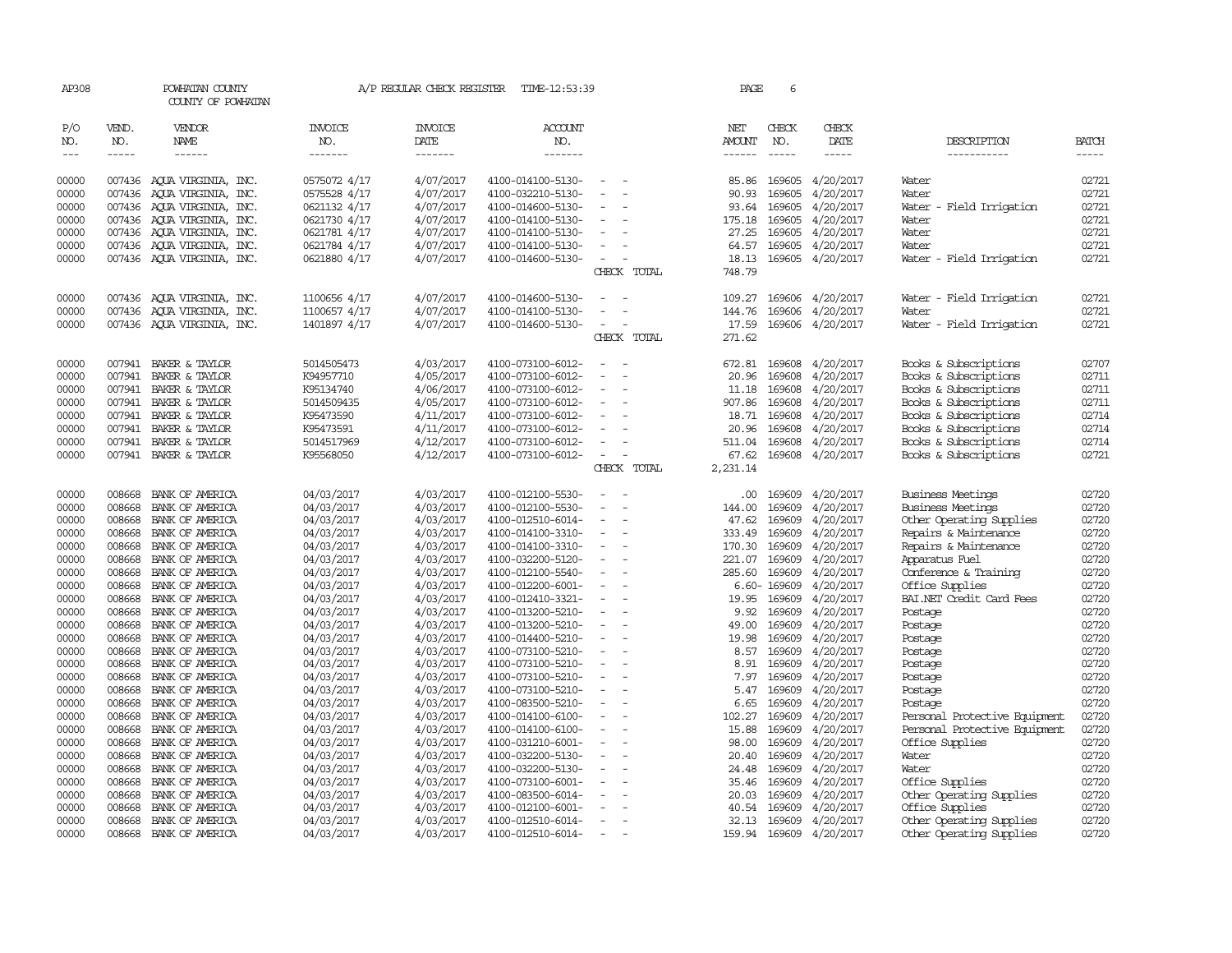| AP308               |                             | POWHATAN COUNTY<br>COUNTY OF POWHATAN |                                  | A/P REGULAR CHECK REGISTER         | TIME-12:53:39                          |                          |  | PAGE                                       | $7\phantom{.0}$               |                              |                                                     |                       |
|---------------------|-----------------------------|---------------------------------------|----------------------------------|------------------------------------|----------------------------------------|--------------------------|--|--------------------------------------------|-------------------------------|------------------------------|-----------------------------------------------------|-----------------------|
| P/O<br>NO.<br>$---$ | VEND.<br>NO.<br>$- - - - -$ | VENDOR<br><b>NAME</b><br>------       | <b>INVOICE</b><br>NO.<br>------- | <b>INVOICE</b><br>DATE<br>-------- | <b>ACCOUNT</b><br>NO.<br>-------       |                          |  | NET <sup></sup><br><b>AMOUNT</b><br>------ | CHECK<br>NO.<br>$\frac{1}{2}$ | CHECK<br>DATE<br>$- - - - -$ | DESCRIPTION<br>-----------                          | <b>BATCH</b><br>----- |
| 00000               | 008668                      | BANK OF AMERICA                       | 04/03/2017                       | 4/03/2017                          | 4100-012510-6014-                      |                          |  | 336.00                                     | 169609                        | 4/20/2017                    | Other Operating Supplies                            | 02720                 |
| 00000               | 008668                      | BANK OF AMERICA                       | 04/03/2017                       | 4/03/2017                          | 4100-032200-6009-                      |                          |  | 20.60                                      | 169609                        | 4/20/2017                    | Auto Repairs and Parts                              | 02720                 |
| 00000               | 008668                      | BANK OF AMERICA                       | 04/03/2017                       | 4/03/2017                          | 4100-032200-6009-                      | $\equiv$                 |  | 43.55                                      | 169609                        | 4/20/2017                    | Auto Repairs and Parts                              | 02720                 |
| 00000               | 008668                      | BANK OF AMERICA                       | 04/03/2017                       | 4/03/2017                          | 4100-032200-6011-                      | $\overline{\phantom{a}}$ |  | 104.95                                     | 169609                        | 4/20/2017                    | Protective Gear/Uniforms                            | 02720                 |
| 00000               | 008668                      | BANK OF AMERICA                       | 04/03/2017                       | 4/03/2017                          | 4100-073100-6001-                      |                          |  | 3.95                                       | 169609                        | 4/20/2017                    | Office Supplies                                     | 02720                 |
| 00000               | 008668                      | BANK OF AMERICA                       | 04/03/2017                       | 4/03/2017                          | 4100-073100-6001-                      | $\omega$                 |  | 85.72                                      | 169609                        | 4/20/2017                    | Office Supplies                                     | 02720                 |
| 00000               | 008668                      | BANK OF AMERICA                       | 04/03/2017                       | 4/03/2017                          | 4100-014100-3310-                      |                          |  | 333.74                                     | 169609                        | 4/20/2017                    | Repairs & Maintenance                               | 02720                 |
| 00000               | 008668                      | BANK OF AMERICA                       | 04/03/2017                       | 4/03/2017                          | 4100-014100-3310-                      |                          |  | 55.39                                      | 169609                        | 4/20/2017                    | Repairs & Maintenance                               | 02720                 |
| 00000               | 008668                      | BANK OF AMERICA                       | 04/03/2017                       | 4/03/2017                          | 4100-014100-3310-                      | $\equiv$                 |  | 69.47                                      | 169609                        | 4/20/2017                    | Repairs & Maintenance                               | 02720                 |
| 00000               | 008668                      | BANK OF AMERICA                       | 04/03/2017                       | 4/03/2017                          | 4100-014500-3190-                      |                          |  | 26.00                                      | 169609                        | 4/20/2017                    | Grounds Maintenance                                 | 02720                 |
| 00000               | 008668                      | BANK OF AMERICA                       | 04/03/2017                       | 4/03/2017                          | 4100-073100-6012-                      |                          |  | 20.00                                      | 169609                        | 4/20/2017                    | Books & Subscriptions                               | 02720                 |
| 00000               | 008668                      | BANK OF AMERICA                       | 04/03/2017                       | 4/03/2017                          | 4100-012510-8205-                      |                          |  | 17.49                                      | 169609                        | 4/20/2017                    | Hosting Fees                                        | 02720                 |
| 00000               | 008668                      | BANK OF AMERICA                       | 04/03/2017                       | 4/03/2017                          | 4100-083500-6009-                      |                          |  | 92.99                                      | 169609                        | 4/20/2017                    | Auto Parts and Repairs                              | 02720                 |
| 00000               | 008668                      | BANK OF AMERICA                       | 04/03/2017                       | 4/03/2017                          | 4100-012510-6003-                      |                          |  | 249.00                                     | 169609                        | 4/20/2017                    | Computer Software                                   | 02720                 |
| 00000               | 008668                      | BANK OF AMERICA                       | 04/03/2017                       | 4/03/2017                          | 4100-081100-5540-                      |                          |  | 20.00                                      | 169609                        | 4/20/2017                    | Conferences & Training                              | 02720                 |
| 00000               | 008668                      | BANK OF AMERICA                       | 04/03/2017                       | 4/03/2017                          | 4100-012310-5510-                      | $\equiv$                 |  | 33.87                                      | 169609                        | 4/20/2017                    | Travel/Mileage/Parking/Tolls                        | 02720                 |
| 00000               | 008668                      | BANK OF AMERICA                       | 04/03/2017                       | 4/03/2017                          | 4100-012410-6008-                      | $\sim$                   |  | 9.12                                       | 169609                        | 4/20/2017                    | Gas/Grease/Oil                                      | 02720                 |
| 00000               | 008668                      | BANK OF AMERICA                       | 04/03/2017                       | 4/03/2017                          | 4100-032200-5815-                      |                          |  | 650.00                                     | 169609                        | 4/20/2017                    | Training/Seminars                                   | 02720                 |
| 00000               | 008668                      | BANK OF AMERICA                       | 04/03/2017                       | 4/03/2017                          | 4100-073100-6012-                      | $\omega$                 |  | 15.00                                      | 169609                        | 4/20/2017                    | Books & Subscriptions                               | 02720                 |
| 00000               | 008668                      | BANK OF AMERICA                       | 04/03/2017                       | 4/03/2017                          | 4100-014500-3190-                      |                          |  | 210.00                                     | 169609                        | 4/20/2017                    | Grounds Maintenance                                 | 02720<br>02720        |
| 00000<br>00000      | 008668<br>008668            | BANK OF AMERICA<br>BANK OF AMERICA    | 04/03/2017                       | 4/03/2017<br>4/03/2017             | 4100-081100-6009-<br>4100-071110-5540- | $\equiv$                 |  | 21.04<br>74.00                             | 169609<br>169609              | 4/20/2017<br>4/20/2017       | Auto Parts/Repair<br>Travel-Convention and Educatio | 02720                 |
| 00000               | 008668                      | BANK OF AMERICA                       | 04/03/2017<br>04/03/2017         | 4/03/2017                          | 4100-071110-5540-                      |                          |  | 74.00                                      | 169609                        | 4/20/2017                    | Travel-Convention and Educatio                      | 02720                 |
| 00000               | 008668                      | BANK OF AMERICA                       | 04/03/2017                       | 4/03/2017                          | 4100-081100-3600-                      |                          |  | 50.00                                      | 169609                        | 4/20/2017                    | Advertising                                         | 02720                 |
| 00000               | 008668                      | BANK OF AMERICA                       | 04/03/2017                       | 4/03/2017                          | 4100-081100-3600-                      | $\equiv$                 |  | 50.00                                      | 169609                        | 4/20/2017                    | Advertising                                         | 02720                 |
| 00000               | 008668                      | BANK OF AMERICA                       | 04/03/2017                       | 4/03/2017                          | 4100-034100-6001-                      | $\sim$                   |  | 49.00                                      | 169609                        | 4/20/2017                    | Office Supplies                                     | 02720                 |
| 00000               | 008668                      | BANK OF AMERICA                       | 04/03/2017                       | 4/03/2017                          | 4100-012220-5540-                      |                          |  | 477.50                                     | 169609                        | 4/20/2017                    | Travel and Education                                | 02720                 |
| 00000               | 008668                      | BANK OF AMERICA                       | 04/03/2017                       | 4/03/2017                          | 4100-035500-6008-                      |                          |  | 5.00                                       | 169609                        | 4/20/2017                    | Gas/Grease/Oil                                      | 02720                 |
| 00000               | 008668                      | BANK OF AMERICA                       | 04/03/2017                       | 4/03/2017                          | 4100-035500-6008-                      | $\equiv$                 |  | 9.00                                       | 169609                        | 4/20/2017                    | Gas/Grease/Oil                                      | 02720                 |
| 00000               | 008668                      | BANK OF AMERICA                       | 04/03/2017                       | 4/03/2017                          | 4100-012510-5230-                      | $\overline{\phantom{a}}$ |  | 5.10                                       | 169609                        | 4/20/2017                    | Telephone Services                                  | 02720                 |
| 00000               | 008668                      | BANK OF AMERICA                       | 04/03/2017                       | 4/03/2017                          | 4100-012510-5230-                      |                          |  | 60.60                                      | 169609                        | 4/20/2017                    | Telephone Services                                  | 02720                 |
| 00000               | 008668                      | BANK OF AMERICA                       | 04/03/2017                       | 4/03/2017                          | 4100-012510-5230-                      | $\omega$                 |  | 7.00                                       | 169609                        | 4/20/2017                    | Telephone Services                                  | 02720                 |
| 00000               | 008668                      | BANK OF AMERICA                       | 04/03/2017                       | 4/03/2017                          | 4100-012510-5230-                      |                          |  | 8.50                                       | 169609                        | 4/20/2017                    | Telephone Services                                  | 02720                 |
| 00000               | 008668                      | BANK OF AMERICA                       | 04/03/2017                       | 4/03/2017                          | 4100-012510-5230-                      |                          |  | 6.00                                       | 169609                        | 4/20/2017                    | Telephone Services                                  | 02720                 |
| 00000               | 008668                      | BANK OF AMERICA                       | 04/03/2017                       | 4/03/2017                          | 4100-081100-5540-                      | $\sim$                   |  | 30.00                                      | 169609                        | 4/20/2017                    | Conferences & Training                              | 02720                 |
| 00000               | 008668                      | BANK OF AMERICA                       | 04/03/2017                       | 4/03/2017                          | 4100-081100-5810-                      |                          |  | 232.50                                     | 169609                        | 4/20/2017                    | Dues/Association Memberships                        | 02720                 |
| 00000               | 008668                      | BANK OF AMERICA                       | 04/03/2017                       | 4/03/2017                          | 4100-014400-5840-                      |                          |  | 12.00                                      | 169609                        | 4/20/2017                    | Miscellaneous                                       | 02720                 |
| 00000               | 008668                      | BANK OF AMERICA                       | 04/03/2017                       | 4/03/2017                          | 4100-034100-5810-                      | $\overline{\phantom{a}}$ |  | 45.00                                      | 169609                        | 4/20/2017                    | Dues/Association Memberships                        | 02720                 |
| 00000               | 008668                      | BANK OF AMERICA                       | 04/03/2017                       | 4/03/2017                          | 4100-014400-6001-                      | $\sim$                   |  | 27.90                                      | 169609                        | 4/20/2017                    | Stationery/Office Supplies                          | 02720                 |
| 00000               | 008668                      | BANK OF AMERICA                       | 04/03/2017                       | 4/03/2017                          | 4100-031210-6001-                      | $\equiv$                 |  | 74.75                                      | 169609                        | 4/20/2017                    | Office Supplies                                     | 02720                 |
| 00000               | 008668                      | BANK OF AMERICA                       | 04/03/2017                       | 4/03/2017                          | 4100-012100-5810-                      |                          |  | 100.00                                     | 169609                        | 4/20/2017                    | Dues/Association Memberships                        | 02720                 |
| 00000               | 008668                      | BANK OF AMERICA                       | 04/03/2017                       | 4/03/2017                          | 4100-012510-8205-                      | $\equiv$                 |  | 15.99                                      | 169609                        | 4/20/2017                    | Hosting Fees                                        | 02720                 |
| 00000               | 008668                      | BANK OF AMERICA                       | 04/03/2017                       | 4/03/2017                          | 4100-073100-6002-                      |                          |  | 50.00                                      | 169609                        | 4/20/2017                    | Computer Equipment-non-capital                      | 02720                 |
| 00000               | 008668                      | BANK OF AMERICA                       | 04/03/2017                       | 4/03/2017                          | 4100-012220-5540-                      |                          |  | 34.00                                      | 169609                        | 4/20/2017                    | Travel and Education                                | 02720                 |
| 00000               | 008668                      | BANK OF AMERICA                       | 04/03/2017                       | 4/03/2017                          | 4100-014100-6006-                      | $\overline{\phantom{a}}$ |  | 1,035.64                                   | 169609                        | 4/20/2017                    | Memorial Benches                                    | 02720                 |
| 00000               | 008668                      | BANK OF AMERICA                       | 04/03/2017                       | 4/03/2017                          | 4100-035500-5540-                      | $\sim$                   |  | 164.50                                     | 169609                        | 4/20/2017                    | Conferences & Training                              | 02720                 |
| 00000               | 008668                      | BANK OF AMERICA                       | 04/03/2017                       | 4/03/2017                          | 4100-035500-3500-                      |                          |  | 42.75                                      | 169609                        | 4/20/2017                    | Printing & Binding                                  | 02720                 |
| 00000               | 008668                      | BANK OF AMERICA                       | 04/03/2017                       | 4/03/2017                          | 4100-081500-5815-                      | $\equiv$                 |  | 150.00                                     | 169609                        | 4/20/2017                    | Training/Seminars                                   | 02720                 |
| 00000               | 008668                      | BANK OF AMERICA                       | 04/03/2017                       | 4/03/2017                          | 4100-032200-5815-                      | $\overline{\phantom{a}}$ |  | 494.66                                     | 169609                        | 4/20/2017                    | Training/Seminars                                   | 02720                 |
|                     |                             |                                       |                                  |                                    |                                        | CHECK TOTAL              |  | 7,684.30                                   |                               |                              |                                                     |                       |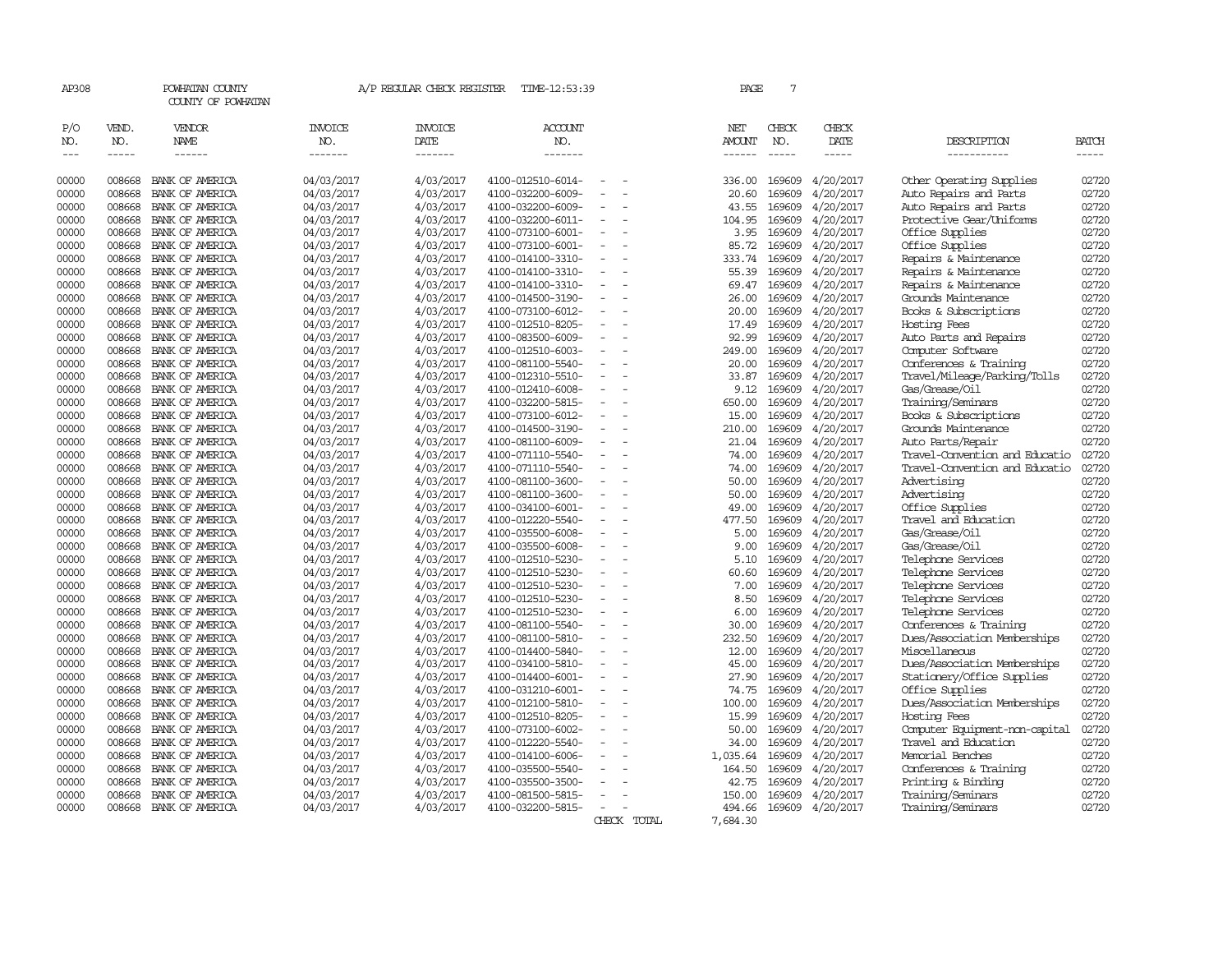| AP308               | POWHATAN COUNTY<br>COUNTY OF POWHATAN |                                                                                                                                                                                                                                                                                                                                                                                                                                                                                                     |                                  | A/P REGULAR CHECK REGISTER         | TIME-12:53:39                          |                              | PAGE                                  | 8                             |                                      |                                                    |                       |
|---------------------|---------------------------------------|-----------------------------------------------------------------------------------------------------------------------------------------------------------------------------------------------------------------------------------------------------------------------------------------------------------------------------------------------------------------------------------------------------------------------------------------------------------------------------------------------------|----------------------------------|------------------------------------|----------------------------------------|------------------------------|---------------------------------------|-------------------------------|--------------------------------------|----------------------------------------------------|-----------------------|
| P/O<br>NO.<br>$---$ | VEND.<br>NO.<br>$\frac{1}{2}$         | <b>VENDOR</b><br>NAME<br>$\frac{1}{2} \left( \frac{1}{2} \right) \left( \frac{1}{2} \right) \left( \frac{1}{2} \right) \left( \frac{1}{2} \right) \left( \frac{1}{2} \right) \left( \frac{1}{2} \right) \left( \frac{1}{2} \right) \left( \frac{1}{2} \right) \left( \frac{1}{2} \right) \left( \frac{1}{2} \right) \left( \frac{1}{2} \right) \left( \frac{1}{2} \right) \left( \frac{1}{2} \right) \left( \frac{1}{2} \right) \left( \frac{1}{2} \right) \left( \frac{1}{2} \right) \left( \frac$ | <b>INVOICE</b><br>NO.<br>------- | <b>INVOICE</b><br>DATE<br>-------- | <b>ACCOUNT</b><br>NO.<br>-------       |                              | NET<br><b>AMOUNT</b><br>$- - - - - -$ | CHECK<br>NO.<br>$\frac{1}{2}$ | CHECK<br>DATE<br>$\frac{1}{2}$       | DESCRIPTION<br>-----------                         | <b>BATCH</b><br>----- |
| 00000               | 007266                                | BEACH, LYNNE                                                                                                                                                                                                                                                                                                                                                                                                                                                                                        | MILEAGE 4-11-17                  | 4/11/2017                          | 4100-012200-5510-                      | $\equiv$                     | 19.45                                 |                               | 169610 4/20/2017                     | Travel/Mileage/Parking/Tolls                       | 02713                 |
|                     |                                       |                                                                                                                                                                                                                                                                                                                                                                                                                                                                                                     |                                  |                                    |                                        | CHECK TOTAL                  | 19.45                                 |                               |                                      |                                                    |                       |
| 00000               |                                       | 011590 BERRIMAN, WHITNEY                                                                                                                                                                                                                                                                                                                                                                                                                                                                            | MILEAGE 3/24/17                  | 3/24/2017                          | 4100-073100-5510-                      | CHECK TOTAL                  | 196.88<br>196.88                      |                               | 169611 4/20/2017                     | Travel/Mileage/Parking/Tolls                       | 02707                 |
| 00000               |                                       | 009897 BLEDSOE, B. THOMAS                                                                                                                                                                                                                                                                                                                                                                                                                                                                           | 8117296                          | 3/31/2017                          | 4100-021200-3150-                      | $\sim$ $\sim$<br>CHECK TOTAL | 120.00<br>120.00                      |                               | 169612 4/20/2017                     | Outside Counsel                                    | 02712                 |
| 00000               | 006655                                | BLOSSMAN GAS COMPANIES                                                                                                                                                                                                                                                                                                                                                                                                                                                                              | 509764                           | 3/07/2017                          | 4100-032210-5120-                      |                              |                                       |                               | 568.52 169613 4/20/2017              | Fuel                                               | 02715                 |
| 00000               | 006655                                | BLOSSMAN GAS COMPANIES                                                                                                                                                                                                                                                                                                                                                                                                                                                                              | 510056                           | 3/28/2017                          | 4100-014100-5120-                      |                              | 326.74                                |                               | 169613 4/20/2017                     | Fuel                                               | 02715                 |
| 00000               | 006655                                | BLOSSMAN GAS COMPANIES,                                                                                                                                                                                                                                                                                                                                                                                                                                                                             | 509984                           | 3/22/2017                          | 4100-035100-5120-                      | $\overline{\phantom{a}}$     | 338.59                                |                               | 169613 4/20/2017                     | Fuel                                               | 02721                 |
|                     |                                       |                                                                                                                                                                                                                                                                                                                                                                                                                                                                                                     |                                  |                                    |                                        | CHECK TOTAL                  | 1,233.85                              |                               |                                      |                                                    |                       |
| 00000               |                                       | 011067 BOB & KATHY'S SMALL                                                                                                                                                                                                                                                                                                                                                                                                                                                                          | SHARPEN BLADES                   | 3/28/2017                          | 4100-032210-3310-                      |                              | 304.38                                |                               | 169614 4/20/2017                     | Repairs & Maintenance                              | 02713                 |
|                     |                                       |                                                                                                                                                                                                                                                                                                                                                                                                                                                                                                     |                                  |                                    |                                        | CHECK TOTAL                  | 304.38                                |                               |                                      |                                                    |                       |
| 00000               |                                       | 007869 BOULDIN, LATASHA                                                                                                                                                                                                                                                                                                                                                                                                                                                                             | HANOVER TRNG                     | 4/11/2017                          | 4100-012310-5510-                      | $\sim$                       | 92.02                                 |                               | 169615 4/20/2017                     | Travel/Mileage/Parking/Tolls                       | 02714                 |
|                     |                                       |                                                                                                                                                                                                                                                                                                                                                                                                                                                                                                     |                                  |                                    |                                        | CHECK TOTAL                  | 92.02                                 |                               |                                      |                                                    |                       |
| 00000               |                                       | 011010 BOX ALARM TEES                                                                                                                                                                                                                                                                                                                                                                                                                                                                               | 125                              | 3/15/2017                          | 4100-032200-6011-                      |                              | 1,029.80                              |                               | 169616 4/20/2017                     | Protective Gear/Uniforms                           | 02709                 |
| 00000               |                                       | 011010 BOX ALARM TEES                                                                                                                                                                                                                                                                                                                                                                                                                                                                               | 128                              | 4/05/2017                          | 4100-032200-6011-                      |                              | 1,056.00                              |                               | 169616 4/20/2017                     | Protective Gear/Uniforms                           | 02709                 |
|                     |                                       |                                                                                                                                                                                                                                                                                                                                                                                                                                                                                                     |                                  |                                    |                                        | CHECK TOTAL                  | 2,085.80                              |                               |                                      |                                                    |                       |
| 00000               | 011439                                | <b>BUSINESS CARD</b>                                                                                                                                                                                                                                                                                                                                                                                                                                                                                | 03/27/2017                       | 3/27/2017                          | 4100-031200-5210-                      |                              | $.00 \cdot$                           |                               | 169617 4/20/2017                     | Postage                                            | 02719                 |
| 00000               | 011439                                | <b>BUSINESS CARD</b>                                                                                                                                                                                                                                                                                                                                                                                                                                                                                | 03/27/2017                       | 3/27/2017                          | 4100-031200-5210-                      | $\equiv$                     | 69.75                                 |                               | 169617 4/20/2017                     | Postage                                            | 02719                 |
| 00000               |                                       | 011439 BUSINESS CARD                                                                                                                                                                                                                                                                                                                                                                                                                                                                                | 03/27/2017                       | 3/27/2017                          | 4100-031200-5210-                      |                              | 13.25                                 |                               | 169617 4/20/2017                     | Postage                                            | 02719                 |
| 00000               |                                       | 011439 BUSINESS CARD                                                                                                                                                                                                                                                                                                                                                                                                                                                                                | 03/27/2017                       | 3/27/2017                          | 4100-031200-5210-                      |                              | 15.99                                 |                               | 169617 4/20/2017                     | Postage                                            | 02719                 |
| 00000               |                                       | 011439 BUSINESS CARD                                                                                                                                                                                                                                                                                                                                                                                                                                                                                | 03/27/2017                       | 3/27/2017                          | 4100-031710-5210-                      |                              | 15.99                                 |                               | 169617 4/20/2017                     | Postage                                            | 02719                 |
| 00000               |                                       | 011439 BUSINESS CARD                                                                                                                                                                                                                                                                                                                                                                                                                                                                                | 03/27/2017                       | 3/27/2017                          | 4100-031200-6014-                      |                              | 58.99                                 |                               | 169617 4/20/2017                     | Other Operating Supplies                           | 02719                 |
| 00000               | 011439                                | BUSINESS CARD                                                                                                                                                                                                                                                                                                                                                                                                                                                                                       | 03/27/2017                       | 3/27/2017                          | 4100-031200-6014-                      |                              | 30.99                                 |                               | 169617 4/20/2017                     | Other Operating Supplies                           | 02719                 |
| 00000               |                                       | 011439 BUSINESS CARD                                                                                                                                                                                                                                                                                                                                                                                                                                                                                | 03/27/2017                       | 3/27/2017                          | 4100-031200-6014-                      |                              | 36.86                                 |                               | 169617 4/20/2017                     | Other Operating Supplies                           | 02719                 |
| 00000               |                                       | 011439 BUSINESS CARD                                                                                                                                                                                                                                                                                                                                                                                                                                                                                | 03/27/2017                       | 3/27/2017                          | 4100-031200-6001-                      |                              | 24.42                                 |                               | 169617 4/20/2017                     | Office Supplies                                    | 02719                 |
| 00000               |                                       | 011439 BUSINESS CARD                                                                                                                                                                                                                                                                                                                                                                                                                                                                                | 03/27/2017                       | 3/27/2017                          | 4100-031200-6014-                      |                              | 92.50                                 |                               | 169617 4/20/2017                     | Other Operating Supplies                           | 02719                 |
| 00000               |                                       | 011439 BUSINESS CARD                                                                                                                                                                                                                                                                                                                                                                                                                                                                                | 03/27/2017                       | 3/27/2017                          | 4100-031200-6014-                      |                              |                                       |                               | 92.50-169617 4/20/2017               | Other Operating Supplies                           | 02719                 |
| 00000               |                                       | 011439 BUSINESS CARD                                                                                                                                                                                                                                                                                                                                                                                                                                                                                | 03/27/2017                       | 3/27/2017                          | 4100-031200-5550-                      |                              | 40.00                                 |                               | 169617 4/20/2017                     | Prisoner Extradition                               | 02719                 |
| 00000               |                                       | 011439 BUSINESS CARD                                                                                                                                                                                                                                                                                                                                                                                                                                                                                | 03/27/2017                       | 3/27/2017                          | 4100-031200-5550-                      |                              |                                       |                               | 27.63 169617 4/20/2017               | Prisoner Extradition                               | 02719                 |
| 00000               |                                       | 011439 BUSINESS CARD                                                                                                                                                                                                                                                                                                                                                                                                                                                                                | 03/27/2017                       | 3/27/2017                          | 4100-031200-5550-                      |                              | 14.34                                 |                               | 169617 4/20/2017                     | Prisoner Extradition                               | 02719                 |
| 00000<br>00000      |                                       | 011439 BUSINESS CARD<br>011439 BUSINESS CARD                                                                                                                                                                                                                                                                                                                                                                                                                                                        | 03/27/2017                       | 3/27/2017                          | 4100-031200-6014-<br>4100-031200-5540- |                              | 25.05<br>42.12                        |                               | 169617 4/20/2017<br>169617 4/20/2017 | Other Operating Supplies<br>Conferences & Training | 02719<br>02719        |
| 00000               |                                       | 011439 BUSINESS CARD                                                                                                                                                                                                                                                                                                                                                                                                                                                                                | 03/27/2017<br>03/27/2017         | 3/27/2017<br>3/27/2017             | 4100-031710-5540-                      | $\equiv$                     | 61.80                                 |                               | 169617 4/20/2017                     | Travel - Convention & Educatio                     | 02719                 |
| 00000               | 011439                                | BUSINESS CARD                                                                                                                                                                                                                                                                                                                                                                                                                                                                                       | 03/27/2017                       | 3/27/2017                          | 4100-031200-5550-                      | $\equiv$                     | 49.46                                 |                               | 169617 4/20/2017                     | Prisoner Extradition                               | 02719                 |
|                     |                                       |                                                                                                                                                                                                                                                                                                                                                                                                                                                                                                     |                                  |                                    |                                        | CHECK TOTAL                  | 526.64                                |                               |                                      |                                                    |                       |
| 00000               |                                       | 011610 BUSINESS CARD                                                                                                                                                                                                                                                                                                                                                                                                                                                                                | 03/27/2017                       | 3/27/2017                          | 4100-031200-5540-                      |                              | $.00 \cdot$                           | 169618                        | 4/20/2017                            | Conferences & Training                             | 02718                 |
| 00000               | 011610                                | <b>BUSINESS CARD</b>                                                                                                                                                                                                                                                                                                                                                                                                                                                                                | 03/27/2017                       | 3/27/2017                          | 4100-031200-5540-                      |                              | 99.00                                 | 169618                        | 4/20/2017                            | Conferences & Training                             | 02718                 |
| 00000               |                                       | 011610 BUSINESS CARD                                                                                                                                                                                                                                                                                                                                                                                                                                                                                | 03/27/2017                       | 3/27/2017                          | 4100-031200-6009-                      |                              | 262.18                                |                               | 169618 4/20/2017                     | Auto Parts/Repairs                                 | 02718                 |
|                     |                                       |                                                                                                                                                                                                                                                                                                                                                                                                                                                                                                     |                                  |                                    |                                        | CHECK TOTAL                  | 361.18                                |                               |                                      |                                                    |                       |
| 00000               | 011661                                | <b>BUSINESS CARD</b>                                                                                                                                                                                                                                                                                                                                                                                                                                                                                | 03/27/2017                       | 3/27/2017                          | 4100-031200-6014-                      |                              | .00                                   |                               | 169619 4/20/2017                     | Other Operating Supplies                           | 02716                 |
| 00000               |                                       | 011661 BUSINESS CARD                                                                                                                                                                                                                                                                                                                                                                                                                                                                                | 03/27/2017                       | 3/27/2017                          | 4100-031200-6014-                      |                              | 72.68                                 |                               | 169619 4/20/2017                     | Other Operating Supplies                           | 02716                 |
|                     |                                       |                                                                                                                                                                                                                                                                                                                                                                                                                                                                                                     |                                  |                                    |                                        | CHRCK TOTAL                  | 72.68                                 |                               |                                      |                                                    |                       |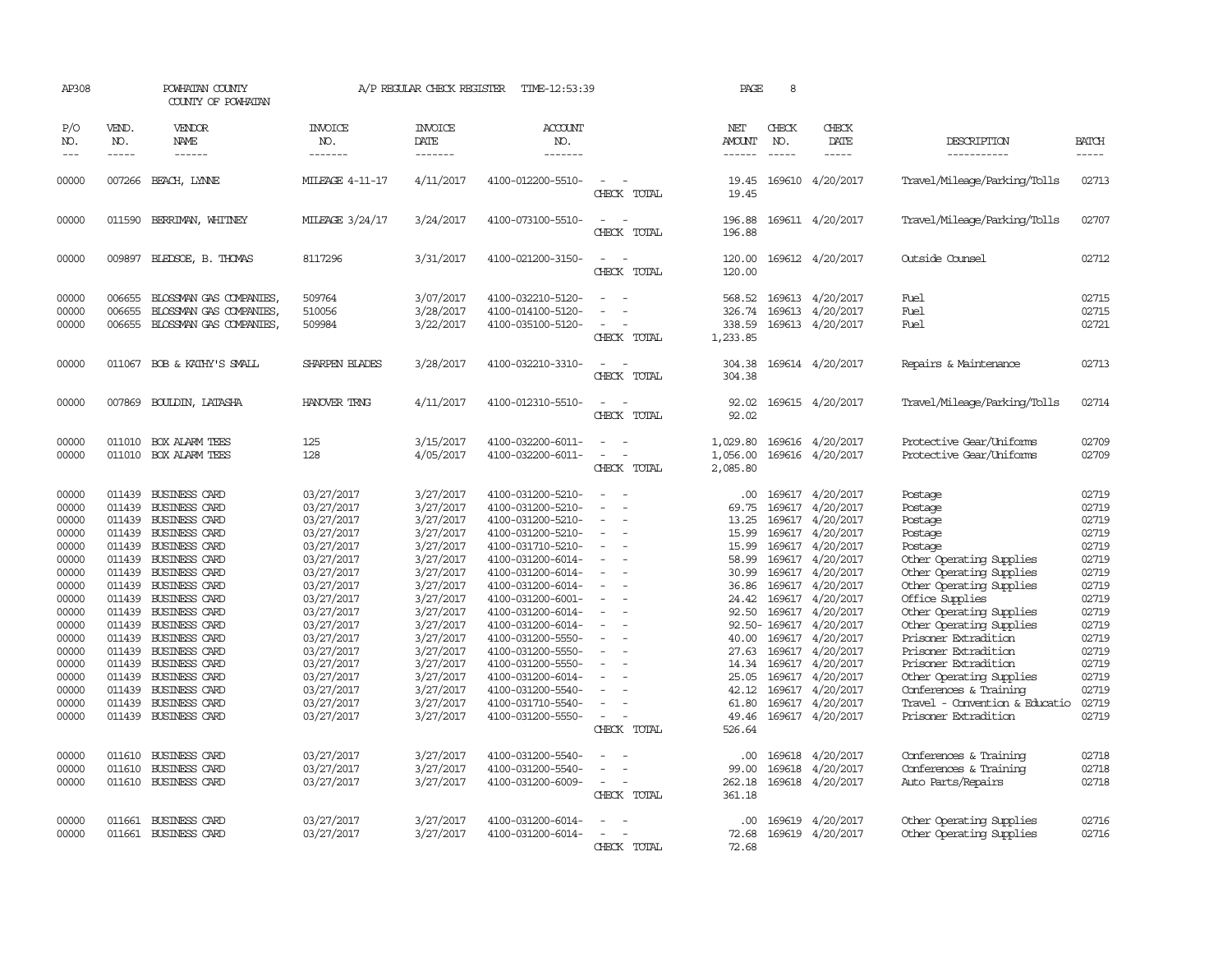| AP308                                              | POWHATAN COUNTY<br>COUNTY OF POWHATAN                    |                                                                                                                                  |                                                                            | A/P REGULAR CHECK REGISTER                                                 | TIME-12:53:39                                                                                                              |                                                                                                                                       | PAGE                                        | 9                                 |                                                                                                       |                                                                      |                                                    |
|----------------------------------------------------|----------------------------------------------------------|----------------------------------------------------------------------------------------------------------------------------------|----------------------------------------------------------------------------|----------------------------------------------------------------------------|----------------------------------------------------------------------------------------------------------------------------|---------------------------------------------------------------------------------------------------------------------------------------|---------------------------------------------|-----------------------------------|-------------------------------------------------------------------------------------------------------|----------------------------------------------------------------------|----------------------------------------------------|
| P/O<br>NO.<br>$---$                                | VEND.<br>NO.<br>$\frac{1}{2}$                            | <b>VENDOR</b><br>NAME<br>$- - - - - -$                                                                                           | INVOICE<br>NO.<br>-------                                                  | <b>INVOICE</b><br>DATE<br>-------                                          | ACCOUNT<br>NO.<br>$- - - - - - -$                                                                                          |                                                                                                                                       | NET<br><b>AMOUNT</b><br>------              | CHECK<br>NO.<br>$\frac{1}{2}$     | CHECK<br>DATE<br>$\frac{1}{2}$                                                                        | DESCRIPTION<br>-----------                                           | <b>BATCH</b><br>-----                              |
| 00000                                              | 007509                                                   | CAPITALIRISTATE                                                                                                                  | S028566427.001                                                             | 3/24/2017                                                                  | 4100-032210-3310-                                                                                                          | $\overline{\phantom{a}}$<br>CHECK TOTAL                                                                                               | 188.75<br>188.75                            |                                   | 169620 4/20/2017                                                                                      | Repairs & Maintenance                                                | 02707                                              |
| 00000                                              | 000540                                                   | CENTRAL VIRGINIA WASTE                                                                                                           | 22060                                                                      | 4/04/2017                                                                  | 4100-014300-3176-                                                                                                          | $\sim$<br>CHECK TOTAL                                                                                                                 | 110.78<br>110.78                            |                                   | 169621 4/20/2017                                                                                      | Recycling Pulls                                                      | 02721                                              |
| 00000<br>00000<br>00000<br>00000<br>00000<br>00000 | 006965<br>006965<br>006965<br>006965<br>006965<br>006965 | CINIAS CORPORATION<br>CINIAS CORPORATION<br>CINIAS CORPORATION<br>CINIAS CORPORATION<br>CINIAS CORPORATION<br>CINIAS CORPORATION | 143161452<br>143161452<br>143161453<br>143165137<br>143165137<br>143165138 | 3/29/2017<br>3/29/2017<br>3/29/2017<br>4/05/2017<br>4/05/2017<br>4/05/2017 | 4100-014500-6011-<br>4100-014100-6011-<br>4100-014300-6011-<br>4100-014500-6011-<br>4100-014100-6011-<br>4100-014300-6011- | $\sim$ $ \sim$<br>$\overline{\phantom{a}}$<br>CHECK TOTAL                                                                             | 69.58<br>66.95<br>64.29<br>103.47<br>479.85 | 169622<br>103.47 169622<br>169622 | 72.09 169622 4/20/2017<br>4/20/2017<br>4/20/2017<br>4/20/2017<br>169622 4/20/2017<br>169622 4/20/2017 | Uniforms<br>Uniforms<br>Uniforms<br>Uniforms<br>Uniforms<br>Uniforms | 02707<br>02707<br>02707<br>02721<br>02721<br>02721 |
| 00000                                              |                                                          | 007282 COBB TECHNOLOGIES, INC.                                                                                                   | 853335                                                                     | 4/10/2017                                                                  | 4100-032200-3320-                                                                                                          | $\overline{\phantom{a}}$<br>CHECK TOTAL                                                                                               | 225.73<br>225.73                            |                                   | 169623 4/20/2017                                                                                      | Maintenance & Service Contract                                       | 02711                                              |
| 00000                                              |                                                          | 007351 COLONY TIRE CORPORATION                                                                                                   | 100358                                                                     | 2/03/2017                                                                  | 4100-032200-6009-                                                                                                          | $\sim$<br>CHECK TOTAL                                                                                                                 | 1,142.40<br>1,142.40                        |                                   | 169624 4/20/2017                                                                                      | Auto Repairs and Parts                                               | 02711                                              |
| 00000<br>00000<br>00000                            | 009178                                                   | 009178 COMCAST<br>COMCAST<br>009178 COMCAST                                                                                      | 097415 3/17<br>829960012093562<br>120089859 4/17                           | 3/18/2017<br>4/05/2017<br>4/07/2017                                        | 4100-073100-5260-<br>4100-035500-5230-<br>4100-014300-5260-                                                                | $\overline{\phantom{a}}$<br>. —<br>CHECK TOTAL                                                                                        | 219.90<br>31.32<br>74.90<br>326.12          |                                   | 169625 4/20/2017<br>169625 4/20/2017<br>169625 4/20/2017                                              | Internet<br>Telephone Services<br>Internet                           | 02707<br>02711<br>02721                            |
| 00000                                              |                                                          | 010949 COMCAST                                                                                                                   | 51978463                                                                   | 4/01/2017                                                                  | 4100-012510-5260-                                                                                                          | CHECK TOTAL                                                                                                                           | 1,127.00<br>1,127.00                        |                                   | 169626 4/20/2017                                                                                      | Internet Usage                                                       | 02712                                              |
| 00000                                              |                                                          | 011751 COMPASS MD                                                                                                                | 43492                                                                      | 4/03/2017                                                                  | 4100-032200-3110-                                                                                                          | CHECK TOTAL                                                                                                                           | 2,210.00<br>2,210.00                        |                                   | 169627 4/20/2017                                                                                      | Health/Vaccinations/Inoculatio                                       | 02711                                              |
| 00000                                              |                                                          | 011418 COTTONE, MELISSA                                                                                                          | RESCUE CAMP                                                                | 3/06/2017                                                                  | 4100-032200-6016-                                                                                                          | $\equiv$<br>CHECK TOTAL                                                                                                               | 75.00<br>75.00                              |                                   | 169628 4/20/2017                                                                                      | <b>JET</b> Program                                                   | 02711                                              |
| 00000                                              |                                                          | 033130 COUNTY OF HENRICO                                                                                                         | 130880                                                                     | 4/01/2017                                                                  | 4100-033400-3840-                                                                                                          | $\sim$ 100 $\mu$<br>$\sim$<br>CHECK TOTAL                                                                                             | 18,344.56<br>18,344.56                      |                                   | 169629 4/20/2017                                                                                      | Detention of Juveniles                                               | 02713                                              |
| 00000<br>00000                                     | 001760<br>001760                                         | COURTOIS SIGNS, GRAPHICS,<br>COURTOIS SIGNS, GRAPHICS,                                                                           | 17489<br>17489                                                             | 4/12/2017<br>4/12/2017                                                     | 4100-034100-6009-<br>4100-081100-6009-                                                                                     | $\frac{1}{2} \left( \frac{1}{2} \right) \left( \frac{1}{2} \right) = \frac{1}{2} \left( \frac{1}{2} \right)$<br>$\sim$<br>CHECK TOTAL | 180.00<br>180.00<br>360.00                  |                                   | 169630 4/20/2017<br>169630 4/20/2017                                                                  | Auto Parts/Repairs<br>Auto Parts/Repair                              | 02714<br>02714                                     |
| 00000                                              | 000550                                                   | CRATER CRIMINAL JUSTICE                                                                                                          | 1428                                                                       | 4/10/2017                                                                  | 4100-031200-6011-                                                                                                          | $\frac{1}{2} \left( \frac{1}{2} \right) \left( \frac{1}{2} \right) = \frac{1}{2} \left( \frac{1}{2} \right)$<br>CHECK TOTAL           | 146.50<br>146.50                            |                                   | 169631 4/20/2017                                                                                      | Uniforms                                                             | 02711                                              |
| 00000                                              |                                                          | 006567 DAVIS & GREEN, INC.                                                                                                       | SD1372                                                                     | 3/28/2017                                                                  | 4100-014600-3310-                                                                                                          | $\sim$ 10 $\sim$ 10 $\sim$<br>CHECK TOTAL                                                                                             | 332.50                                      |                                   | 332.50 169632 4/20/2017                                                                               | Repairs and Maintenance                                              | 02707                                              |
| 00000                                              |                                                          | 011832 DELANEY, KERRI                                                                                                            | MILEAGE                                                                    | 4/18/2017                                                                  | 4100-012100-5510-                                                                                                          | $\sim$ $  -$<br>CHECK TOTAL                                                                                                           | 71.42                                       |                                   | 71.42 169633 4/20/2017                                                                                | Travel/Mileage/Parking/Tolls                                         | 02715                                              |
| 00000                                              |                                                          | 006240 DIAMOND SPRINGS WATER, INC 2941077                                                                                        |                                                                            | 4/07/2017                                                                  | 4100-014100-5130-                                                                                                          | $\sim$                                                                                                                                |                                             |                                   | 9.95 169634 4/20/2017                                                                                 | Water                                                                | 02715                                              |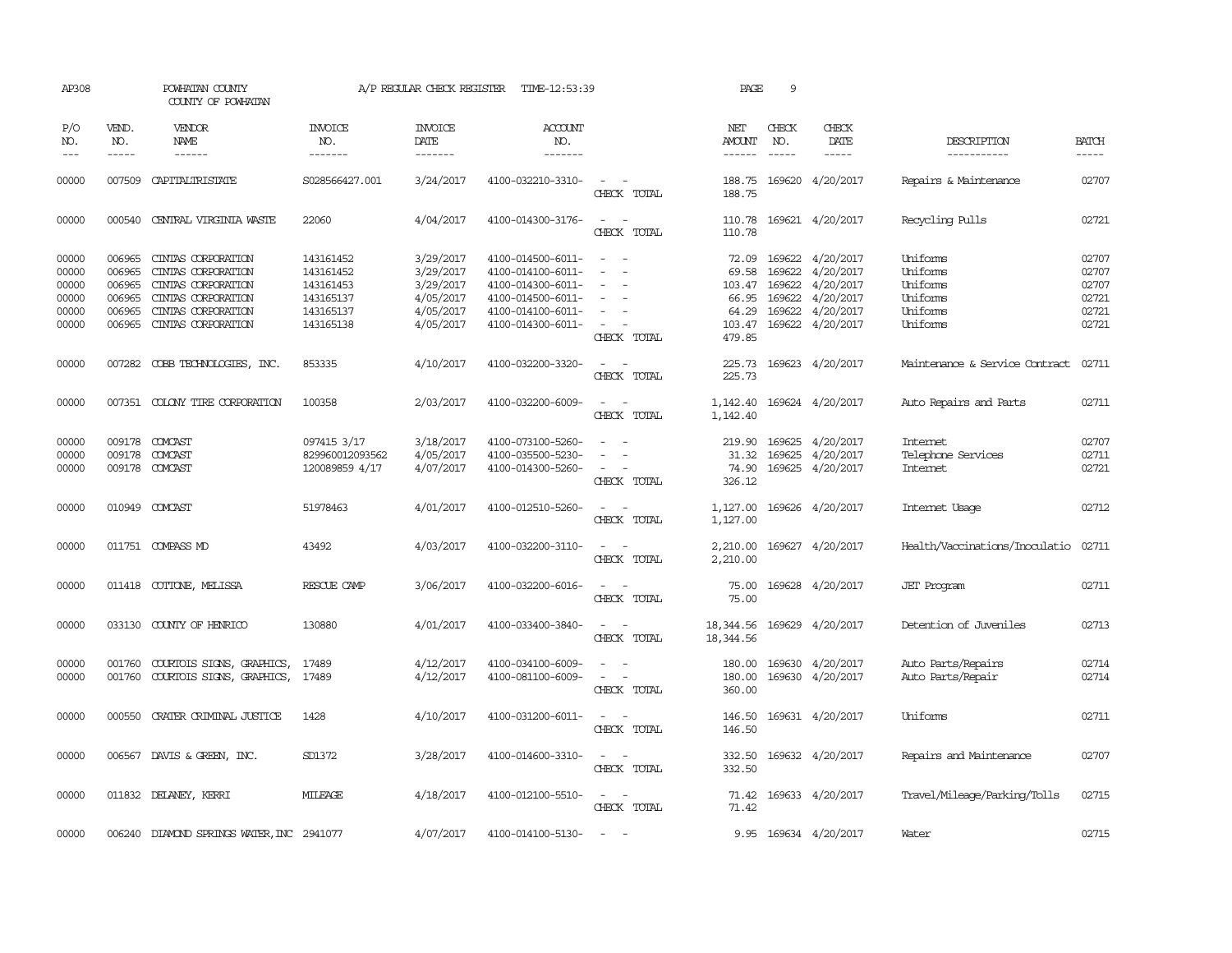|              |                      | COUNTY OF POWHATAN                          |                 |                 |                   |                                             |             |                                                                                                                        |        |                         |             |                                      |                       |
|--------------|----------------------|---------------------------------------------|-----------------|-----------------|-------------------|---------------------------------------------|-------------|------------------------------------------------------------------------------------------------------------------------|--------|-------------------------|-------------|--------------------------------------|-----------------------|
| P/O          | VEND.                | <b>VENDOR</b>                               | <b>INVOICE</b>  | <b>INVOICE</b>  | <b>ACCOUNT</b>    |                                             |             | NET                                                                                                                    | CHECK  | CHECK                   |             |                                      |                       |
| NO.<br>$---$ | NO.<br>$\frac{1}{2}$ | NAME                                        | NO.<br>-------  | DATE<br>------- | NO.<br>-------    |                                             |             | AMOUNT<br>$\begin{array}{cccccc} - & - & - & - & - & - & - \\ & - & - & - & - & - \\ & & - & - & - & - \\ \end{array}$ | NO.    | DATE<br>$\frac{1}{2}$   |             | DESCRIPTION<br>-----------           | <b>BATCH</b><br>----- |
| 00000        | 006240               | DIAMOND SPRINGS WATER, INC 2941091          |                 | 4/07/2017       | 4100-014100-5130- | $\sim$ 100 $\mu$                            |             | 8.95                                                                                                                   |        | 169634 4/20/2017        | Water       |                                      | 02715                 |
| 00000        | 006240               | DIAMOND SPRINGS WATER, INC 2941104          |                 | 4/07/2017       | 4100-014100-5130- | $\sim$<br>$\overline{\phantom{a}}$          |             | 11.95                                                                                                                  |        | 169634 4/20/2017        | Water       |                                      | 02715                 |
| 00000        | 006240               | DIAMOND SPRINGS WATER, INC 308070091        |                 | 3/08/2017       | 4100-014100-5130- | $\sim$                                      |             | 13.98                                                                                                                  |        | 169634 4/20/2017        | Water       |                                      | 02715                 |
| 00000        | 006240               | DIAMOND SPRINGS WATER, INC 322070091        |                 | 3/22/2017       | 4100-014100-5130- | $\overline{\phantom{a}}$                    |             | 13.98                                                                                                                  |        | 169634 4/20/2017        | Water       |                                      | 02715                 |
| 00000        | 006240               | DIAMOND SPRINGS WATER, INC 322070110        |                 | 3/22/2017       | 4100-014100-5130- | $\sim$<br>$\overline{a}$                    |             | 6.25                                                                                                                   |        | 169634 4/20/2017        | Water       |                                      | 02715                 |
| 00000        | 006240               | DIAMOND SPRINGS WATER, INC 2941097          |                 | 4/07/2017       | 4100-031200-5130- | $\overline{\phantom{0}}$                    |             | 11.95                                                                                                                  |        | 169634 4/20/2017        | Water       |                                      | 02723                 |
| 00000        | 006240               | DIAMOND SPRINGS WATER, INC 2941311          |                 | 4/07/2017       | 4100-014300-5130- | $\overline{\phantom{a}}$                    |             | 11.95                                                                                                                  |        | 169634 4/20/2017        | Water       |                                      | 02723                 |
| 00000        | 006240               | DIAMOND SPRINGS WATER, INC 308070170        |                 | 3/08/2017       | 4100-031200-5130- | $\sim$                                      |             | 34.95                                                                                                                  |        | 169634 4/20/2017        | Water       |                                      | 02723                 |
| 00000        | 006240               | DIAMOND SPRINGS WATER, INC 315075450        |                 | 3/15/2017       | 4100-031200-5130- | $\sim$                                      |             | 34.95                                                                                                                  |        | 169634 4/20/2017        | Water       |                                      | 02723                 |
|              |                      |                                             |                 |                 |                   |                                             | CHECK TOTAL | 158.86                                                                                                                 |        |                         |             |                                      |                       |
| 00000        | 006240               | DIAMOND SPRINGS WATER, INC 405070091        |                 | 4/05/2017       | 4100-014100-5130- |                                             |             | 13.98                                                                                                                  |        | 169635 4/20/2017        | Water       |                                      | 02715                 |
| 00000        | 006240               | DIAMOND SPRINGS WATER, INC 405070120        |                 | 4/05/2017       | 4100-014100-5130- | $\sim$                                      |             | 12.99                                                                                                                  |        | 169635 4/20/2017        | Water       |                                      | 02715                 |
| 00000        | 006240               | DIAMOND SPRINGS WATER, INC                  | 322070170       | 3/22/2017       | 4100-031200-5130- | $\overline{\phantom{a}}$                    |             | 27.96                                                                                                                  |        | 169635 4/20/2017        | Water       |                                      | 02723                 |
| 00000        | 006240               | DIAMOND SPRINGS WATER, INC 328074500        |                 | 3/28/2017       | 4100-014300-5130- | $\overline{\phantom{a}}$                    |             |                                                                                                                        |        | 20.97 169635 4/20/2017  | Water       |                                      | 02723                 |
| 00000        | 006240               | DIAMOND SPRINGS WATER, INC 329075450        |                 | 3/31/2017       | 4100-031200-5130- | $\sim$                                      |             | 27.96                                                                                                                  |        | 169635 4/20/2017        | Water       |                                      | 02723                 |
| 00000        |                      | 006240 DIAMOND SPRINGS WATER, INC 405070170 |                 | 4/05/2017       | 4100-031200-5130- | $\sim$ $ -$                                 |             |                                                                                                                        |        | 20.97 169635 4/20/2017  | Water       |                                      | 02723                 |
|              |                      |                                             |                 |                 |                   |                                             | CHECK TOTAL | 124.83                                                                                                                 |        |                         |             |                                      |                       |
| 00000        | 008787 DW            |                                             | 17090748        | 3/31/2017       | 4100-012410-3320- | $\omega_{\rm{max}}$ and $\omega_{\rm{max}}$ |             | 1,040.00                                                                                                               |        | 169636 4/20/2017        |             | Maintenance & Service Contract 02723 |                       |
|              |                      |                                             |                 |                 |                   | CHECK TOTAL                                 |             | 1,040.00                                                                                                               |        |                         |             |                                      |                       |
| 00000        | 000860               | DOMINION VIRGINIA POWER                     | 1221667833 4/17 | 4/03/2017       | 4100-031210-5110- | $\sim$                                      |             |                                                                                                                        |        | 205.76 169637 4/20/2017 |             | Electricity - Comunications H        | 02711                 |
| 00000        | 000860               | DOMINION VIRGINIA POWER                     | 0432180008 4/17 | 4/03/2017       | 4100-014600-5110- | $\sim$<br>$\sim$                            |             |                                                                                                                        |        | 233.11 169637 4/20/2017 | Electricity |                                      | 02722                 |
| 00000        | 000860               | DOMINION VIRGINIA POWER                     | 0863807277 4/17 | 4/03/2017       | 4100-014600-5110- | $\sim 100$ m $^{-1}$                        |             | 82.43                                                                                                                  |        | 169637 4/20/2017        | Electricity |                                      | 02722                 |
| 00000        | 000860               | DOMINION VIRGINIA POWER                     | 1223507334 4/17 | 4/03/2017       | 4100-014300-5110- | $\sim$ $-$                                  |             | 181.48                                                                                                                 |        | 169637 4/20/2017        | Electricity |                                      | 02722                 |
| 00000        | 000860               | DOMINION VIRGINIA POWER                     | 1498464559 4/17 | 4/03/2017       | 4100-014600-5110- | $\sim$ $ \sim$ $ -$                         |             |                                                                                                                        |        | 88.66 169637 4/20/2017  | Electricity |                                      | 02722                 |
| 00000        | 000860               | DOMINION VIRGINIA POWER                     | 1982170001 4/17 | 4/03/2017       | 4100-014100-5110- | $\sim$                                      |             |                                                                                                                        |        | 11.47 169637 4/20/2017  | Electricity |                                      | 02722                 |
| 00000        | 000860               | DOMINION VIRGINIA POWER                     | 2142337506 4/17 | 4/03/2017       | 4100-014600-5110- | $\sim$                                      |             | 128.74                                                                                                                 |        | 169637 4/20/2017        | Electricity |                                      | 02722                 |
| 00000        | 000860               | DOMINION VIRGINIA POWER                     | 2312285006 4/17 | 4/03/2017       | 4100-014100-5110- | $\sim$ $ -$                                 |             |                                                                                                                        |        | 185.96 169637 4/20/2017 | Electricity |                                      | 02722                 |
|              |                      |                                             |                 |                 |                   |                                             | CHECK TOTAL | 1,117.61                                                                                                               |        |                         |             |                                      |                       |
| 00000        | 000860               | DOMINION VIRGINIA POWER                     | 2346327501 4/17 | 4/03/2017       | 4100-014100-5110- | $\sim$                                      |             | 1,571.03                                                                                                               |        | 169638 4/20/2017        | Electricity |                                      | 02722                 |
| 00000        | 000860               | DOMINION VIRGINIA POWER                     | 2346327501 4/17 | 4/03/2017       | 4100-031200-5110- | $\sim$ $ \sim$                              |             | 1,571.03                                                                                                               |        | 169638 4/20/2017        | Electricity |                                      | 02722                 |
| 00000        | 000860               | DOMINION VIRGINIA POWER                     | 2352270009 4/17 | 4/03/2017       | 4100-014100-5110- | $\sim 100$ m $^{-1}$                        |             | 253.36 169638                                                                                                          |        | 4/20/2017               | Electricity |                                      | 02722                 |
| 00000        | 000860               | DOMINION VIRGINIA POWER                     | 2442170003 4/17 | 4/03/2017       | 4100-014100-5110- |                                             |             | 1,513.73                                                                                                               |        | 169638 4/20/2017        | Electricity |                                      | 02722                 |
| 00000        | 000860               | DOMINION VIRGINIA POWER                     | 2462222502 4/17 | 4/03/2017       | 4100-014100-5110- | $\overline{\phantom{a}}$                    |             | 3,128.86                                                                                                               | 169638 | 4/20/2017               | Electricity |                                      | 02722                 |
| 00000        | 000860               | DOMINION VIRGINIA POWER                     | 2476067034 4/17 | 4/03/2017       | 4100-014100-5110- | $\sim 100$ m $^{-1}$                        |             |                                                                                                                        |        | 277.53 169638 4/20/2017 | Electricity |                                      | 02722                 |
| 00000        | 000860               | DOMINION VIRGINIA POWER                     | 2912605595 4/17 | 4/03/2017       | 4100-014100-5110- | $\sim$ $ \sim$ $ -$                         |             | 117.07                                                                                                                 |        | 169638 4/20/2017        | Electricity |                                      | 02722                 |
| 00000        | 000860               | DOMINION VIRGINIA POWER                     | 2932352368 4/17 | 4/03/2017       | 4100-032220-5110- | $\sim$ $-$                                  |             | 19.86                                                                                                                  |        | 169638 4/20/2017        | Electricity |                                      | 02722                 |
| 00000        | 000860               | DOMINION VIRGINIA POWER                     | 2972120006 4/17 | 4/03/2017       | 4100-014100-5110- | $\sim$ $  -$<br>CHECK TOTAL                 |             | 1,422.29<br>9,874.76                                                                                                   |        | 169638 4/20/2017        | Electricity |                                      | 02722                 |
|              |                      |                                             |                 |                 |                   |                                             |             |                                                                                                                        |        |                         |             |                                      |                       |
| 00000        | 000860               | DOMINION VIRGINIA POWER                     | 4062035391 4/17 | 4/03/2017       | 4100-031210-5110- | $\overline{\phantom{a}}$                    |             | 114.40                                                                                                                 |        | 169639 4/20/2017        |             | Electricity - Comunications H        | 02711                 |
| 00000        | 000860               | DOMINION VIRGINIA POWER                     | 6211789810 4/17 | 4/03/2017       | 4100-031210-5110- |                                             |             | 116.19                                                                                                                 | 169639 | 4/20/2017               |             | Electricity - Comunications H        | 02711                 |
| 00000        | 000860               | DOMINION VIRGINIA POWER                     | 3451094936 4/17 | 4/03/2017       | 4100-014600-5110- | $\sim$<br>$\overline{\phantom{a}}$          |             | 285.48                                                                                                                 |        | 169639 4/20/2017        | Electricity |                                      | 02722                 |
| 00000        | 000860               | DOMINION VIRGINIA POWER                     | 3496131156 4/17 | 4/03/2017       | 4100-014100-5110- | $\sim$ $ \sim$                              |             | 6.59                                                                                                                   | 169639 | 4/20/2017               | Electricity |                                      | 02722                 |
| 00000        | 000860               | DOMINION VIRGINIA POWER                     | 3507951824 4/17 | 4/03/2017       | 4100-014600-5110- | $\sim$                                      |             | 81.21                                                                                                                  | 169639 | 4/20/2017               | Electricity |                                      | 02722                 |
| 00000        | 000860               | DOMINION VIRGINIA POWER                     | 4691491015 4/17 | 4/03/2017       | 4100-014600-5110- | $\sim$                                      |             | 69.79                                                                                                                  |        | 169639 4/20/2017        | Electricity |                                      | 02722                 |
| 00000        | 000860               | DOMINION VIRGINIA POWER                     | 4732217502 4/17 | 4/03/2017       | 4100-014600-5110- | $\sim$                                      |             | 69.68                                                                                                                  |        | 169639 4/20/2017        | Electricity |                                      | 02722                 |
| 00000        | 000860               | DOMINION VIRGINIA POWER                     | 5652237503 4/17 | 4/03/2017       | 4100-014600-5110- | $\sim 100$ m $^{-1}$                        |             |                                                                                                                        |        | 142.16 169639 4/20/2017 | Electricity |                                      | 02722                 |

AP308 POWHATAN COUNTY A/P REGULAR CHECK REGISTER TIME-12:53:39 PAGE 10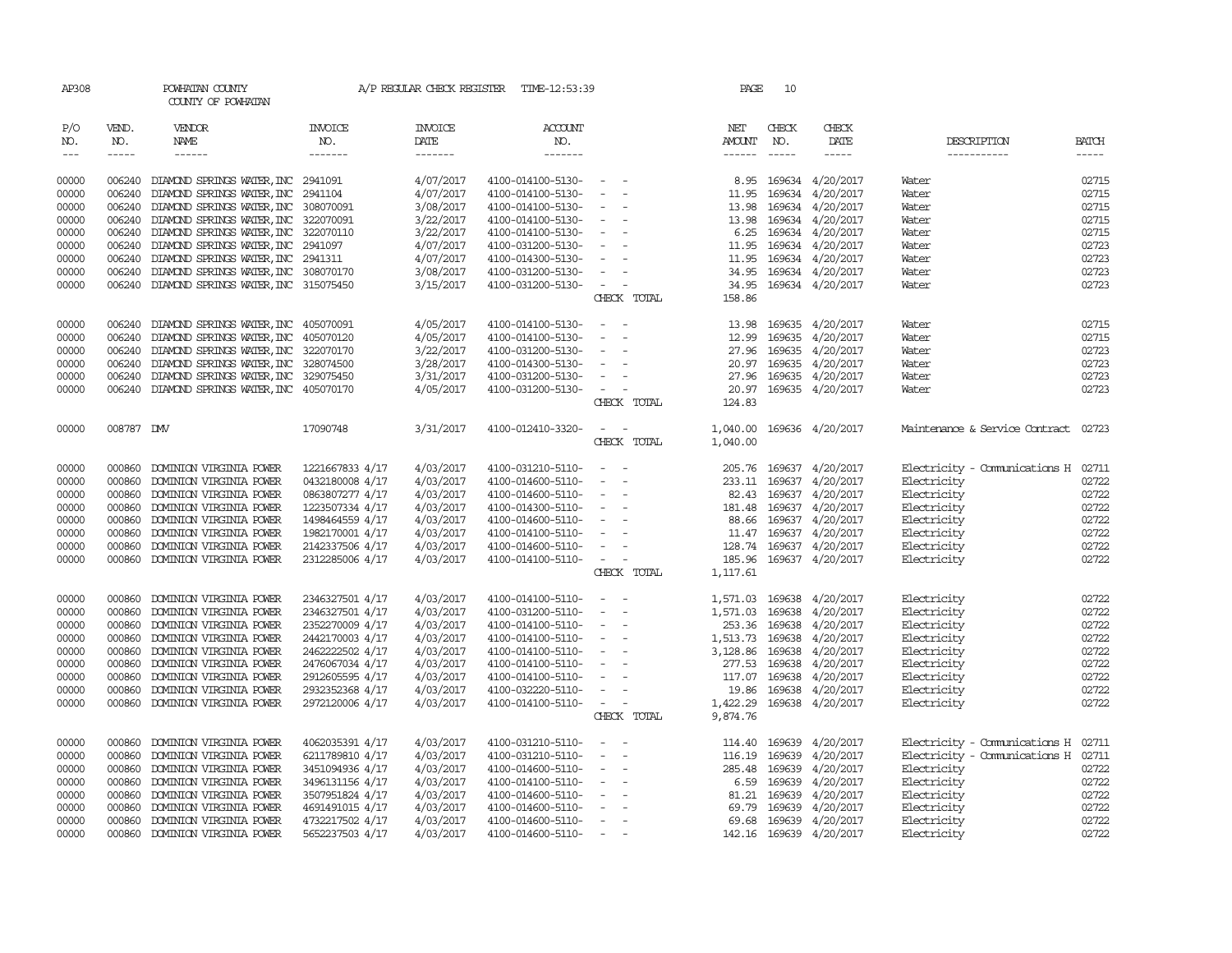| AP308                                     | POWHATAN COUNTY<br>COUNTY OF POWHATAN |                                                                                                                                                           |                                                       | A/P REGULAR CHECK REGISTER                                    | TIME-12:53:39                                                                                         |                                                                                                                             | PAGE                                                     | 11                                   |                                                                      |                                                                                             |                                           |
|-------------------------------------------|---------------------------------------|-----------------------------------------------------------------------------------------------------------------------------------------------------------|-------------------------------------------------------|---------------------------------------------------------------|-------------------------------------------------------------------------------------------------------|-----------------------------------------------------------------------------------------------------------------------------|----------------------------------------------------------|--------------------------------------|----------------------------------------------------------------------|---------------------------------------------------------------------------------------------|-------------------------------------------|
| P/O<br>NO.<br>$---$                       | VEND.<br>NO.<br>$- - - - -$           | VENDOR<br>NAME<br>------                                                                                                                                  | <b>INVOICE</b><br>NO.<br>-------                      | <b>INVOICE</b><br>DATE<br>-------                             | <b>ACCOUNT</b><br>NO.<br>-------                                                                      |                                                                                                                             | NET<br>AMOUNT<br>$- - - - - -$                           | CHECK<br>NO.<br>$- - - - -$          | CHECK<br>DATE<br>-----                                               | DESCRIPTION<br>-----------                                                                  | <b>BATCH</b><br>$- - - - -$               |
| 00000                                     | 000860                                | DOMINION VIRGINIA POWER                                                                                                                                   | 6024003557 4/17                                       | 4/04/2017                                                     | 4100-014100-5110-                                                                                     | CHECK TOTAL                                                                                                                 | 20.12<br>905.62                                          |                                      | 169639 4/20/2017                                                     | Electricity                                                                                 | 02722                                     |
| 00000<br>00000<br>00000                   | 000860<br>000860<br>000860            | DOMINION VIRGINIA POWER<br>DOMINION VIRGINIA POWER<br>DOMINION VIRGINIA POWER                                                                             | 7765134072 3/17<br>8971069334 4/17<br>9750120975 4/17 | 3/29/2017<br>4/03/2017<br>4/03/2017                           | 4100-014100-5110-<br>4100-014300-5110-<br>4100-032220-5110-                                           | $\sim$<br>$\sim$<br>$\overline{\phantom{a}}$<br>CHECK TOTAL                                                                 | 633.93<br>90.90<br>1,761.98<br>2,486.81                  | 169640                               | 169640 4/20/2017<br>4/20/2017<br>169640 4/20/2017                    | Electricity<br>Electricity<br>Electricity                                                   | 02707<br>02722<br>02722                   |
| 00000                                     | 008750                                | DOMINION VIRGINIA POWER                                                                                                                                   | 3369393537 4/17                                       | 4/03/2017                                                     | 4100-053910-5642-                                                                                     | $\overline{\phantom{a}}$<br>CHECK TOTAL                                                                                     | 581.67<br>581.67                                         |                                      | 169641 4/20/2017                                                     | PCCAA Services - TANF                                                                       | 02723                                     |
| 00000                                     |                                       | 009373 DOUBLE D FARM                                                                                                                                      | PKUP MARE PONY                                        | 4/18/2017                                                     | 4100-035100-6014-                                                                                     | $\frac{1}{2} \left( \frac{1}{2} \right) \left( \frac{1}{2} \right) = \frac{1}{2} \left( \frac{1}{2} \right)$<br>CHECK TOTAL | 75.00<br>75.00                                           |                                      | 169642 4/20/2017                                                     | Other Operating Supplies                                                                    | 02723                                     |
| 00000                                     |                                       | 001910 DUNN GAS COMPANY                                                                                                                                   | 67945                                                 | 3/23/2017                                                     | 4100-014100-5120-                                                                                     | $\frac{1}{2} \left( \frac{1}{2} \right) \left( \frac{1}{2} \right) = \frac{1}{2} \left( \frac{1}{2} \right)$<br>CHECK TOTAL | 1,531.06<br>1,531.06                                     |                                      | 169643 4/20/2017                                                     | Fuel                                                                                        | 02707                                     |
| 00000                                     |                                       | 008336 FERGUSON ENTERPRISES INC.                                                                                                                          | 4249502                                               | 3/28/2017                                                     | 4100-014100-6004-                                                                                     | CHECK TOTAL                                                                                                                 | 875.46<br>875.46                                         |                                      | 169645 4/20/2017                                                     | Tools and Equipment                                                                         | 02707                                     |
| 00000                                     | 006666                                | FINE CREEK FIRE DEPT                                                                                                                                      | FOOD LION 3/17                                        | 3/24/2017                                                     | 4100-032200-5815-                                                                                     | $\overline{\phantom{a}}$<br>CHECK TOTAL                                                                                     | 15.32<br>15.32                                           |                                      | 169646 4/20/2017                                                     | Training/Seminars                                                                           | 02711                                     |
| 00000                                     | 000570                                | GOOCHLAND-POWHATAN                                                                                                                                        | 4TH OTR FY16-17                                       | 4/03/2017                                                     | 4100-052100-5699-                                                                                     | CHECK TOTAL                                                                                                                 | 65,932.50<br>65,932.50                                   |                                      | 169648 4/20/2017                                                     | County Contribution-CSB                                                                     | 02713                                     |
| 00000                                     | 007299                                | GOODMAN TRUCK & TRACTOR                                                                                                                                   | 120296                                                | 3/31/2017                                                     | 4100-032200-6009-                                                                                     | <b>.</b><br>CHECK TOTAL                                                                                                     | 117.50<br>117.50                                         |                                      | 169649 4/20/2017                                                     | Auto Repairs and Parts                                                                      | 02709                                     |
| 00000<br>00000<br>00000<br>00000<br>00000 | 007554<br>007554<br>007554<br>007554  | GORDON, DODSON, GORDON AND<br>GORDON, DODSON, GORDON AND<br>GORDON, DODSON, GORDON AND<br>GORDON, DODSON, GORDON AND<br>007554 GORDON, DODSON, GORDON AND | 8284954<br>8284956<br>8284957<br>8285438<br>8285440   | 3/31/2017<br>3/31/2017<br>3/31/2017<br>3/31/2017<br>3/31/2017 | 4100-021200-3150-<br>4100-021200-3150-<br>4100-021200-3150-<br>4100-021200-3150-<br>4100-021200-3150- | $\overline{\phantom{a}}$<br>CHECK TOTAL                                                                                     | 120.00<br>120.00<br>120.00<br>120.00<br>120.00<br>600.00 | 169650<br>169650<br>169650<br>169650 | 4/20/2017<br>4/20/2017<br>4/20/2017<br>4/20/2017<br>169650 4/20/2017 | Outside Counsel<br>Outside Counsel<br>Outside Counsel<br>Outside Counsel<br>Outside Counsel | 02712<br>02712<br>02712<br>02712<br>02712 |
| 00000                                     |                                       | 006763 GREENBERG & ASSOCIATES                                                                                                                             | 2848                                                  | 3/31/2017                                                     | 4100-031200-3110-                                                                                     | $\sim$<br>CHECK TOTAL                                                                                                       | 360.00<br>360.00                                         |                                      | 169651 4/20/2017                                                     | Professional Health Services                                                                | 02711                                     |
| 00000                                     |                                       | 009652 HORIZON DISTRIBUTORS INC                                                                                                                           | 4R007262REISSUE                                       | 3/10/2017                                                     | 4100-014600-3310-                                                                                     | $\sim$<br>$\sim$<br>CHECK TOTAL                                                                                             | 70.00<br>70.00                                           |                                      | 169652 4/20/2017                                                     | Repairs and Maintenance                                                                     | 02714                                     |
| 00000                                     |                                       | 010755 INNOVATIVE TURF                                                                                                                                    | 3360                                                  | 4/03/2017                                                     | 4100-014600-3320-                                                                                     | $\sim$<br>CHECK TOTAL                                                                                                       | 1,580.95<br>1,580.95                                     |                                      | 169653 4/20/2017                                                     | Maintenance/Service Contracts                                                               | 02707                                     |
| 00000                                     |                                       | 011524 J & K DIESEL & AUTOMOTIVE 10135                                                                                                                    |                                                       | 1/09/2017                                                     | 4100-032200-6009-                                                                                     | $\overline{\phantom{a}}$<br>CHECK TOTAL                                                                                     | 247.39                                                   |                                      | 247.39 169654 4/20/2017                                              | Auto Repairs and Parts                                                                      | 02711                                     |
| 00000                                     |                                       | 010231 J & K HEAVY TRUCKS &                                                                                                                               | 8549                                                  | 4/11/2017                                                     | 4100-032200-6009-                                                                                     | CHECK TOTAL                                                                                                                 | 468.55<br>468.55                                         |                                      | 169655 4/20/2017                                                     | Auto Repairs and Parts                                                                      | 02711                                     |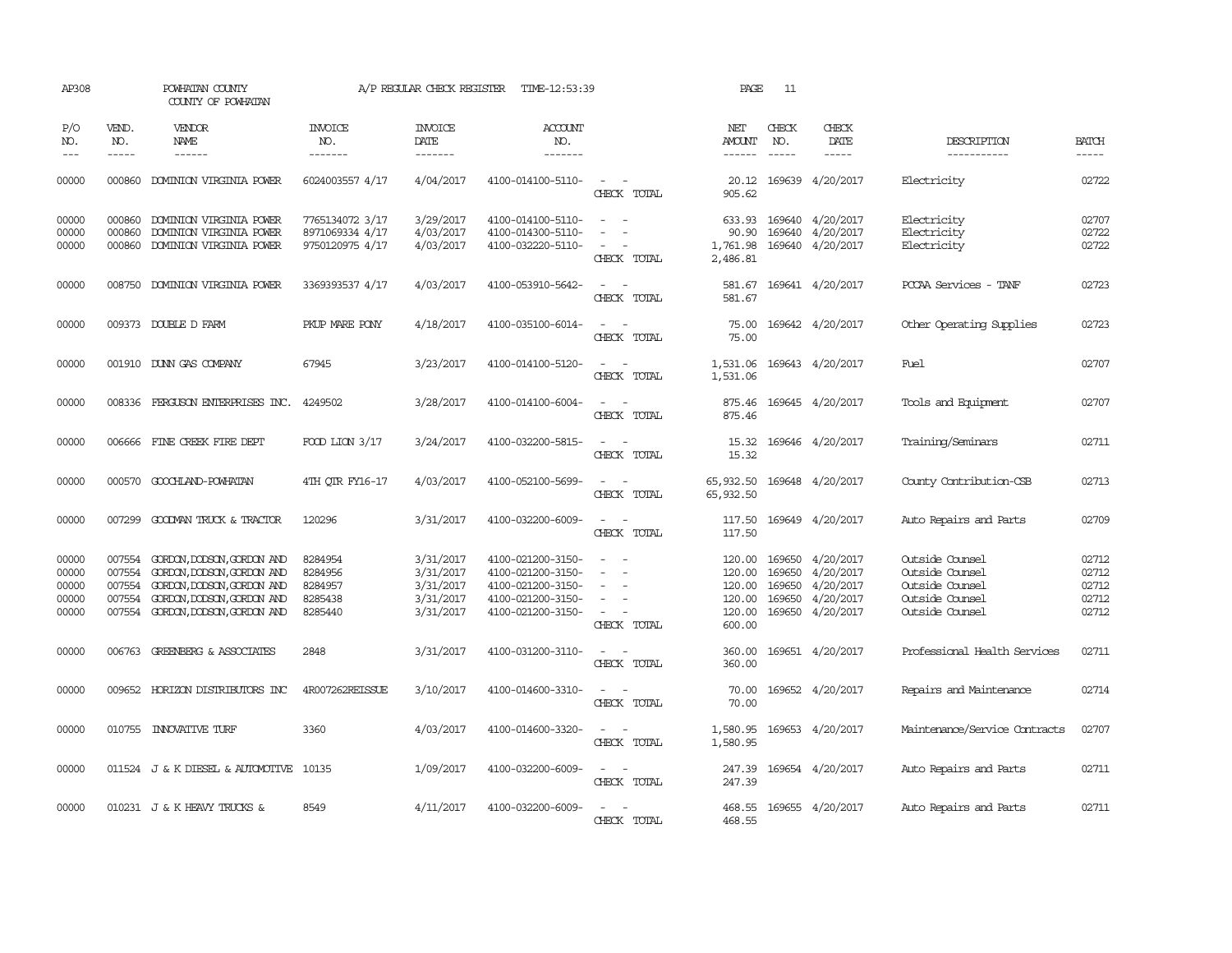| AP308             |                  | POWHATAN COUNTY<br>COUNTY OF POWHATAN            |                       | A/P REGULAR CHECK REGISTER | TIME-12:53:39                          |                                      | PAGE                 | 12               |                        |                                                      |                |
|-------------------|------------------|--------------------------------------------------|-----------------------|----------------------------|----------------------------------------|--------------------------------------|----------------------|------------------|------------------------|------------------------------------------------------|----------------|
| P/O<br>NO.        | VEND.<br>NO.     | VENDOR<br>NAME                                   | <b>INVOICE</b><br>NO. | <b>INVOICE</b><br>DATE     | <b>ACCOUNT</b><br>NO.                  |                                      | NET<br>AMOUNT        | CHECK<br>NO.     | CHECK<br>DATE          | DESCRIPTION                                          | <b>BATCH</b>   |
| $\qquad \qquad -$ | -----            | ------                                           | -------               | -------                    | -------                                |                                      |                      | $- - - - -$      | -----                  | -----------                                          | $- - - - -$    |
| 00000<br>00000    | 000120<br>000120 | <b>JAMES RIVER AIR</b><br><b>JAMES RIVER AIR</b> | S77870<br>S78043      | 3/31/2017<br>3/31/2017     | 4100-014100-3308-<br>4100-014100-3308- |                                      | 2,791.36<br>903.16   | 169656<br>169656 | 4/20/2017<br>4/20/2017 | HVAC Service and Repairs<br>HVAC Service and Repairs | 02707<br>02707 |
| 00000             | 000120           | <b>JAMES RIVER AIR</b>                           | S78405                | 3/07/2017                  | 4100-035100-3310-                      |                                      | 939.44               | 169656           | 4/20/2017              | Repairs & Maintenance                                | 02707          |
| 00000             | 000120           | <b>JAMES RIVER AIR</b>                           | S78668                | 3/17/2017                  | 4100-014100-3308-                      |                                      | 258.00               | 169656           | 4/20/2017              | HVAC Service and Repairs                             | 02707          |
| 00000             | 000120           | <b>JAMES RIVER AIR</b>                           | S78982                | 3/30/2017                  | 4100-035100-3310-                      | $\equiv$<br>CHECK TOTAL              | 258.00<br>5,149.96   | 169656           | 4/20/2017              | Repairs & Maintenance                                | 02715          |
| 00000             | 008381           | JAMES RIVER PEIROLEUM                            | 98                    | 3/31/2017                  | 4100-035100-6008-                      | $\equiv$                             | 529.40               | 169657           | 4/20/2017              | Gas/Grease/Oil                                       | 02710          |
| 00000             | 008381           | JAMES RIVER PEIROLEUM                            | 98                    | 3/31/2017                  | 4100-031200-6008-                      |                                      | 4,573.59             | 169657           | 4/20/2017              | Gas/Grease/Oil                                       | 02710          |
| 00000<br>00000    | 008381<br>008381 | JAMES RIVER PEIROLEUM<br>JAMES RIVER PETROLEUM   | 98A<br>98A            | 3/31/2017                  | 4100-032200-5120-<br>4100-032200-5120- |                                      | 1,581.01             | 169657<br>169657 | 4/20/2017<br>4/20/2017 | Apparatus Fuel                                       | 02710<br>02710 |
| 00000             | 008381           | JAMES RIVER PETROLEUM                            | 98A                   | 3/31/2017<br>3/31/2017     | 4100-032200-5120-                      |                                      | 2,040.24<br>117.29   | 169657           | 4/20/2017              | Apparatus Fuel<br>Apparatus Fuel                     | 02710          |
| 00000             | 008381           | JAMES RIVER PEIROLEUM                            | 98A                   | 3/31/2017                  | 4100-032200-5120-                      |                                      | 433.98               | 169657           | 4/20/2017              | Apparatus Fuel                                       | 02710          |
| 00000             | 008381           | JAMES RIVER PEIROLEUM                            | 98C                   | 3/31/2017                  | 4100-014100-6008-                      |                                      | 574.26               | 169657           | 4/20/2017              | Gas/Grease/Oil                                       | 02710          |
| 00000             | 008381           | JAMES RIVER PETROLEUM                            | 98C                   | 3/31/2017                  | 4100-014500-6008-                      |                                      | 459.30               | 169657           | 4/20/2017              | Gas/Grease/Oil                                       | 02710          |
| 00000             | 008381           | JAMES RIVER PEIROLEUM                            | 98E                   | 3/31/2017                  | 4100-034100-6008-                      |                                      | 315.30               | 169657           | 4/20/2017              | Gas/Grease/Oil                                       | 02710          |
| 00000             | 008381           | JAMES RIVER PETROLEUM                            | 98F                   | 3/31/2017                  | 4100-012510-6008-                      |                                      | 25.45                | 169657           | 4/20/2017              | Gas/Grease/Oil                                       | 02710          |
| 00000             | 008381           | JAMES RIVER PEIROLEUM                            | 98G                   | 3/31/2017                  | 4100-081100-6008-                      |                                      | 79.52                | 169657           | 4/20/2017              | Gas/Grease/Oil                                       | 02710          |
| 00000             | 008381           | JAMES RIVER PEIROLEUM                            | 98H                   | 3/31/2017                  | 4100-083500-6008-                      |                                      | 48.31                | 169657           | 4/20/2017              | Gas/Grease/Oil                                       | 02710          |
| 00000             | 008381           | JAMES RIVER PEIROLEUM                            | 98I                   | 3/31/2017                  | 4100-014300-6008-                      |                                      | 87.22                | 169657           | 4/20/2017              | Gas/Grease/Oil                                       | 02710          |
|                   |                  |                                                  |                       |                            |                                        | CHECK TOTAL                          | 10,864.87            |                  |                        |                                                      |                |
| 00000             | 010960           | K&K CHEMICALS                                    | 11307                 | 3/30/2017                  | 4100-031200-6014-                      | CHECK TOTAL                          | 1,021.00<br>1,021.00 | 169658           | 4/20/2017              | Other Operating Supplies                             | 02723          |
| 00000             | 006629           | LANDSCAPE SUPPLY, INC.                           | 0599602-IN            | 3/28/2017                  | 4100-032210-3190-                      |                                      | 129.00               | 169659           | 4/20/2017              | Grounds Maintenance                                  | 02707          |
| 00000             | 006629           | LANDSCAPE SUPPLY, INC.                           | 0601137-IN            | 4/05/2017                  | 4100-014600-3310-                      |                                      | 97.50                | 169659           | 4/20/2017              | Repairs and Maintenance                              | 02715          |
|                   |                  |                                                  |                       |                            |                                        | CHECK TOTAL                          | 226.50               |                  |                        |                                                      |                |
| 00000             |                  | 009691 LAYMAN IRRIGATION &                       | 19409                 | 2/28/2017                  | 4100-014600-3320-                      |                                      | 1,020.00             | 169660           | 4/20/2017              | Maintenance/Service Contracts                        | 02707          |
|                   |                  |                                                  |                       |                            |                                        | CHECK TOTAL                          | 1,020.00             |                  |                        |                                                      |                |
| 00000             |                  | 000166 LUCK STONE CORP.                          | IV-100691219          | 3/31/2017                  | 4100-014500-3190-                      | CHECK TOTAL                          | 145.80<br>145.80     |                  | 169661 4/20/2017       | Grounds Maintenance                                  | 02715          |
|                   |                  | 009552 MANSFIELD OIL COMPANY                     |                       |                            | 4100-032200-5120-                      |                                      |                      |                  |                        |                                                      | 02711          |
| 00000             |                  |                                                  | SOLCD-296704          | 4/05/2017                  |                                        | CHECK TOTAL                          | 139.79<br>139.79     |                  | 169663 4/20/2017       | Apparatus Fuel                                       |                |
| 00000             |                  | 006146 MCCLELLAN, WENDY SUSAN                    | MILEAGE 3/17          | 3/30/2017                  | 4100-031710-5510-                      |                                      | 181.79               |                  | 169664 4/20/2017       | Travel/Mileage/Parking/Tolls                         | 02707          |
|                   |                  |                                                  |                       |                            |                                        | CHECK TOTAL                          | 181.79               |                  |                        |                                                      |                |
| 00000             |                  | 011700 MERIDIAN ENVIRONMENTAL                    | 313                   | 4/05/2017                  | 4100-014100-5540-                      | CHECK TOTAL                          | 1,125.00<br>1,125.00 |                  | 169665 4/20/2017       | Conferences & Training                               | 02707          |
| 00000             | 006610           | MO-JOHNS SANITATION                              | 99150                 | 3/31/2017                  | 4100-014600-3311-                      |                                      | 128.00               | 169666           | 4/20/2017              | Portable Bathrooms                                   | 02707          |
| 00000             | 006610           | MO-JOHNS SANITATION                              | 99151                 | 3/31/2017                  | 4100-014600-3311-                      | $\equiv$<br>$\overline{\phantom{a}}$ | 103.00               | 169666           | 4/20/2017              | Portable Bathrooms                                   | 02707          |
| 00000             | 006610           | MO-JOHNS SANITATION                              | 99152                 | 3/31/2017                  | 4100-014600-3311-                      |                                      | 103.00               | 169666           | 4/20/2017              | Portable Bathrooms                                   | 02707          |
| 00000             | 006610           | MO-JOHNS SANITATION                              | 99153                 | 3/31/2017                  | 4100-014600-3311-                      |                                      | 103.00               | 169666           | 4/20/2017              | Portable Bathrooms                                   | 02707          |
| 00000             | 006610           | MO-JOHNS SANITATION                              | 99154                 | 3/31/2017                  | 4100-014600-3311-                      |                                      | 103.00               | 169666           | 4/20/2017              | Portable Bathrooms                                   | 02707          |
| 00000             |                  | 006610 MO-JOHNS SANITATION                       | 99155                 | 3/31/2017                  | 4100-014600-3311-                      |                                      | 334.00               | 169666           | 4/20/2017              | Portable Bathrooms                                   | 02707          |
| 00000             |                  | 006610 MO-JOHNS SANITATION                       | 99146                 | 3/31/2017                  | 4100-014600-3311-                      | $\sim$                               | 103.00               | 169666           | 4/20/2017              | Portable Bathrooms                                   | 02708          |
|                   |                  |                                                  |                       |                            |                                        |                                      |                      |                  |                        |                                                      |                |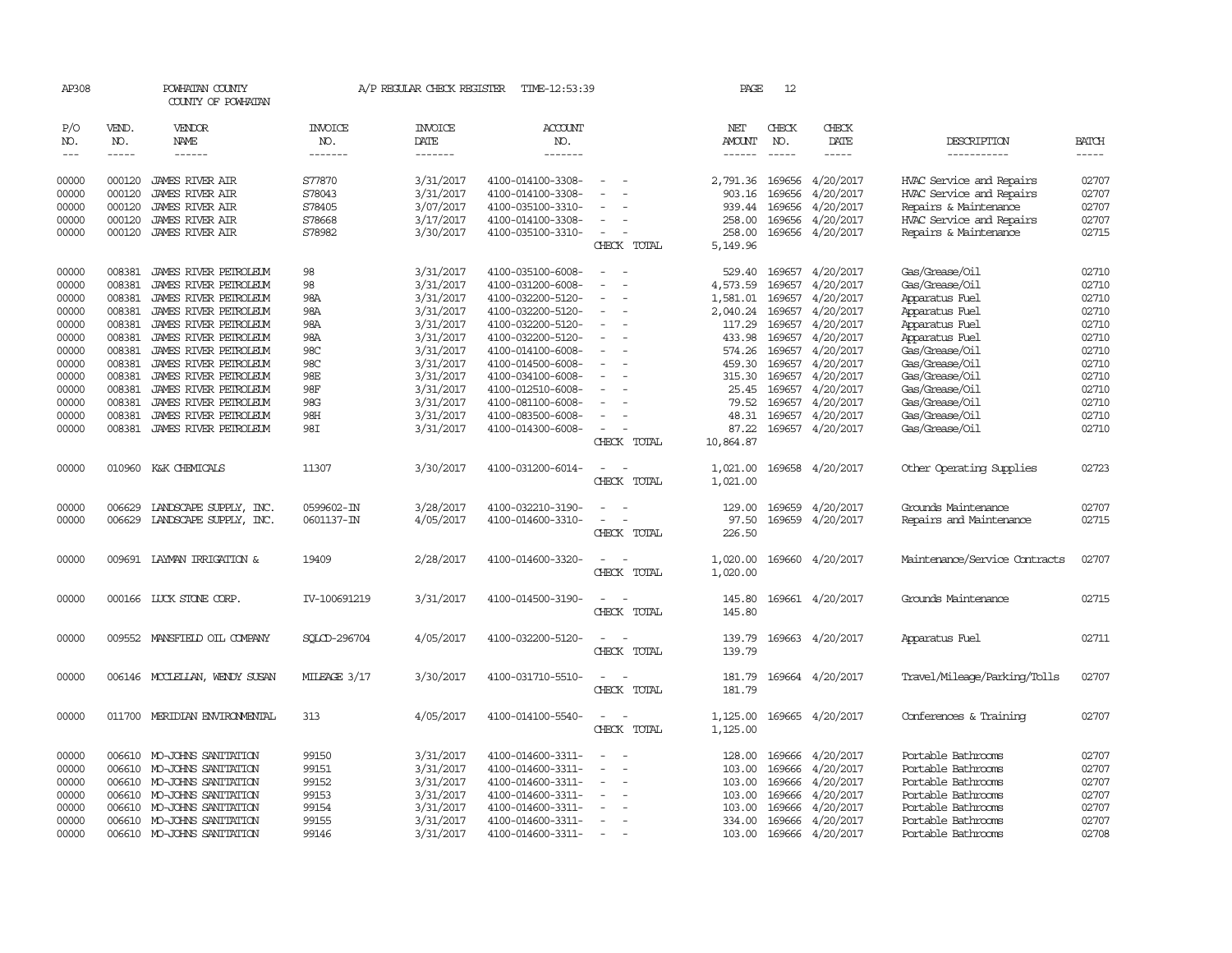| AP308          |                  | POWHATAN COUNTY<br>COUNTY OF POWHATAN              |                       | A/P REGULAR CHECK REGISTER | TIME-12:53:39                          |                          | PAGE           | 13            |                                      |                                        |                |
|----------------|------------------|----------------------------------------------------|-----------------------|----------------------------|----------------------------------------|--------------------------|----------------|---------------|--------------------------------------|----------------------------------------|----------------|
| P/O<br>NO.     | VEND.<br>NO.     | <b>VENDOR</b><br>NAME                              | <b>INVOICE</b><br>NO. | <b>INVOICE</b><br>DATE     | <b>ACCOUNT</b><br>NO.                  |                          | NET<br>AMOUNT  | CHECK<br>NO.  | CHECK<br>DATE                        | DESCRIPTION                            | <b>BATCH</b>   |
| $\frac{1}{2}$  | -----            | ------                                             | -------               | $- - - - - - -$            | -------                                |                          |                | $\frac{1}{2}$ | -----                                | -----------                            | $- - - - -$    |
| 00000          |                  | 006610 MO-JOHNS SANITATION                         | 99147                 | 3/31/2017                  | 4100-014600-3311-                      | $\overline{\phantom{a}}$ | 206.00         | 169666        | 4/20/2017                            | Portable Bathrooms                     | 02708          |
| 00000          | 006610           | MO-JOHNS SANITATION                                | 99148                 | 3/31/2017                  | 4100-014600-3311-                      |                          | 125.00         | 169666        | 4/20/2017                            | Portable Bathrooms                     | 02708          |
| 00000          |                  | 006610 MO-JOHNS SANITATION                         | 99149                 | 3/31/2017                  | 4100-014600-3311-                      |                          | 103.00         |               | 169666 4/20/2017                     | Portable Bathrooms                     | 02708          |
|                |                  |                                                    |                       |                            |                                        | CHECK TOTAL              | 1,411.00       |               |                                      |                                        |                |
| 00000          |                  | 006610 MO-JOHNS SANITATION                         | 99156                 | 3/31/2017                  | 4100-014600-3311-                      |                          | 103.00         | 169667        | 4/20/2017                            | Portable Bathrooms                     | 02707          |
| 00000          | 006610           | MO-JOHNS SANITATION                                | 99157                 | 3/31/2017                  | 4100-014600-3311-                      |                          | 103.00         | 169667        | 4/20/2017                            | Portable Bathrooms                     | 02707          |
| 00000          |                  | 006610 MO-JOHNS SANITATION                         | 99158                 | 3/31/2017                  | 4100-014600-3311-                      |                          | 103.00         |               | 169667 4/20/2017                     | Portable Bathrooms                     | 02707          |
|                |                  |                                                    |                       |                            |                                        | CHECK TOTAL              | 309.00         |               |                                      |                                        |                |
| 00000          | 006985           | NUNNALLY, BRADFORD W.                              | PD-TRNG 4/18-21       | 4/10/2017                  | 4100-031200-5540-                      |                          | 178.50         |               | 169669 4/20/2017                     | Conferences & Training                 | 02713          |
|                |                  |                                                    |                       |                            |                                        | CHECK TOTAL              | 178.50         |               |                                      |                                        |                |
| 00000          | 001250           | POWHATAN AUTO & TRACTOR                            | 438154                | 3/01/2017                  | 4100-032200-6009-                      |                          | 14.69          |               | 169671 4/20/2017                     | Auto Repairs and Parts                 | 02711          |
| 00000          | 001250           | POWHATAN AUTO & TRACTOR                            | 440871                | 3/21/2017                  | 4100-032200-6009-                      | $\sim$                   | 8.05           |               | 169671 4/20/2017                     | Auto Repairs and Parts                 | 02711          |
| 00000          | 001250           | POWHATAN AUTO & TRACTOR                            | 442279                | 3/30/2017                  | 4100-032200-6009-                      | $\equiv$                 | 6.98           |               | 169671 4/20/2017                     | Auto Repairs and Parts                 | 02711          |
| 00000          | 001250           | POWHATAN AUTO & TRACTOR                            | 438094                | 3/01/2017                  | 4100-014500-6008-                      |                          | 11.07          |               | 169671 4/20/2017                     | Gas/Grease/Oil                         | 02715          |
| 00000          | 001250           | POWHATAN AUTO & TRACTOR                            | 439126                | 3/08/2017                  | 4100-014100-3310-                      | $\equiv$                 |                |               | 6.76-169671 4/20/2017                | Repairs & Maintenance                  | 02715          |
| 00000          | 001250           | POWHATAN AUTO & TRACTOR                            | 440198                | 3/16/2017                  | 4100-014100-6004-                      |                          | 9.69           |               | 169671 4/20/2017                     | Tools and Equipment                    | 02715          |
| 00000          | 001250           | POWHATAN AUTO & TRACTOR                            | 440198                | 3/16/2017                  | 4100-014500-6008-                      |                          | 17.49          |               | 169671 4/20/2017                     | Gas/Grease/Oil                         | 02715          |
| 00000<br>00000 | 001250<br>001250 | POWHATAN AUTO & TRACTOR                            | 440413<br>441929      | 3/17/2017                  | 4100-014100-6009-                      | $\equiv$                 | 27.67<br>93.92 |               | 169671 4/20/2017                     | Auto Parts & Repairs                   | 02715<br>02715 |
| 00000          | 001250           | POWHATAN AUTO & TRACTOR<br>POWHATAN AUTO & TRACTOR | 442219                | 3/28/2017<br>3/30/2017     | 4100-014100-6009-<br>4100-014500-6008- |                          | 44.28          |               | 169671 4/20/2017<br>169671 4/20/2017 | Auto Parts & Repairs<br>Gas/Grease/0il | 02715          |
| 00000          | 001250           | POWHATAN AUTO & TRACTOR                            | 442479                | 3/31/2017                  | 4100-014500-3319-                      | $\overline{\phantom{a}}$ | 47.28          |               | 169671 4/20/2017                     | Equipment Repairs and Maintena         | 02715          |
|                |                  |                                                    |                       |                            |                                        | CHECK TOTAL              | 274.36         |               |                                      |                                        |                |
| 00000          | 001250           | POWHATAN AUTO & TRACTOR                            | 443231                | 4/06/2017                  | 4100-031200-6009-                      |                          | 36.98          |               | 169672 4/20/2017                     | Auto Parts/Repairs                     | 02711          |
| 00000          | 001250           | POWHATAN AUTO & TRACTOR                            | 444877                | 4/17/2017                  | 4100-031200-6009-                      |                          | 119.34         |               | 169672 4/20/2017                     | Auto Parts/Repairs                     | 02723          |
|                |                  |                                                    |                       |                            |                                        | CHECK TOTAL              | 156.32         |               |                                      |                                        |                |
| 00000          | 006914           | POWHATAN AUTO REPAIR                               | 877                   | 3/22/2017                  | 4100-031200-6009-                      |                          | 44.00          |               | 169673 4/20/2017                     | Auto Parts/Repairs                     | 02711          |
| 00000          | 006914           | POWHATAN AUTO REPAIR                               | 882                   | 4/07/2017                  | 4100-031200-6009-                      |                          | 77.95          |               | 169673 4/20/2017                     | Auto Parts/Repairs                     | 02711          |
|                |                  |                                                    |                       |                            |                                        | CHECK TOTAL              | 121.95         |               |                                      |                                        |                |
| 00000          | 005050           | POWHATAN LOCK SERVICES                             | 1266                  | 3/24/2017                  | 4100-014100-3310-                      | $\overline{\phantom{a}}$ | 49.35          |               | 169674 4/20/2017                     | Repairs & Maintenance                  | 02708          |
|                |                  |                                                    |                       |                            |                                        | CHECK TOTAL              | 49.35          |               |                                      |                                        |                |
| 00000          | 006474           | PROGRESSIVE AUTO WORKS                             | 33640                 | 4/06/2017                  | 4100-031200-6009-                      |                          | 611.02         |               | 169675 4/20/2017                     | Auto Parts/Repairs                     | 02711          |
| 00000          | 006474           | PROGRESSIVE AUTO WORKS                             | 33639                 | 4/07/2017                  | 4100-035100-6009-                      |                          | 180.25         |               | 169675 4/20/2017                     | Auto Parts/Repairs                     | 02723          |
| 00000          |                  | 006474 PROGRESSIVE AUTO WORKS                      | 33699                 | 4/13/2017                  | 4100-031200-6008-                      | $\sim$                   | 58.50          |               | 169675 4/20/2017                     | Gas/Grease/Oil                         | 02723          |
|                |                  |                                                    |                       |                            |                                        | CHECK TOTAL              | 849.77         |               |                                      |                                        |                |
| 00000          | 011814           | PUGH, VINCENT                                      | PERMIT FEE REND       | 3/25/2017                  | 3100-013030-0007-                      |                          | 37.50          |               | 169676 4/20/2017                     | Zoning Permits                         | 02711          |
| 00000          | 011814           | PUGH, VINCENT                                      | PERMIT FEE REND       | 3/25/2017                  | 3100-013030-0008-                      |                          | 498.75         |               | 169676 4/20/2017                     | <b>Building Permits</b>                | 02711          |
| 00000          | 011814           | PUGH, VINCENT                                      | PERMIT FEE REND       | 3/25/2017                  | 3100-013030-0010-                      | $\equiv$                 | 30.72          | 169676        | 4/20/2017                            | Electrical Permits                     | 02711          |
| 00000          | 011814           | PUGH, VINCENT                                      | PERMIT FEE REND       | 3/25/2017                  | 3100-013030-0014-                      | $\equiv$                 | 30.72          | 169676        | 4/20/2017                            | Mechanical Permits                     | 02711          |
| 00000          |                  | 011814 PUCH, VINCENT                               | PERMIT FEE REND       | 3/25/2017                  | 3100-013030-0012-                      | $\equiv$                 | 30.72          |               | 169676 4/20/2017                     | Plumbing Permits                       | 02711          |
|                |                  |                                                    |                       |                            |                                        | CHECK TOTAL              | 628.41         |               |                                      |                                        |                |
| 00000          |                  | 000620 R. C. GOODWYN & SONS, INC 0757275           |                       | 3/14/2017                  | 4100-014100-3310-                      | $\sim$                   |                |               | 21.96 169677 4/20/2017               | Repairs & Maintenance                  | 02708          |
| 00000          | 000620           | R. C. GOODWYN & SONS, INC                          | 0758734               | 3/24/2017                  | 4100-014100-3310-                      |                          |                |               | 9.80-169677 4/20/2017                | Repairs & Maintenance                  | 02715          |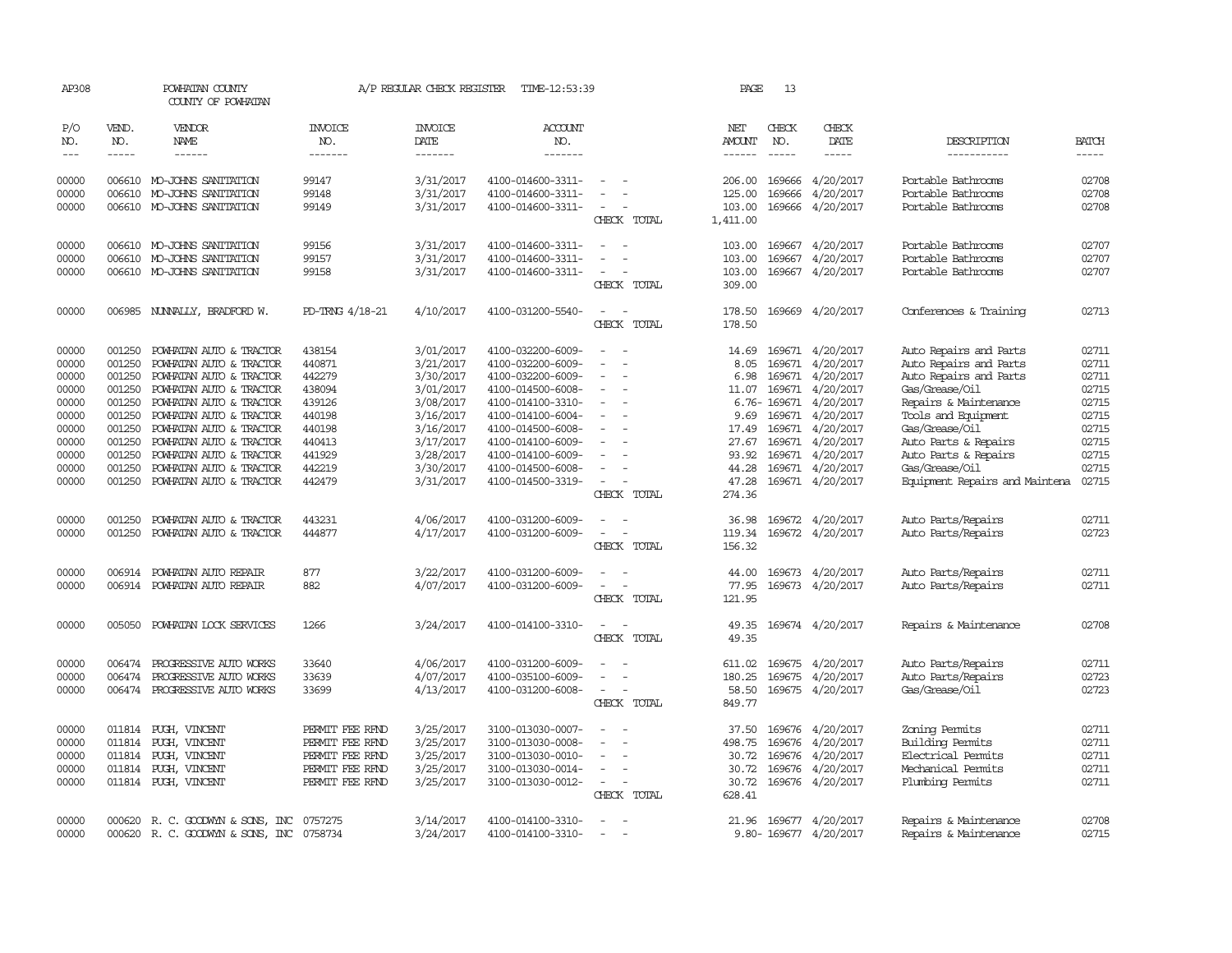| AP308               |                             | POWHATAN COUNTY<br>COUNTY OF POWHATAN                                |                                    | A/P REGULAR CHECK REGISTER        | TIME-12:53:39                          |                                                                          | PAGE                                  | 14                          |                               |                                                              |                             |
|---------------------|-----------------------------|----------------------------------------------------------------------|------------------------------------|-----------------------------------|----------------------------------------|--------------------------------------------------------------------------|---------------------------------------|-----------------------------|-------------------------------|--------------------------------------------------------------|-----------------------------|
| P/O<br>NO.<br>$---$ | VEND.<br>NO.<br>$- - - - -$ | VENDOR<br><b>NAME</b><br>$- - - - - -$                               | INVOICE<br>NO.<br>-------          | <b>INVOICE</b><br>DATE<br>------- | <b>ACCOUNT</b><br>NO.<br>-------       |                                                                          | NET<br><b>AMOUNT</b><br>$- - - - - -$ | CHECK<br>NO.<br>$- - - - -$ | CHECK<br>DATE<br>-----        | DESCRIPTION<br>-----------                                   | <b>BATCH</b><br>$- - - - -$ |
| 00000               |                             | 000620 R. C. GOODWYN & SONS, INC 0758735                             |                                    | 3/24/2017                         | 4100-014100-3310-                      |                                                                          | 3.98                                  |                             | 169677 4/20/2017              | Repairs & Maintenance                                        | 02715                       |
| 00000<br>00000      |                             | 000620 R. C. GOODWYN & SONS, INC<br>000620 R. C. GOODWYN & SONS, INC | 0759067<br>0759371                 | 3/27/2017<br>3/28/2017            | 4100-014500-3190-<br>4100-014100-6005- |                                                                          | 3.37<br>1.99                          | 169677                      | 4/20/2017<br>169677 4/20/2017 | Grounds Maintenance<br>Cleaning Supplies                     | 02715<br>02715              |
| 00000               |                             | 000620 R. C. GOODWYN & SONS, INC                                     | 0759687                            | 3/30/2017                         | 4100-014100-3310-                      | $\equiv$                                                                 | 23.67                                 |                             | 169677 4/20/2017              | Repairs & Maintenance                                        | 02715                       |
| 00000               |                             | 000620 R. C. GOODWYN & SONS, INC 0759846                             |                                    | 3/31/2017                         | 4100-014600-3310-                      | $\sim$<br>CHECK TOTAL                                                    | 11.03<br>56.20                        |                             | 169677 4/20/2017              | Repairs and Maintenance                                      | 02715                       |
| 00000               |                             | 006466 RADIO COMMUNICATION OF VA 602001156-1                         |                                    | 4/06/2017                         | 4100-032200-3310-                      | CHECK TOTAL                                                              | 403.20<br>403.20                      |                             | 169678 4/20/2017              | Equipment Repair                                             | 02709                       |
| 00000<br>00000      | 006945<br>006945            | RECORDED BOOKS, LLC<br>RECORDED BOOKS, LLC                           | 75514690<br>75514700               | 4/06/2017<br>4/11/2017            | 4100-073100-6012-<br>4100-073100-6012- | $\overline{\phantom{a}}$<br>$\overline{\phantom{a}}$                     | 39.95<br>55.60                        | 169679<br>169679            | 4/20/2017<br>4/20/2017        | Books & Subscriptions<br>Books & Subscriptions               | 02712<br>02714              |
| 00000               |                             | 006945 RECORDED BOOKS, LLC                                           | 75515513                           | 4/07/2017                         | 4100-073100-6012-                      | $\sim$                                                                   | 44.99                                 | 169679                      | 4/20/2017                     | Books & Subscriptions                                        | 02714                       |
|                     |                             |                                                                      |                                    |                                   |                                        | CHECK TOTAL                                                              | 140.54                                |                             |                               |                                                              |                             |
| 00000<br>00000      | 007975<br>007975            | REMOVAL SERVICES OF VA<br>REMOVAL SERVICES OF VA                     | 2017002928<br>2017004927           | 2/13/2017<br>3/15/2017            | 4100-035300-3110-<br>4100-035300-3110- | $\overline{\phantom{a}}$<br>$\sim$<br>$\sim$<br>$\overline{\phantom{a}}$ | 79.00<br>79.00                        | 169680<br>169680            | 4/20/2017<br>4/20/2017        | Professional Health Services<br>Professional Health Services | 02712<br>02712              |
|                     |                             |                                                                      |                                    |                                   |                                        | CHECK TOTAL                                                              | 158.00                                |                             |                               |                                                              |                             |
| 00000               |                             | 011222 RESPONSIBLE FATHERS AND                                       | APRIL PYMT                         | 4/10/2017                         | 4100-053910-5643-                      | $\overline{\phantom{a}}$<br>CHECK TOTAL                                  | 2,940.00<br>2,940.00                  |                             | 169681 4/20/2017              | PCCAA Services - Federal CSBG                                | 02712                       |
| 00000               | 009037                      | REYNOLDS LIGHTING SUPPLY                                             | 122064                             | 3/24/2017                         | 4100-014100-3310-                      | $\equiv$<br>- 11                                                         |                                       | 21.25 169682                | 4/20/2017                     | Repairs & Maintenance                                        | 02708                       |
| 00000               | 009037                      | REYNOLDS LIGHTING SUPPLY                                             | 122114                             | 3/28/2017                         | 4100-014100-3310-                      | $\sim$<br>$\overline{\phantom{a}}$<br>CHECK TOTAL                        | 49.00<br>70.25                        | 169682                      | 4/20/2017                     | Repairs & Maintenance                                        | 02708                       |
| 00000               |                             | 007325 RICHMOND OXYGEN CO.                                           | 251412                             | 3/31/2017                         | 4100-032200-3320-                      | $\sim$<br>$\sim$<br>CHECK TOTAL                                          | 255.00<br>255.00                      | 169683                      | 4/20/2017                     | Maintenance & Service Contract                               | 02709                       |
| 00000               |                             | 007942 RICHMOND SUBURBAN                                             | I00004690640201                    | 2/01/2017                         | 4100-012200-3600-                      | $\sim$<br>$\overline{\phantom{a}}$                                       | 105.00                                | 169684                      | 4/20/2017                     | Advertising                                                  | 02708                       |
| 00000<br>00000      |                             | 007942 RICHMOND SUBURBAN<br>007942 RICHMOND SUBURBAN                 | I00004829430301<br>I00005003010322 | 3/01/2017<br>3/22/2017            | 4100-081100-3600-<br>4100-081100-3600- | $\sim$                                                                   | 204.75<br>146.25                      | 169684<br>169684            | 4/20/2017<br>4/20/2017        | Advertising<br>Advertising                                   | 02708<br>02708              |
| 00000               |                             | 007942 RICHMOND SUBURBAN                                             | I00004944230315                    | 3/15/2017                         | 4100-071110-3600-                      |                                                                          | 70.00                                 | 169684                      | 4/20/2017                     | Advertising                                                  | 02714                       |
| 00000               |                             | 007942 RICHMOND SUBURBAN                                             | I00004974130315                    | 3/15/2017                         | 4100-011010-3600-                      | $\sim$                                                                   | 497.25                                | 169684                      | 4/20/2017                     | Advertising                                                  | 02715                       |
| 00000               |                             | 007942 RICHMOND SUBURBAN                                             | I00004974130322                    | 3/22/2017                         | 4100-011010-3600-                      | $\sim$<br>CHECK TOTAL                                                    | 497.25<br>1,520.50                    | 169684                      | 4/20/2017                     | Advertising                                                  | 02715                       |
| 00000               | 010463                      | SALISBURY INDUSTRIES                                                 | 0094087                            | 4/14/2017                         | 4100-031200-6009-                      | $\overline{\phantom{a}}$<br>CHECK TOTAL                                  | 1,528.56<br>1,528.56                  | 169685                      | 4/20/2017                     | Auto Parts/Repairs                                           | 02723                       |
| 00000               |                             | 010435 SCITEST/SANAIR                                                | 00000061                           | 4/07/2017                         | 4100-012220-3141-                      | CHECK TOTAL                                                              | 175.00<br>175.00                      |                             | 169686 4/20/2017              | Drug Testing                                                 | 02714                       |
| 00000               |                             | 006921 SEA-CLEAR AQUARIUM                                            | 4843                               | 3/15/2017                         | 4100-073100-3320-                      | CHECK TOTAL                                                              | 80.00<br>80.00                        |                             | 169687 4/20/2017              | Maintenance & Service Contract                               | 02712                       |
| 00000               | 007895                      | SEARFOSS, JEFFERY                                                    | MILEAGE                            | 4/21/2017                         | 4100-031200-5540-                      |                                                                          | 122.87 169688                         |                             | 4/20/2017                     | Conferences & Training                                       | 02712                       |
| 00000               | 007895                      | SEARFOSS, JEFFERY                                                    | PD-TRNG 4/18-21                    | 4/10/2017                         | 4100-031200-5540-                      | $\sim$<br>$\sim$<br>CHECK TOTAL                                          | 178.50<br>301.37                      | 169688                      | 4/20/2017                     | Conferences & Training                                       | 02713                       |
| 00000               |                             | 007310 SOUTHEASTERN EMERGENCY                                        | 750262                             | 3/31/2017                         | 4100-031200-6014-                      | CHECK TOTAL                                                              | 130.60<br>130.60                      |                             | 169690 4/20/2017              | Other Operating Supplies                                     | 02708                       |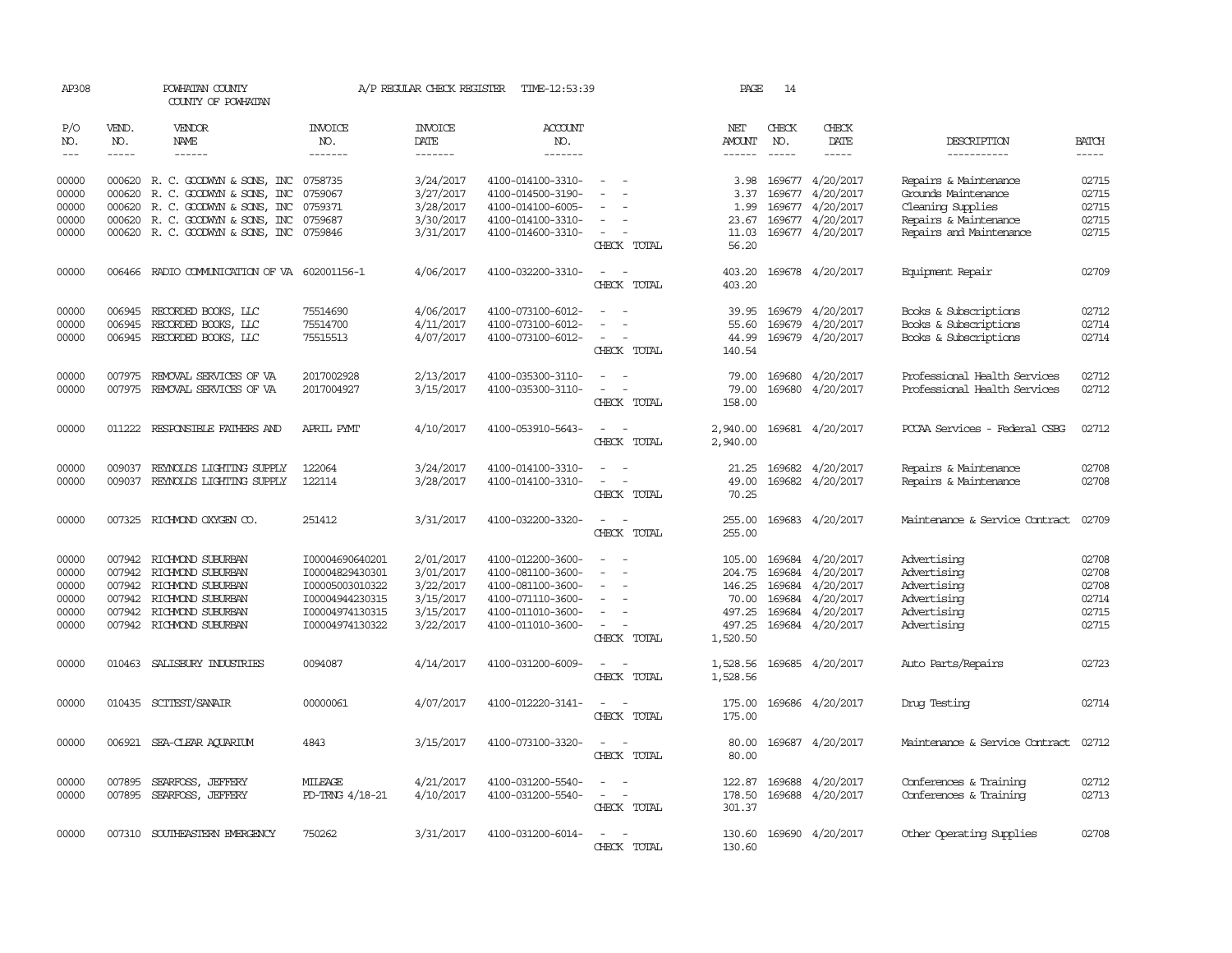| AP308                                                                                                                                                 |                                                                                                                                                    | POWHATAN COUNTY<br>COUNTY OF POWHATAN                                                                                                                                                                                                                                                                                                                                                                                                               |                                                                                                                                                                                                          | A/P REGULAR CHECK REGISTER                                                                                                                                                                                                | TIME-12:53:39                                                                                                                                                                                                                                                                                                                                                     |                       | PAGE                                                                                                                                                                             | 15                                                                                                                                                           |                                                                                                                                                                                                                                  |                                                                                                                                                                                                                                                                                                                                                                                                                                                                                                                                                                  |                                                                                                                                                       |
|-------------------------------------------------------------------------------------------------------------------------------------------------------|----------------------------------------------------------------------------------------------------------------------------------------------------|-----------------------------------------------------------------------------------------------------------------------------------------------------------------------------------------------------------------------------------------------------------------------------------------------------------------------------------------------------------------------------------------------------------------------------------------------------|----------------------------------------------------------------------------------------------------------------------------------------------------------------------------------------------------------|---------------------------------------------------------------------------------------------------------------------------------------------------------------------------------------------------------------------------|-------------------------------------------------------------------------------------------------------------------------------------------------------------------------------------------------------------------------------------------------------------------------------------------------------------------------------------------------------------------|-----------------------|----------------------------------------------------------------------------------------------------------------------------------------------------------------------------------|--------------------------------------------------------------------------------------------------------------------------------------------------------------|----------------------------------------------------------------------------------------------------------------------------------------------------------------------------------------------------------------------------------|------------------------------------------------------------------------------------------------------------------------------------------------------------------------------------------------------------------------------------------------------------------------------------------------------------------------------------------------------------------------------------------------------------------------------------------------------------------------------------------------------------------------------------------------------------------|-------------------------------------------------------------------------------------------------------------------------------------------------------|
| P/O<br>NO.<br>$---$                                                                                                                                   | VEND.<br>NO.<br>$- - - - -$                                                                                                                        | VENDOR<br>NAME<br>$- - - - - -$                                                                                                                                                                                                                                                                                                                                                                                                                     | <b>INVOICE</b><br>NO.<br>-------                                                                                                                                                                         | <b>INVOICE</b><br>DATE<br>-------                                                                                                                                                                                         | ACCOUNT<br>NO.<br>-------                                                                                                                                                                                                                                                                                                                                         |                       | NET<br><b>AMOUNT</b><br>$- - - - - -$                                                                                                                                            | CHECK<br>NO.<br>-----                                                                                                                                        | CHECK<br>DATE<br>-----                                                                                                                                                                                                           | DESCRIPTION<br>-----------                                                                                                                                                                                                                                                                                                                                                                                                                                                                                                                                       | <b>BATCH</b><br>-----                                                                                                                                 |
| 00000<br>00000<br>00000                                                                                                                               | 001320<br>001320<br>001320                                                                                                                         | SOUTHERN POLICE<br>SOUTHERN POLICE<br>SOUTHERN POLICE                                                                                                                                                                                                                                                                                                                                                                                               | 189941<br>189979<br>190028                                                                                                                                                                               | 3/30/2017<br>4/03/2017<br>4/05/2017                                                                                                                                                                                       | 4100-031200-6011-<br>4100-035100-6011-<br>4100-031200-6011-                                                                                                                                                                                                                                                                                                       | CHECK TOTAL           | 62.00<br>116.99<br>101.75<br>280.74                                                                                                                                              | 169691<br>169691                                                                                                                                             | 4/20/2017<br>4/20/2017<br>169691 4/20/2017                                                                                                                                                                                       | Uniforms<br>Uniforms<br>Uniforms                                                                                                                                                                                                                                                                                                                                                                                                                                                                                                                                 | 02712<br>02712<br>02712                                                                                                                               |
| 00000<br>00000<br>00000                                                                                                                               | 006594<br>006594<br>006594                                                                                                                         | SOUTHSIDE ELECTRIC COOP<br>SOUTHSIDE ELECTRIC COOP<br>SOUTHSIDE ELECTRIC COOP                                                                                                                                                                                                                                                                                                                                                                       | 87778003 3/17<br>63504001 4/17<br>63504004 4/17                                                                                                                                                          | 3/16/2017<br>4/17/2017<br>4/17/2017                                                                                                                                                                                       | 4100-053910-5643-<br>4100-073100-5110-<br>4100-035100-5110-                                                                                                                                                                                                                                                                                                       | CHECK TOTAL           | 279.74<br>3,426.91<br>433.00<br>4,139.65                                                                                                                                         | 169692                                                                                                                                                       | 169692 4/20/2017<br>4/20/2017<br>169692 4/20/2017                                                                                                                                                                                | PCCAA Services - Federal CSBG<br>Electricity<br>Electricity                                                                                                                                                                                                                                                                                                                                                                                                                                                                                                      | 02712<br>02723<br>02723                                                                                                                               |
| 00000                                                                                                                                                 |                                                                                                                                                    | 006565 SPRINT                                                                                                                                                                                                                                                                                                                                                                                                                                       | 91033172001512                                                                                                                                                                                           | 3/31/2017                                                                                                                                                                                                                 | 4100-012510-5240-                                                                                                                                                                                                                                                                                                                                                 | CHECK TOTAL           | .91<br>.91                                                                                                                                                                       |                                                                                                                                                              | 169693 4/20/2017                                                                                                                                                                                                                 | Long Distance                                                                                                                                                                                                                                                                                                                                                                                                                                                                                                                                                    | 02712                                                                                                                                                 |
| 00000                                                                                                                                                 |                                                                                                                                                    | 007937 SPRINT                                                                                                                                                                                                                                                                                                                                                                                                                                       | 678582480 4/17                                                                                                                                                                                           | 3/31/2017                                                                                                                                                                                                                 | 4100-031200-5240-                                                                                                                                                                                                                                                                                                                                                 | CHECK TOTAL           | 3.92<br>3.92                                                                                                                                                                     |                                                                                                                                                              | 169694 4/20/2017                                                                                                                                                                                                                 | Long Distance                                                                                                                                                                                                                                                                                                                                                                                                                                                                                                                                                    | 02712                                                                                                                                                 |
| 00000<br>00000<br>00000<br>00000<br>00000<br>00000<br>00000<br>00000<br>00000<br>00000<br>00000<br>00000<br>00000<br>00000<br>00000<br>00000<br>00000 | 001940<br>001940<br>001940<br>001940<br>001940<br>001940<br>001940<br>001940<br>001940<br>001940<br>001940<br>001940<br>001940<br>001940<br>001940 | 001940 STANDBY SYSTEMS, INC.<br>STANDBY SYSTEMS, INC.<br>STANDBY SYSTEMS, INC.<br>STANDBY SYSTEMS, INC.<br>STANDBY SYSTEMS, INC.<br>STANDBY SYSTEMS, INC.<br>STANDBY SYSTEMS, INC.<br>STANDBY SYSTEMS, INC.<br>STANDBY SYSTEMS, INC.<br>001940 STANDBY SYSTEMS, INC.<br>STANDBY SYSTEMS, INC.<br>STANDBY SYSTEMS, INC.<br>STANDBY SYSTEMS, INC.<br>STANDBY SYSTEMS, INC.<br>STANDBY SYSTEMS, INC.<br>STANDBY SYSTEMS, INC.<br>STANDBY SYSTEMS, INC. | 03170781<br>03170781<br>03170782<br>03170797<br>03170798<br>03170778<br>03170800<br>03170801<br>03170777<br>03170777<br>03170820<br>03170844<br>03170844<br>03170867<br>03170867<br>03170868<br>03170869 | 3/23/2017<br>3/23/2017<br>3/23/2017<br>3/24/2017<br>3/24/2017<br>3/23/2017<br>3/24/2017<br>3/24/2017<br>3/23/2017<br>3/23/2017<br>3/24/2017<br>3/28/2017<br>3/28/2017<br>3/30/2017<br>3/30/2017<br>3/30/2017<br>3/30/2017 | 4100-031210-3320-<br>4100-031210-3310-<br>4100-031210-3320-<br>4100-032210-3320-<br>4100-014100-3320-<br>4100-032200-3320-<br>4100-032200-3320-<br>4100-032200-3320-<br>4100-031210-3320-<br>4100-031210-3310-<br>4100-032220-3320-<br>4100-031210-3320-<br>4100-031210-3310-<br>4100-031210-3320-<br>4100-031210-3310-<br>4100-035100-3320-<br>4100-014100-3320- | CHECK TOTAL           | 130.00<br>156.64<br>130.00<br>160.00<br>153.00<br>209.85<br>140.00<br>271.50<br>130.00<br>88.01<br>1,569.00<br>170.00<br>130.00<br>304.33<br>130.00<br>57.01<br>140.00<br>153.00 | 169695<br>169695<br>169695<br>169695<br>169695<br>169695<br>169695<br>169695<br>169695<br>169696<br>169696<br>169696<br>169696<br>169696<br>169696<br>169696 | 4/20/2017<br>4/20/2017<br>4/20/2017<br>4/20/2017<br>4/20/2017<br>4/20/2017<br>4/20/2017<br>4/20/2017<br>4/20/2017<br>169695 4/20/2017<br>4/20/2017<br>4/20/2017<br>4/20/2017<br>4/20/2017<br>4/20/2017<br>4/20/2017<br>4/20/2017 | Maintenance and Service Contra<br>Repairs and Maintenance<br>Maintenance and Service Contra<br>Maintenance & Service Contract<br>Maintenance & Service Contract<br>Maintenance & Service Contract<br>Maintenance & Service Contract<br>Maintenance & Service Contract<br>Maintenance and Service Contra<br>Repairs and Maintenance<br>Maintenance & Service Contract<br>Maintenance and Service Contra<br>Repairs and Maintenance<br>Maintenance and Service Contra<br>Repairs and Maintenance<br>Landscaping - Animal Control<br>Maintenance & Service Contract | 02708<br>02708<br>02708<br>02708<br>02708<br>02709<br>02709<br>02709<br>02715<br>02715<br>02708<br>02715<br>02715<br>02715<br>02715<br>02715<br>02715 |
| 00000<br>00000                                                                                                                                        | 001940                                                                                                                                             | STANDBY SYSTEMS, INC.<br>001940 STANDBY SYSTEMS, INC.                                                                                                                                                                                                                                                                                                                                                                                               | 03170907<br>03170907                                                                                                                                                                                     | 3/31/2017<br>3/31/2017                                                                                                                                                                                                    | 4100-031210-3320-<br>4100-031210-3310-                                                                                                                                                                                                                                                                                                                            | CHECK TOTAL           | 130.00<br>57.01<br>1,271.35                                                                                                                                                      | 169696                                                                                                                                                       | 4/20/2017<br>169696 4/20/2017                                                                                                                                                                                                    | Maintenance and Service Contra<br>Repairs and Maintenance                                                                                                                                                                                                                                                                                                                                                                                                                                                                                                        | 02715<br>02715                                                                                                                                        |
| 00000<br>00000<br>00000                                                                                                                               | 008578<br>008578                                                                                                                                   | STAPLES BUSINESS AD-<br>STAPLES BUSINESS AD-<br>008578 STAPLES BUSINESS AD-                                                                                                                                                                                                                                                                                                                                                                         | 3334482600<br>3334743300<br>3334101060                                                                                                                                                                   | 3/25/2017<br>3/28/2017<br>3/21/2017                                                                                                                                                                                       | 4100-012510-6001-<br>4100-031200-6001-<br>4100-083500-6001-                                                                                                                                                                                                                                                                                                       | CHECK TOTAL           | 56.89<br>63.80<br>62.62<br>183.31                                                                                                                                                | 169697<br>169697                                                                                                                                             | 4/20/2017<br>4/20/2017<br>169697 4/20/2017                                                                                                                                                                                       | Office Supplies<br>Office Supplies<br>Office Supplies                                                                                                                                                                                                                                                                                                                                                                                                                                                                                                            | 02708<br>02712<br>02723                                                                                                                               |
| 00000                                                                                                                                                 |                                                                                                                                                    | 000280 SYDNOR HYDRO, INC.                                                                                                                                                                                                                                                                                                                                                                                                                           | 71173209 4/17                                                                                                                                                                                            | 4/12/2017                                                                                                                                                                                                                 | 4100-035100-5140-                                                                                                                                                                                                                                                                                                                                                 | $\sim$<br>CHECK TOTAL | 227.56<br>227.56                                                                                                                                                                 |                                                                                                                                                              | 169699 4/20/2017                                                                                                                                                                                                                 | Sewer                                                                                                                                                                                                                                                                                                                                                                                                                                                                                                                                                            | 02723                                                                                                                                                 |
| 00000                                                                                                                                                 |                                                                                                                                                    | 011727 THE MERCER GROUP, INC.                                                                                                                                                                                                                                                                                                                                                                                                                       | 3RD BILL                                                                                                                                                                                                 | 4/10/2017                                                                                                                                                                                                                 | 4100-012220-5580-                                                                                                                                                                                                                                                                                                                                                 | CHECK TOTAL           | 5,344.45<br>5,344.45                                                                                                                                                             |                                                                                                                                                              | 169701 4/20/2017                                                                                                                                                                                                                 | Recruitment                                                                                                                                                                                                                                                                                                                                                                                                                                                                                                                                                      | 02714                                                                                                                                                 |
| 00000                                                                                                                                                 |                                                                                                                                                    | 007450 THOMSON REUTERS -                                                                                                                                                                                                                                                                                                                                                                                                                            | 835895024                                                                                                                                                                                                | 4/01/2017                                                                                                                                                                                                                 | 4100-031200-3320-                                                                                                                                                                                                                                                                                                                                                 | CHECK TOTAL           | 246.26<br>246.26                                                                                                                                                                 |                                                                                                                                                              | 169702 4/20/2017                                                                                                                                                                                                                 | Maintenance & Service Contract 02712                                                                                                                                                                                                                                                                                                                                                                                                                                                                                                                             |                                                                                                                                                       |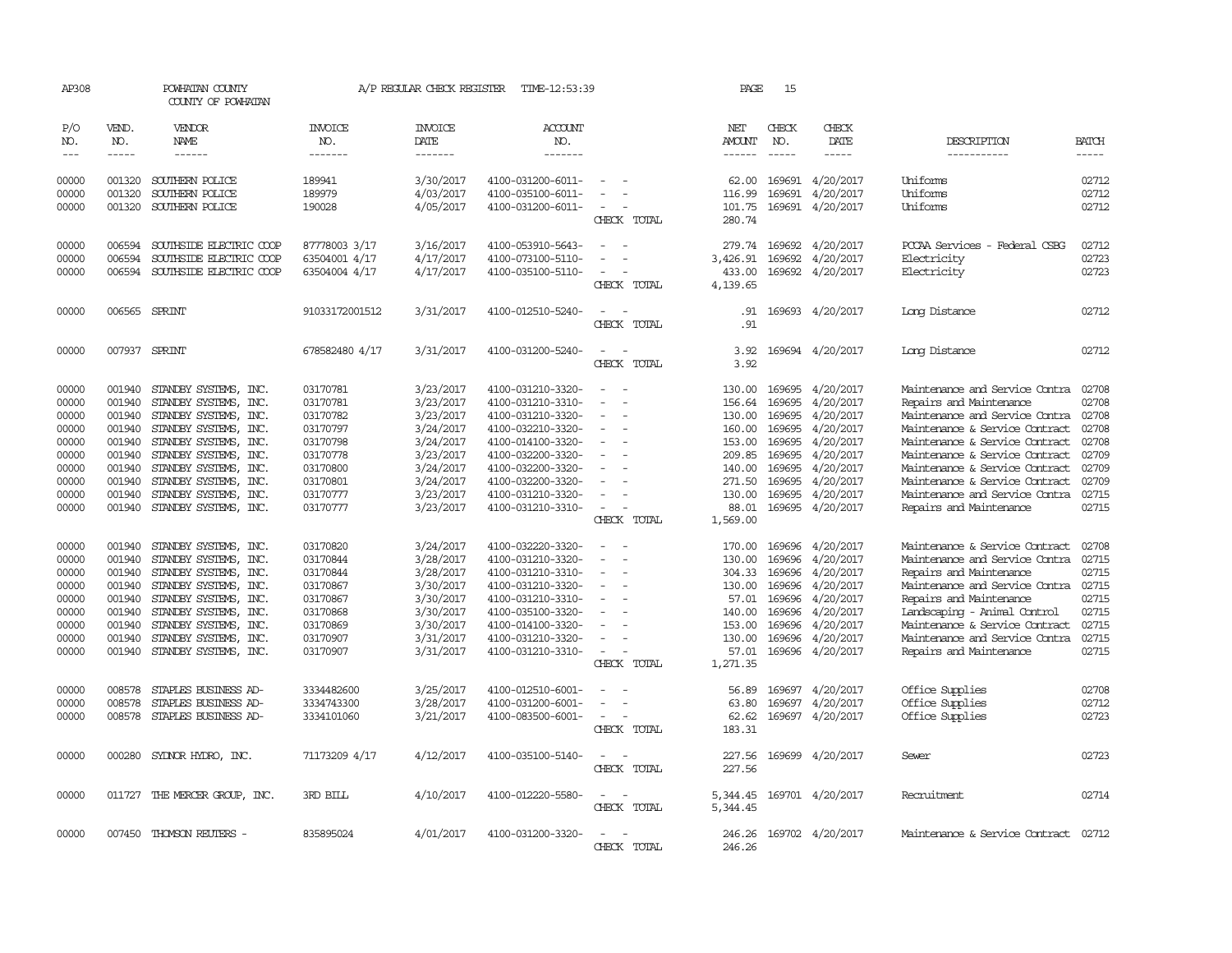| AP308                                                                                                             |                                                                                                                                | POWHATAN COUNTY<br>COUNTY OF POWHATAN                                                                                                       |                                                                                                                                                                                                     | A/P REGULAR CHECK REGISTER                                                                                                                                            | TIME-12:53:39                                                                                                                                                                                                                                                                 |                                                                                                                        | PAGE                                                                                                                        | 16                                                                                                                          |                                                                                                                                                                                                                   |                                                                                                                                                                                                                                                     |                                                                                                                   |
|-------------------------------------------------------------------------------------------------------------------|--------------------------------------------------------------------------------------------------------------------------------|---------------------------------------------------------------------------------------------------------------------------------------------|-----------------------------------------------------------------------------------------------------------------------------------------------------------------------------------------------------|-----------------------------------------------------------------------------------------------------------------------------------------------------------------------|-------------------------------------------------------------------------------------------------------------------------------------------------------------------------------------------------------------------------------------------------------------------------------|------------------------------------------------------------------------------------------------------------------------|-----------------------------------------------------------------------------------------------------------------------------|-----------------------------------------------------------------------------------------------------------------------------|-------------------------------------------------------------------------------------------------------------------------------------------------------------------------------------------------------------------|-----------------------------------------------------------------------------------------------------------------------------------------------------------------------------------------------------------------------------------------------------|-------------------------------------------------------------------------------------------------------------------|
| P/O<br>NO.<br>$---$                                                                                               | VEND.<br>NO.<br>-----                                                                                                          | VENDOR<br>NAME<br>------                                                                                                                    | <b>INVOICE</b><br>NO.<br>-------                                                                                                                                                                    | <b>INVOICE</b><br>DATE<br>-------                                                                                                                                     | <b>ACCOUNT</b><br>NO.<br>-------                                                                                                                                                                                                                                              |                                                                                                                        | NET<br><b>AMOUNT</b>                                                                                                        | CHECK<br>NO.<br>$\frac{1}{2}$                                                                                               | CHECK<br><b>DATE</b><br>-----                                                                                                                                                                                     | DESCRIPTION<br>-----------                                                                                                                                                                                                                          | <b>BATCH</b><br>-----                                                                                             |
| 00000                                                                                                             | 006506                                                                                                                         | THYSSENKRUPP ELEVATOR                                                                                                                       | 3003114803                                                                                                                                                                                          | 4/01/2017                                                                                                                                                             | 4100-014100-3320-                                                                                                                                                                                                                                                             | CHECK TOTAL                                                                                                            | 1,496.28<br>1,496.28                                                                                                        |                                                                                                                             | 169703 4/20/2017                                                                                                                                                                                                  | Maintenance & Service Contract 02708                                                                                                                                                                                                                |                                                                                                                   |
| 00000                                                                                                             |                                                                                                                                | 011834 TILLER, CALVIN OMAH                                                                                                                  | REFUND                                                                                                                                                                                              | 3/17/2017                                                                                                                                                             | 3100-014020-0001-                                                                                                                                                                                                                                                             | $\sim$<br>$\sim$<br>CHECK<br>TOTAL                                                                                     | 27.95<br>27.95                                                                                                              |                                                                                                                             | 169704 4/20/2017                                                                                                                                                                                                  | Library Fines - Lost Books, Et                                                                                                                                                                                                                      | 02723                                                                                                             |
| 00000<br>00000<br>00000<br>00000<br>00000                                                                         | 000845<br>000845<br>000845<br>000845<br>000845                                                                                 | TOWN POLICE SUPPLY OF<br>TOWN POLICE SUPPLY OF<br>TOWN POLICE SUPPLY OF<br>TOWN POLICE SUPPLY OF<br>TOWN POLICE SUPPLY OF                   | 8742<br>8747<br>8755<br>R80694<br>8781                                                                                                                                                              | 3/30/2017<br>3/31/2017<br>4/05/2017<br>4/07/2017<br>4/17/2017                                                                                                         | 4100-031200-6011-<br>4100-031200-6011-<br>4100-031200-6011-<br>4100-031200-6011-<br>4100-031200-6011-                                                                                                                                                                         | $\sim$<br>$\overline{\phantom{a}}$<br>$\overline{\phantom{a}}$<br>CHECK TOTAL                                          | 126.58<br>126.00<br>41.20<br>199.14<br>177.96<br>670.88                                                                     | 169705<br>169705                                                                                                            | 169705 4/20/2017<br>4/20/2017<br>4/20/2017<br>169705 4/20/2017<br>169705 4/20/2017                                                                                                                                | Uniforms<br>Uniforms<br>Uniforms<br>Uniforms<br>Uniforms                                                                                                                                                                                            | 02712<br>02712<br>02712<br>02723<br>02723                                                                         |
| 00000<br>00000<br>00000                                                                                           | 008565<br>008565<br>008565                                                                                                     | TRACTOR SUPPLY CREDIT<br>TRACTOR SUPPLY CREDIT<br>TRACTOR SUPPLY CREDIT                                                                     | 100355464<br>100357525<br>200553070                                                                                                                                                                 | 3/02/2017<br>3/13/2017<br>3/20/2017                                                                                                                                   | 4100-031200-6022-<br>4100-031200-6022-<br>4100-031200-6022-                                                                                                                                                                                                                   | $\overline{\phantom{a}}$<br>CHECK TOTAL                                                                                | 36.99<br>78.97<br>36.99<br>152.95                                                                                           | 169706<br>169706                                                                                                            | 4/20/2017<br>4/20/2017<br>169706 4/20/2017                                                                                                                                                                        | Dog Food & Supplies K9<br>Dog Food & Supplies K9<br>Dog Food & Supplies K9                                                                                                                                                                          | 02712<br>02712<br>02712                                                                                           |
| 00000<br>00000                                                                                                    | 007473<br>007473                                                                                                               | TREASURER, VIRGINIA TECH<br>TREASURER, VIRGINIA TECH                                                                                        | FY17 3RD QTR<br>FY17 3RD OTR                                                                                                                                                                        | 4/04/2017<br>4/04/2017                                                                                                                                                | 4100-083500-3140-<br>4100-083500-3140-                                                                                                                                                                                                                                        | CHECK TOTAL                                                                                                            | 13,499.73<br>4,623.66<br>18, 123.39                                                                                         |                                                                                                                             | 169707 4/20/2017<br>169707 4/20/2017                                                                                                                                                                              | Professional Services<br>Professional Services                                                                                                                                                                                                      | 02723<br>02723                                                                                                    |
| 00000                                                                                                             |                                                                                                                                | 009574 UNIQUE MANAGEMENT                                                                                                                    | 442755                                                                                                                                                                                              | 4/01/2017                                                                                                                                                             | 4100-073100-6012-                                                                                                                                                                                                                                                             | CHECK TOTAL                                                                                                            | 99.50<br>99.50                                                                                                              |                                                                                                                             | 169708 4/20/2017                                                                                                                                                                                                  | Books & Subscriptions                                                                                                                                                                                                                               | 02712                                                                                                             |
| 00000<br>00000<br>00000<br>00000<br>00000<br>00000<br>00000<br>00000<br>00000<br>00000<br>00000<br>00000<br>00000 | 008126<br>008126<br>008126<br>008126<br>008126<br>008126<br>008126<br>008126<br>008126<br>008126<br>008126<br>008126<br>008126 | VERIZON<br>VERIZON<br>VERIZON<br>VERIZON<br>VERIZON<br>VERIZON<br>VERIZON<br>VERIZON<br>VERIZON<br>VERIZON<br>VERIZON<br>VERIZON<br>VERIZON | 9783018283<br>9783082019<br>9783082019<br>9783082019<br>9783082019<br>9783082019<br>9783082019<br>9783082019<br>9783082019<br>9783082019<br>9783082019<br>9783082019<br>9783108373                  | 4/01/2017<br>4/26/2017<br>4/26/2017<br>4/26/2017<br>4/26/2017<br>4/26/2017<br>4/26/2017<br>4/26/2017<br>4/26/2017<br>4/26/2017<br>4/26/2017<br>4/26/2017<br>4/01/2017 | 4100-032200-5250-<br>4100-012100-5250-<br>4100-012510-5250-<br>4100-012510-5270-<br>4100-014100-5250-<br>4100-032200-5250-<br>4100-033300-5250-<br>4100-034100-5250-<br>4100-035500-5250-<br>4100-071110-5250-<br>4100-073100-5250-<br>4100-081100-5250-<br>4100-031200-5250- | $\overline{\phantom{a}}$<br>$\sim$<br>$\overline{\phantom{a}}$<br>CHECK TOTAL                                          | 239.06<br>49.77<br>45.20<br>200.02<br>455.60<br>15.98<br>149.31<br>49.77<br>35.20<br>70.40<br>75.21<br>1,902.28<br>3,682.54 | 169710<br>169710<br>169710<br>169710<br>169710<br>394.74 169710<br>169710<br>169710<br>169710<br>169710<br>169710<br>169710 | 4/20/2017<br>4/20/2017<br>4/20/2017<br>4/20/2017<br>4/20/2017<br>4/20/2017<br>4/20/2017<br>4/20/2017<br>4/20/2017<br>4/20/2017<br>4/20/2017<br>4/20/2017<br>169710 4/20/2017                                      | Cell Phones<br>Cell Phones<br>Cell Phones<br>Network Service Connection<br>Cell Phones<br>Cell Phones<br>Cell Phones<br>Cell Phones<br>Cell Phones<br>Cell Phones<br>Cell Phones<br>Cell Phones<br>Cell Phones                                      | 02712<br>02712<br>02712<br>02712<br>02712<br>02712<br>02712<br>02712<br>02712<br>02712<br>02712<br>02712<br>02723 |
| 00000<br>00000<br>00000<br>00000<br>00000<br>00000<br>00000<br>00000<br>00000<br>00000<br>00000                   | 011169<br>011169<br>011169<br>011169<br>011169<br>011169<br>011169<br>011169<br>011169<br>011169                               | VERIZON<br>VERIZON<br>VERIZON<br>VERIZON<br>011169 VERIZON<br>VERIZON<br>VERIZON<br>VERIZON<br>VERIZON<br>VERIZON<br>VERIZON                | 8045981340 3/17<br>8045986057<br>8045986057<br>8045987939 3/17<br>1357471455Y3/17<br>1357471455Y3/17<br>1357471455Y3/17<br>1357471455Y3/17<br>1357471455Y3/17<br>1357471455Y3/17<br>1357471455Y3/17 | 3/28/2017<br>3/28/2017<br>3/28/2017<br>3/28/2017<br>3/28/2017<br>3/28/2017<br>3/28/2017<br>3/28/2017<br>3/28/2017<br>3/28/2017<br>3/28/2017                           | 4100-021100-5230-<br>4100-031200-5230-<br>4100-031210-5230-<br>4100-022100-5230-<br>100-000100-0006-<br>4100-012310-5230-<br>4100-012410-5230-<br>4100-012510-5230-<br>4100-014100-5230-<br>4100-014300-5230-<br>4100-021200-5230-                                            | $\sim$<br>$\overline{\phantom{a}}$<br>$\overline{\phantom{a}}$<br>$\overline{\phantom{a}}$<br>$\overline{\phantom{a}}$ | 45.79<br>72.32<br>437.18<br>44.48<br>103.70<br>43.54<br>43.54<br>114.19<br>180.95<br>70.27<br>37.73                         | 169711                                                                                                                      | 169711 4/20/2017<br>169711 4/20/2017<br>169711 4/20/2017<br>169711 4/20/2017<br>169711 4/20/2017<br>4/20/2017<br>169711 4/20/2017<br>169711 4/20/2017<br>169711 4/20/2017<br>169711 4/20/2017<br>169711 4/20/2017 | Telephone Services<br>Telephone Services<br>Telephone Services<br>Telephone Services<br>Due from Other Agencies<br>Telephone Services<br>Telephone Services<br>Telephone Services<br>Telephone Services<br>Telephone Services<br>Telephone Services | 02708<br>02708<br>02708<br>02708<br>02709<br>02709<br>02709<br>02709<br>02709<br>02709<br>02709                   |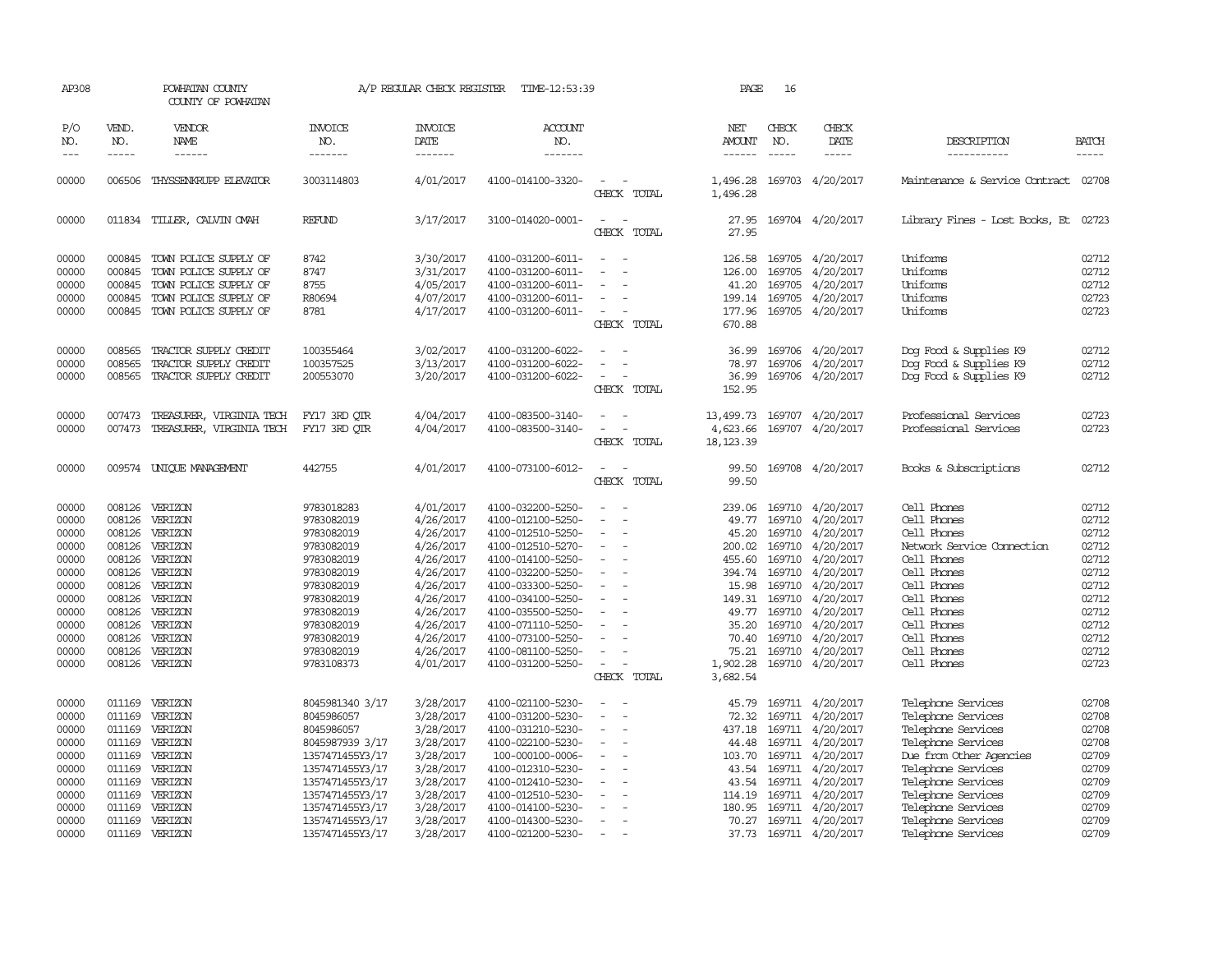| AP308          |                  | POWHATAN COUNTY<br>COUNTY OF POWHATAN          |                                    | A/P REGULAR CHECK REGISTER | TIME-12:53:39                          |                                                      | PAGE             | 17               |                                      |                                                                 |                |
|----------------|------------------|------------------------------------------------|------------------------------------|----------------------------|----------------------------------------|------------------------------------------------------|------------------|------------------|--------------------------------------|-----------------------------------------------------------------|----------------|
| P/O<br>NO.     | VEND.<br>NO.     | VENDOR<br>NAME                                 | INVOICE<br>NO.                     | <b>INVOICE</b><br>DATE     | <b>ACCOUNT</b><br>NO.                  |                                                      | NET<br>AMOUNT    | CHECK<br>NO.     | CHECK<br>DATE                        | DESCRIPTION                                                     | <b>BATCH</b>   |
| $\frac{1}{2}$  | $- - - - -$      | ------                                         | -------                            | -------                    | -------                                |                                                      | $- - - - - -$    | $- - - - -$      | -----                                | -----------                                                     | $- - - - -$    |
| 00000<br>00000 | 011169           | 011169 VERIZON<br>VERIZON                      | 1357471455Y3/17<br>1357471455Y3/17 | 3/28/2017<br>3/28/2017     | 4100-031200-5230-<br>4100-032200-5230- | $\overline{\phantom{0}}$                             | 252.99           | 169711           | 250.36 169711 4/20/2017<br>4/20/2017 | Telephone Services<br>Telephone Services                        | 02709<br>02709 |
| 00000          | 011169           | VERIZON                                        | 1357471455Y3/17                    | 3/28/2017                  | 4100-032200-5260-                      |                                                      | 165.31           |                  | 169711 4/20/2017                     | <b>Internet</b>                                                 | 02709          |
| 00000          |                  | 011169 VERIZON                                 | 1357471455Y3/17                    | 3/28/2017                  | 4100-032210-5230-                      | $\overline{\phantom{a}}$                             | 56.64            |                  | 169711 4/20/2017                     | Telephone Services                                              | 02709          |
| 00000          |                  | 011169 VERIZON                                 | 1357471455Y3/17                    | 3/28/2017                  | 4100-034100-5230-                      |                                                      |                  |                  | 43.54 169711 4/20/2017               | Telephone Services                                              | 02709          |
| 00000          | 011169           | VERIZON                                        | 1357471455Y3/17                    | 3/28/2017                  | 4100-035500-5230-                      |                                                      | 37.73            |                  | 169711 4/20/2017                     | Telephone Services                                              | 02709          |
| 00000          | 011169           | VERIZON                                        | 1357471455Y3/17                    | 3/28/2017                  | 4100-071110-5230-                      |                                                      | 37.73            |                  | 169711 4/20/2017                     | Telephone Services                                              | 02709          |
| 00000          | 011169           | VERIZON                                        | 1357471455Y3/17                    | 3/28/2017                  | 4100-073100-5230-                      |                                                      | 87.08            |                  | 169711 4/20/2017                     | Telephone Services                                              | 02709          |
| 00000          | 011169           | VERIZON                                        | 0401357783 4/17                    | 4/01/2017                  | 4100-031210-5230-                      | $\overline{\phantom{a}}$                             | 6.76             |                  | 169711 4/20/2017                     | Telephone Services                                              | 02712          |
|                |                  |                                                |                                    |                            |                                        | CHECK TOTAL                                          | 2,131.83         |                  |                                      |                                                                 |                |
| 00000          |                  | 011187 VERIZON BUSINESS                        | 64657395                           | 4/10/2017                  | 100-000100-0006-                       | $\sim$                                               | 3.70             |                  | 169712 4/20/2017                     | Due from Other Agencies                                         | 02712          |
| 00000          | 011187           | VERIZON BUSINESS                               | 64657395                           | 4/10/2017                  | 4100-012510-5240-                      | $\overline{a}$                                       | 33.31            |                  | 169712 4/20/2017                     | Long Distance                                                   | 02712          |
|                |                  |                                                |                                    |                            |                                        | CHECK TOTAL                                          | 37.01            |                  |                                      |                                                                 |                |
|                |                  |                                                |                                    |                            |                                        |                                                      |                  |                  |                                      |                                                                 |                |
| 00000          |                  | 008710 VIRGINIA BUSINESS SYSTEMS               | 20389554                           | 3/27/2017                  | 4100-012100-3320-                      | $\overline{\phantom{a}}$                             | 188.75           |                  | 169714 4/20/2017                     | Maintenance & Service Contract                                  | 02708          |
|                |                  |                                                |                                    |                            |                                        | CHECK TOTAL                                          | 188.75           |                  |                                      |                                                                 |                |
| 00000          | 007983           | VIRGINIA EMPLOYMENT                            | #0001889770                        | 3/31/2017                  | 4100-012220-2703-                      | $\overline{\phantom{a}}$                             | 226.29           |                  | 169715 4/20/2017                     | Unemployment Claims                                             | 02723          |
|                |                  |                                                |                                    |                            |                                        | CHECK TOTAL                                          | 226.29           |                  |                                      |                                                                 |                |
|                |                  |                                                |                                    |                            |                                        |                                                      |                  |                  |                                      |                                                                 |                |
| 00000          |                  | 006302 VIRGINIA INFORMATION                    | T309032                            | 3/29/2017                  | 4100-012510-5260-                      |                                                      | 290.40           |                  | 169716 4/20/2017                     | Internet Usage                                                  | 02708          |
|                |                  |                                                |                                    |                            |                                        | CHECK TOTAL                                          | 290.40           |                  |                                      |                                                                 |                |
|                |                  |                                                |                                    |                            |                                        | $\overline{\phantom{a}}$                             |                  |                  |                                      |                                                                 |                |
| 00000          |                  | 007271 WALL STREET JOURNAL                     | 052704823317'17                    | 4/10/2017                  | 4100-073100-6012-                      | CHECK TOTAL                                          | 443.88<br>443.88 |                  | 169718 4/20/2017                     | Books & Subscriptions                                           | 02708          |
|                |                  |                                                |                                    |                            |                                        |                                                      |                  |                  |                                      |                                                                 |                |
| 00000          | 009768           | WAMPLER EANES APPRAISAL                        | $008 - 18$                         | 4/03/2017                  | 100-000200-0009-                       |                                                      | 4,702.50-169719  |                  | 4/20/2017                            | Retainage Payable                                               | 02709          |
| 00000          | 009768           | WAMPLER EANES APPRAISAL                        | $008 - 18$                         | 4/03/2017                  | 4100-012320-3160-                      |                                                      | 47,025.00        | 169719           | 4/20/2017                            | Reassessment Services                                           | 02709          |
|                |                  |                                                |                                    |                            |                                        | CHECK TOTAL                                          | 42,322.50        |                  |                                      |                                                                 |                |
| 00000          | 001680           | WASTE MANAGEMENT OF                            | 3186202-2424-2                     | 4/01/2017                  | 4100-014300-3175-                      |                                                      |                  |                  | 169720 4/20/2017                     |                                                                 | 02723          |
|                |                  |                                                |                                    |                            |                                        | CHECK TOTAL                                          | 287.49<br>287.49 |                  |                                      | Waste Disposal                                                  |                |
|                |                  |                                                |                                    |                            |                                        |                                                      |                  |                  |                                      |                                                                 |                |
| 00000          | 011181           | WELLS FARGO FINANCIAL                          | 5003875441                         | 4/20/2017                  | 4100-012100-3320-                      | $\overline{\phantom{a}}$<br>$\overline{\phantom{a}}$ | 121.09           |                  | 169721 4/20/2017                     | Maintenance & Service Contract                                  | 02714          |
| 00000          | 011181           | WELLS FARGO FINANCIAL                          | 5003875441                         | 4/20/2017                  | 4100-011010-3320-                      | $\overline{\phantom{a}}$                             | 4.35             | 169721           | 4/20/2017                            | Maintenance & Service Contract                                  | 02714          |
| 00000          | 011181           | WELLS FARGO FINANCIAL                          | 5003875441                         | 4/20/2017                  | 4100-012200-3320-                      |                                                      | 145.80           | 169721           | 4/20/2017                            | Maintenance & Service Contract                                  | 02714          |
| 00000          | 011181           | WELLS FARGO FINANCIAL                          | 5003875441                         | 4/20/2017                  | 4100-012310-3320-                      | $\overline{\phantom{a}}$<br>$\overline{\phantom{a}}$ | 37.56            | 169721           | 4/20/2017                            | Maintenance & Service Contract                                  | 02714          |
| 00000          | 011181           | WELLS FARGO FINANCIAL                          | 5003875441                         | 4/20/2017                  | 4100-012320-3500-                      |                                                      | 128.45           | 169721           | 4/20/2017                            | Printing & Binding                                              | 02714          |
| 00000          | 011181           | WELLS FARGO FINANCIAL                          | 5003875441                         | 4/20/2017                  | 4100-012410-3320-                      | $\overline{\phantom{a}}$                             | 22.82            | 169721           | 4/20/2017                            | Maintenance & Service Contract                                  | 02714          |
| 00000<br>00000 | 011181<br>011181 | WELLS FARGO FINANCIAL<br>WELLS FARGO FINANCIAL | 5003875441                         | 4/20/2017<br>4/20/2017     | 4100-012210-3320-<br>4100-012510-3320- | $\overline{\phantom{a}}$                             | 2.51<br>28.61    | 169721<br>169721 | 4/20/2017<br>4/20/2017               | Maintenance/Service Contracts<br>Maintenance & Service Contract | 02714<br>02714 |
| 00000          | 011181           | WELLS FARGO FINANCIAL                          | 5003875441<br>5003875441           | 4/20/2017                  | 4100-013200-3320-                      |                                                      | 143.19           | 169721           | 4/20/2017                            | Maintenance & Service Contract                                  | 02714          |
| 00000          | 011181           | WELLS FARGO FINANCIAL                          | 5003875441                         | 4/20/2017                  | 4100-021600-8002-                      |                                                      | 186.70           | 169721           | 4/20/2017                            | Copier Lease                                                    | 02714          |
| 00000          | 011181           | WELLS FARGO FINANCIAL                          | 5003875441                         | 4/20/2017                  | 4100-021600-8002-                      | $\overline{\phantom{a}}$<br>$\overline{\phantom{a}}$ | 105.24           | 169721           | 4/20/2017                            | Copier Lease                                                    | 02714          |
| 00000          | 011181           | WELLS FARGO FINANCIAL                          | 5003875441                         | 4/20/2017                  | 4100-022100-3320-                      |                                                      | 175.54           | 169721           | 4/20/2017                            | Maintenance & Service Contract                                  | 02714          |
| 00000          | 011181           | WELLS FARGO FINANCIAL                          | 5003875441                         | 4/20/2017                  | 4100-031200-3320-                      |                                                      | 175.54           | 169721           | 4/20/2017                            | Maintenance & Service Contract                                  | 02714          |
| 00000          | 011181           | WELLS FARGO FINANCIAL                          | 5003875441                         | 4/20/2017                  | 4100-031200-3320-                      |                                                      | 234.37           | 169721           | 4/20/2017                            | Maintenance & Service Contract                                  | 02714          |
| 00000          | 011181           | WELLS FARGO FINANCIAL                          | 5003875441                         | 4/20/2017                  | 4100-034100-3320-                      |                                                      | 78.50            | 169721           | 4/20/2017                            | Maintenance & Service Contract                                  | 02714          |
| 00000          | 011181           | WELLS FARGO FINANCIAL                          | 5003875441                         | 4/20/2017                  | 4100-035100-3320-                      |                                                      | 92.69            |                  | 169721 4/20/2017                     | Landscaping - Animal Control                                    | 02714          |
| 00000          | 011181           | WELLS FARGO FINANCIAL                          | 5003875441                         | 4/20/2017                  | 4100-053120-3320-                      |                                                      |                  |                  | 24.28 169721 4/20/2017               | Maint/Service Contract/Copying                                  | 02714          |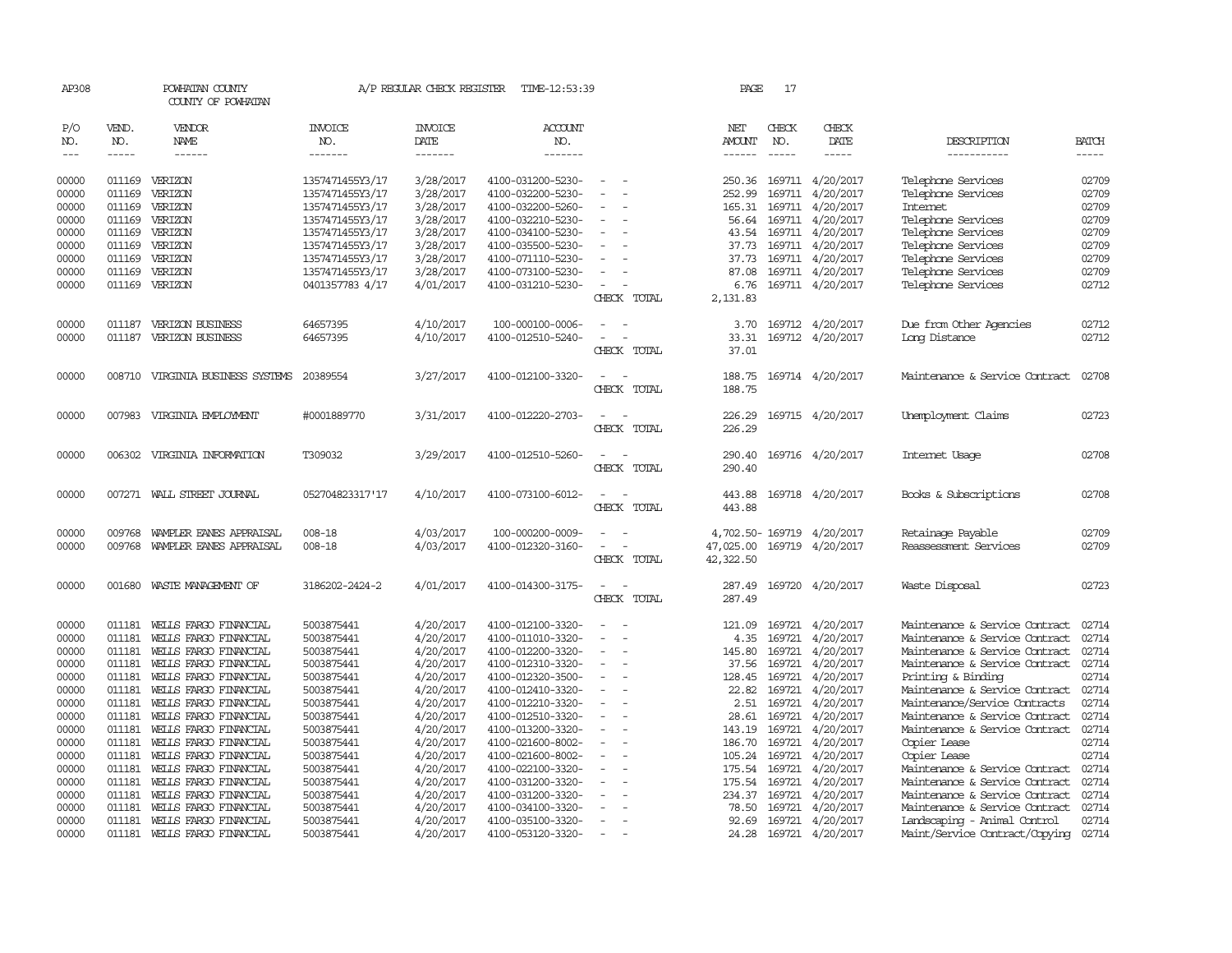| AP308                                     |                             | POWHATAN COUNTY<br>COUNTY OF POWHATAN                                                                                              |                                                                | A/P REGULAR CHECK REGISTER                                     | TIME-12:53:39                                                                                         |                                                                                                                             | PAGE                                         | 18                            |                                                                                           |                                                                                            |                                           |
|-------------------------------------------|-----------------------------|------------------------------------------------------------------------------------------------------------------------------------|----------------------------------------------------------------|----------------------------------------------------------------|-------------------------------------------------------------------------------------------------------|-----------------------------------------------------------------------------------------------------------------------------|----------------------------------------------|-------------------------------|-------------------------------------------------------------------------------------------|--------------------------------------------------------------------------------------------|-------------------------------------------|
| P/O<br>NO.<br>$\frac{1}{2}$               | VEND.<br>NO.<br>$- - - - -$ | VENDOR<br>NAME<br>$- - - - - -$                                                                                                    | <b>INVOICE</b><br>NO.<br>-------                               | <b>INVOICE</b><br>DATE<br>-------                              | <b>ACCOUNT</b><br>NO.<br>-------                                                                      |                                                                                                                             | NET<br><b>AMOUNT</b><br>------               | CHECK<br>NO.<br>$\frac{1}{2}$ | CHECK<br>DATE<br>-----                                                                    | DESCRIPTION<br>-----------                                                                 | <b>BATCH</b><br>-----                     |
| 00000<br>00000<br>00000                   | 011181<br>011181            | 011181 WELLS FARGO FINANCIAL<br>WELLS FARGO FINANCIAL<br>WELLS FARGO FINANCIAL                                                     | 5003875441<br>5003875441<br>5003875441                         | 4/20/2017<br>4/20/2017<br>4/20/2017                            | 4100-081100-3320-<br>4100-081500-3320-<br>4100-021200-8002-                                           | $\equiv$<br>CHECK TOTAL                                                                                                     | 225.93<br>2,050.86                           | 8.54 169721                   | 109.15 169721 4/20/2017<br>4/20/2017<br>169721 4/20/2017                                  | Maintenance & Service Contract<br>Maintenance & Service Contract<br>Copier Lease Agreement | 02714<br>02714<br>02714                   |
| 00000                                     |                             | 011812 WELLS, LELAH                                                                                                                | RETURNED BOOK                                                  | 4/04/2017                                                      | 3100-014020-0001-                                                                                     | $\frac{1}{2} \left( \frac{1}{2} \right) \left( \frac{1}{2} \right) = \frac{1}{2} \left( \frac{1}{2} \right)$<br>CHECK TOTAL | 69.88<br>69.88                               |                               | 169722 4/20/2017                                                                          | Library Fines - Lost Books, Et                                                             | 02708                                     |
| 00000<br>00000<br>00000<br>00000<br>00000 | 009332<br>009332<br>009332  | 009332 WITMER PUBLIC SAFETY<br>WITMER PUBLIC SAFETY<br>WITMER PUBLIC SAFETY<br>WITMER PUBLIC SAFETY<br>009332 WITMER PUBLIC SAFETY | 1730890<br>1752354<br>1740448<br>1769239<br>1764323            | 11/16/2016<br>1/25/2017<br>1/19/2017<br>4/03/2017<br>4/12/2017 | 4100-032200-6011-<br>4100-032200-6011-<br>4100-031200-6011-<br>4100-031200-6011-<br>4100-035100-6011- | $\equiv$<br>$\overline{\phantom{a}}$<br>$\overline{\phantom{a}}$<br>CHECK TOTAL                                             | 61.00<br>37.00<br>339.00<br>129.50<br>915.25 | 169723<br>169723              | 348.75 169723 4/20/2017<br>4/20/2017<br>169723 4/20/2017<br>4/20/2017<br>169723 4/20/2017 | Protective Gear/Uniforms<br>Protective Gear/Uniforms<br>Uniforms<br>Uniforms<br>Uniforms   | 02709<br>02709<br>02712<br>02712<br>02723 |
| 00000                                     |                             | 008224 WORLDVIEW SOLUTIONS, INC. 13141                                                                                             |                                                                | 4/04/2017                                                      | 4100-012520-3320-                                                                                     | $\frac{1}{2} \left( \frac{1}{2} \right) \left( \frac{1}{2} \right) = \frac{1}{2} \left( \frac{1}{2} \right)$<br>CHECK TOTAL | 567.24<br>567.24                             |                               | 169724 4/20/2017                                                                          | Maintenance & Service Contract                                                             | 02708                                     |
| 00000<br>00000                            | 009991<br>009991            | <b>EMS DIRECT</b><br><b>EMS DIRECT</b>                                                                                             | 114325P<br>114326P                                             | 3/30/2017<br>3/30/2017                                         | 4100-012410-5210-<br>4100-012410-5210-                                                                | CHECK TOTAL                                                                                                                 | 2,625.00<br>8,150.00<br>10,775.00            |                               | 169725 4/21/2017<br>169725 4/21/2017                                                      | Postage<br>Postage                                                                         | 02724<br>02724                            |
| 00000                                     |                             | 009601 COUNTY OF POWHATAN                                                                                                          | TEST                                                           | 4/27/2017                                                      | 4100-012200-6001-                                                                                     | CHECK TOTAL                                                                                                                 | .01<br>.01                                   |                               | 169796 4/27/2017                                                                          | Office Supplies                                                                            | 02731                                     |
| 00000                                     |                             | 009601 COUNTY OF POWHATAN                                                                                                          | <b>TEST2</b>                                                   | 4/27/2017                                                      | 4100-012200-6001-                                                                                     | CHECK TOTAL                                                                                                                 | .01<br>.01                                   |                               | 169797 4/27/2017                                                                          | Office Supplies                                                                            | 02732                                     |
| 00000                                     |                             | 009015 ABEC ELECTRONICS                                                                                                            | 8725                                                           | 4/19/2017                                                      | 4100-014600-3310-                                                                                     | $\equiv$<br>CHECK TOTAL                                                                                                     | 131.95<br>131.95                             |                               | 169798 4/28/2017                                                                          | Repairs and Maintenance                                                                    | 02727                                     |
| 00000                                     |                             | 006175 ADAMS OIL COMPANY, INC.                                                                                                     | 27090                                                          | 4/19/2017                                                      | 4100-014500-6008-                                                                                     | $\sim$<br>CHECK TOTAL                                                                                                       | 84.80<br>84.80                               |                               | 169799 4/28/2017                                                                          | Gas/Grease/Oil                                                                             | 02727                                     |
| 00000                                     |                             | 007139 AIRECO SUPPLY INC.                                                                                                          | 6308419-00                                                     | 4/06/2017                                                      | 4100-014100-3308-                                                                                     | $\equiv$<br>CHECK TOTAL                                                                                                     | 3,375.00<br>3,375.00                         |                               | 169801 4/28/2017                                                                          | HVAC Service and Repairs                                                                   | 02727                                     |
| 00000                                     |                             | 011830 ANDERSON, DAVID A.                                                                                                          | APRIL TERM 2017                                                | 4/14/2017                                                      | 4100-021100-1700-                                                                                     | $\frac{1}{2} \left( \frac{1}{2} \right) \left( \frac{1}{2} \right) = \frac{1}{2} \left( \frac{1}{2} \right)$<br>CHECK TOTAL | 30.00<br>30.00                               |                               | 169802 4/28/2017                                                                          | COMP: Jurors & Witnesses                                                                   | 02727                                     |
| 00000<br>00000<br>00000<br>00000          | 007436                      | 007436 AQUA VIRGINIA, INC.<br>AOUA VIRGINIA, INC.<br>007436 AQUA VIRGINIA, INC.<br>007436 AQUA VIRGINIA, INC.                      | 0574341 4/7/17<br>0620830 4/17<br>0620830 4/17<br>0621788 4/17 | 4/07/2017<br>4/07/2017<br>4/07/2017<br>4/07/2017               | 4100-022100-5130-<br>4100-014100-5130-<br>4100-031200-5130-<br>4100-073100-5130-                      | $\equiv$<br>$\equiv$<br>$\equiv$<br>$\sim$<br>CHECK TOTAL                                                                   | 29.60<br>102.80<br>102.80<br>309.91          | 169803<br>169803              | 169803 4/28/2017<br>4/28/2017<br>4/28/2017<br>74.71 169803 4/28/2017                      | Water<br>Water<br>Water<br>Water                                                           | 02727<br>02727<br>02727<br>02727          |
| 00000                                     |                             | 000660 BAI MUNICIPAL SOFTWARE                                                                                                      | 20170403007                                                    | 4/03/2017                                                      | 4100-012510-3320-                                                                                     | $\sim$<br>$\sim$<br>CHECK TOTAL                                                                                             | 12,028.00<br>12,028.00                       |                               | 169804 4/28/2017                                                                          | Maintenance & Service Contract                                                             | 02726                                     |
| 00000                                     |                             | 007941 BAKER & TAYLOR                                                                                                              | K95944830                                                      | 4/18/2017                                                      | 4100-073100-6012-                                                                                     | CHECK TOTAL                                                                                                                 | 20.94<br>20.94                               |                               | 169805 4/28/2017                                                                          | Books & Subscriptions                                                                      | 02727                                     |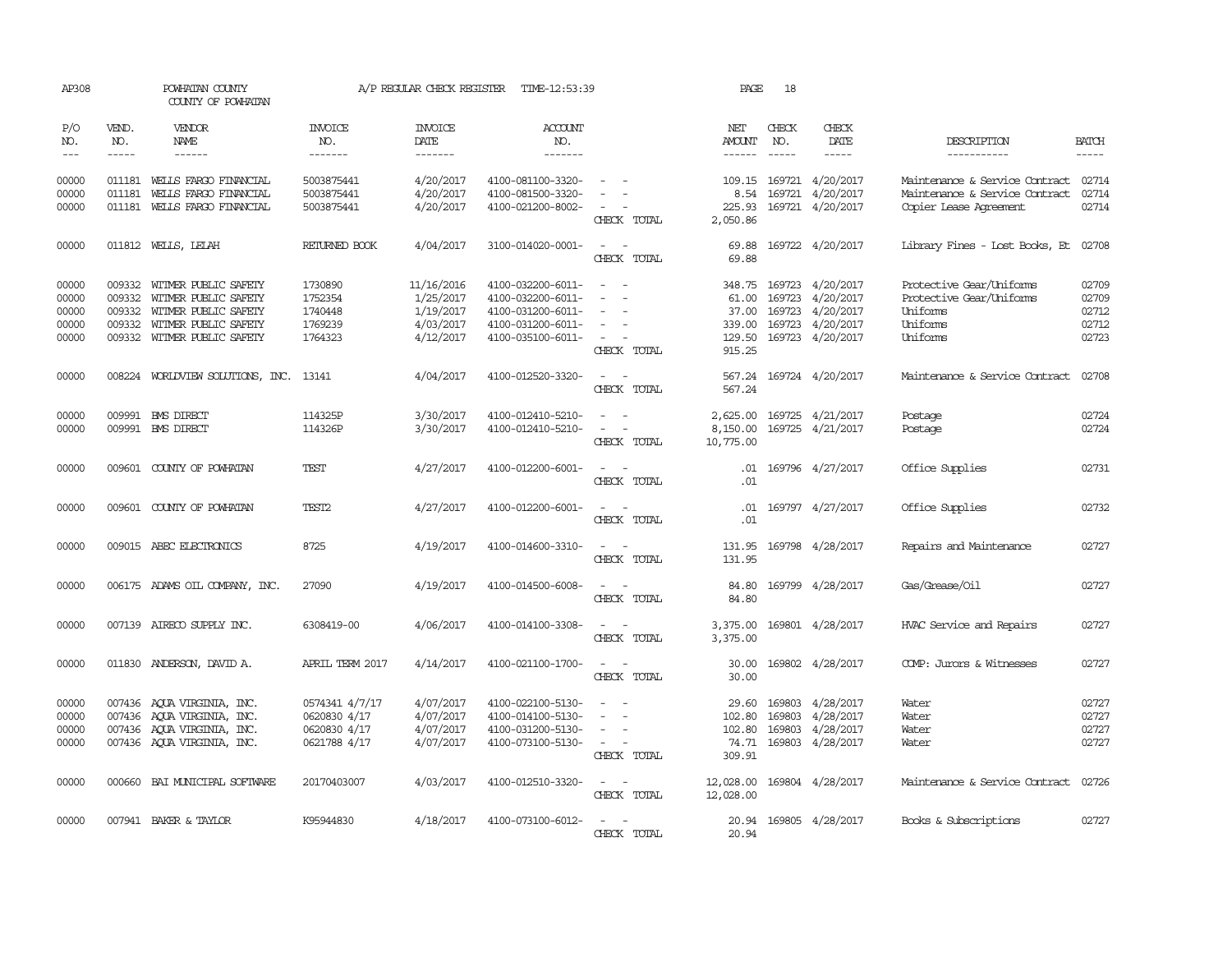| AP308                 |                               | POWHATAN COUNTY<br>COUNTY OF POWHATAN |                                  | A/P REGULAR CHECK REGISTER        | TIME-12:53:39                     |                          | PAGE                                  | 19                          |                                |                                |                       |
|-----------------------|-------------------------------|---------------------------------------|----------------------------------|-----------------------------------|-----------------------------------|--------------------------|---------------------------------------|-----------------------------|--------------------------------|--------------------------------|-----------------------|
| P/O<br>NO.<br>$- - -$ | VEND.<br>NO.<br>$\frac{1}{2}$ | VENDOR<br><b>NAME</b>                 | <b>INVOICE</b><br>NO.<br>------- | <b>INVOICE</b><br>DATE<br>------- | ACCOUNT<br>NO.<br>$- - - - - - -$ |                          | NET<br><b>AMOUNT</b><br>$- - - - - -$ | CHECK<br>NO.<br>$- - - - -$ | CHECK<br>DATE<br>$\frac{1}{2}$ | DESCRIPTION<br>-----------     | <b>BATCH</b><br>----- |
| 00000                 |                               | 008713 BLUE RIDGE RESCUE              | 40985                            | 4/11/2017                         | 4100-032200-6011-                 |                          | 58.25                                 |                             | 169807 4/28/2017               | Protective Gear/Uniforms       | 02725                 |
|                       |                               |                                       |                                  |                                   |                                   | CHECK TOTAL              | 58.25                                 |                             |                                |                                |                       |
| 00000                 | 007509                        | CAPITALIRISTATE                       | S028790785.001                   | 4/17/2017                         | 4100-032220-3310-                 |                          | 190.91                                |                             | 169809 4/28/2017               | Repairs & Maintenance          | 02727                 |
| 00000                 | 007509                        | CAPITALIRISTATE                       | S028790890.001                   | 4/17/2017                         | 4100-014100-3310-                 |                          | 211.59                                |                             | 169809 4/28/2017               | Repairs & Maintenance          | 02727                 |
|                       |                               |                                       |                                  |                                   |                                   | CHECK TOTAL              | 402.50                                |                             |                                |                                |                       |
| 00000                 |                               | 007353 CDW GOVERNMENT, INC.           | <b>HLT5967</b>                   | 4/07/2017                         | 4100-012510-6001-                 | $\overline{\phantom{a}}$ | 28.42                                 |                             | 169810 4/28/2017               | Office Supplies                | 02726                 |
|                       |                               |                                       |                                  |                                   |                                   | CHECK TOTAL              | 28.42                                 |                             |                                |                                |                       |
| 00000                 | 000540                        | CENTRAL VIRGINIA WASTE                | 22071                            | 4/10/2017                         | 4100-014300-3175-                 | $\overline{\phantom{a}}$ | 17,426.28                             |                             | 169811 4/28/2017               | Waste Disposal                 | 02726                 |
| 00000                 | 000540                        | CENTRAL VIRGINIA WASTE                | 22103                            | 4/13/2017                         | 4100-014600-3185-                 |                          | 293.55                                |                             | 169811 4/28/2017               | Trash Removal                  | 02727                 |
| 00000                 | 000540                        | CENTRAL VIRGINIA WASTE                | 22103                            | 4/13/2017                         | 4100-014100-3185-                 | $\overline{\phantom{a}}$ | 195.72                                |                             | 169811 4/28/2017               | Trash Removal                  | 02727                 |
| 00000                 | 000540                        | CENTRAL VIRGINIA WASTE                | 22103                            | 4/13/2017                         | 4100-035100-3185-                 | $\sim$                   | 16.31                                 |                             | 169811 4/28/2017               | Trash Removal                  | 02727                 |
| 00000                 | 000540                        | CENTRAL VIRGINIA WASTE                | 22103                            | 4/13/2017                         | 4100-073100-3185-                 | $\overline{\phantom{a}}$ | 32.62                                 |                             | 169811 4/28/2017               | Trash Removal                  | 02727                 |
| 00000                 | 000540                        | CENTRAL VIRGINIA WASTE                | 22103                            | 4/13/2017                         | 4100-032210-3185-                 | $\overline{\phantom{a}}$ | 16.31                                 |                             | 169811 4/28/2017               | Trash Removal                  | 02727                 |
| 00000                 | 000540                        | CENTRAL VIRGINIA WASTE                | 22103                            | 4/13/2017                         | 4100-032220-3185-                 | $\overline{\phantom{a}}$ | 16.31                                 |                             | 169811 4/28/2017               | Trash Removal                  | 02727                 |
| 00000                 | 000540                        | CENTRAL VIRGINIA WASTE                | 22134                            | 4/18/2017                         | 4100-014300-3176-                 | $\overline{a}$           |                                       |                             | 503.91 169811 4/28/2017        | Recycling Pulls                | 02727                 |
| 00000                 | 000540                        | CENTRAL VIRGINIA WASTE                | 22134                            | 4/18/2017                         | 4100-014300-3176-                 | $\overline{\phantom{a}}$ | 5,599.00                              |                             | 169811 4/28/2017               | Recycling Pulls                | 02727                 |
| 00000                 | 000540                        | CENTRAL VIRGINIA WASTE                | 22134                            | 4/18/2017                         | 4100-014300-3176-                 |                          |                                       |                             | 2,991.56-169811 4/28/2017      | Recycling Pulls                | 02727                 |
| 00000                 | 000540                        | CENTRAL VIRGINIA WASTE                | 22135                            | 4/18/2017                         | 4100-014300-3176-                 | $\equiv$                 |                                       |                             | 180.30 169811 4/28/2017        | Recycling Pulls                | 02727                 |
| 00000                 |                               | 000540 CENTRAL VIRGINIA WASTE         | 22142                            | 4/21/2017                         | 4100-014300-3176-                 | $\sim$                   |                                       |                             | 110.78 169811 4/28/2017        | Recycling Pulls                | 02727                 |
|                       |                               |                                       |                                  |                                   |                                   | CHECK TOTAL              | 21,399.53                             |                             |                                |                                |                       |
| 00000                 |                               | 011827 CHURCH, SANDRA B.              | APRIL TERM 2017                  | 4/14/2017                         | 4100-021100-1700-                 |                          | 30.00                                 |                             | 169812 4/28/2017               | COMP: Jurors & Witnesses       | 02727                 |
|                       |                               |                                       |                                  |                                   |                                   | CHECK TOTAL              | 30.00                                 |                             |                                |                                |                       |
| 00000                 | 006965                        | CINIAS CORPORATION                    | 143168858                        | 4/12/2017                         | 4100-014500-6011-                 | $\overline{\phantom{a}}$ |                                       |                             | 65.34 169813 4/28/2017         | Uniforms                       | 02726                 |
| 00000                 | 006965                        | CINIAS CORPORATION                    | 143168858                        | 4/12/2017                         | 4100-014100-6011-                 | $\equiv$                 | 63.89                                 | 169813                      | 4/28/2017                      | Uniforms                       | 02726                 |
| 00000                 | 006965                        | CINIAS CORPORATION                    | 143168859                        | 4/12/2017                         | 4100-014300-6011-                 |                          |                                       | 103.91 169813               | 4/28/2017                      | Uniforms                       | 02726                 |
| 00000                 | 006965                        | CINIAS CORPORATION                    | 143172557                        | 4/19/2017                         | 4100-014500-6011-                 |                          | 65.34                                 |                             | 169813 4/28/2017               | Uniforms                       | 02727                 |
| 00000                 | 006965                        | CINIAS CORPORATION                    | 143172557                        | 4/19/2017                         | 4100-014100-6011-                 |                          | 63.90                                 |                             | 169813 4/28/2017               | Uniforms                       | 02727                 |
| 00000                 | 006965                        | CINIAS CORPORATION                    | 143172558                        | 4/19/2017                         | 4100-014300-6011-                 | $\sim$                   | 103.90                                |                             | 169813 4/28/2017               | Uniforms                       | 02727                 |
|                       |                               |                                       |                                  |                                   |                                   | CHECK TOTAL              | 466.28                                |                             |                                |                                |                       |
| 00000                 | 009636                        | CMS COMMUNICATIONS                    | 1708355-IN                       | 3/30/2017                         | 4100-012510-6002-                 |                          | 542.00                                |                             | 169814 4/28/2017               | Computer Equipment-non-capital | 02726                 |
|                       |                               |                                       |                                  |                                   |                                   | CHECK TOTAL              | 542.00                                |                             |                                |                                |                       |
| 00000                 | 011418                        | COTTONE, MELISSA                      | TRACTOR PULL                     | 4/07/2017                         | 4100-032200-6016-                 |                          | 47.55                                 |                             | 169816 4/28/2017               | <b>JET</b> Program             | 02725                 |
|                       |                               |                                       |                                  |                                   |                                   | CHECK TOTAL              | 47.55                                 |                             |                                |                                |                       |
| 00000                 | 007294                        | CUMBERLAND FARM & AUTO                | 180086                           | 4/14/2017                         | 4100-032200-6009-                 |                          | 16.00                                 |                             | 169817 4/28/2017               | Auto Repairs and Parts         | 02725                 |
|                       |                               |                                       |                                  |                                   |                                   | CHECK TOTAL              | 16.00                                 |                             |                                |                                |                       |
| 00000                 | 000860                        | DOMINION VIRGINIA POWER               | 4165680929 4/17                  | 4/04/2017                         | 4100-031210-5110-                 |                          | 119.50                                |                             | 169818 4/28/2017               | Electricity - Comunications H  | 02725                 |
| 00000                 | 000860                        | DOMINION VIRGINIA POWER               | 8009370571 4/17                  | 4/04/2017                         | 4100-031210-5110-                 |                          | 31.18                                 | 169818                      | 4/28/2017                      | Electricity - Comunications H  | 02725                 |
| 00000                 | 000860                        | DOMINION VIRGINIA POWER               | 0962041034 4/17                  | 4/03/2017                         | 4100-032210-5110-                 |                          | 860.97                                | 169818                      | 4/28/2017                      | Electricity                    | 02727                 |
| 00000                 | 000860                        | DOMINION VIRGINIA POWER               | 2322252509 4/17                  | 4/03/2017                         | 4100-031200-5110-                 |                          | 194.38                                | 169818                      | 4/28/2017                      | Electricity                    | 02727                 |
| 00000                 |                               | 000860 DOMINION VIRGINIA POWER        | 2613832712 4/17                  | 4/03/2017                         | 4100-022100-5110-                 | $\sim$                   | 145.09                                |                             | 169818 4/28/2017               | Electricity                    | 02727                 |
|                       |                               |                                       |                                  |                                   |                                   | CHECK TOTAL              | 1,351.12                              |                             |                                |                                |                       |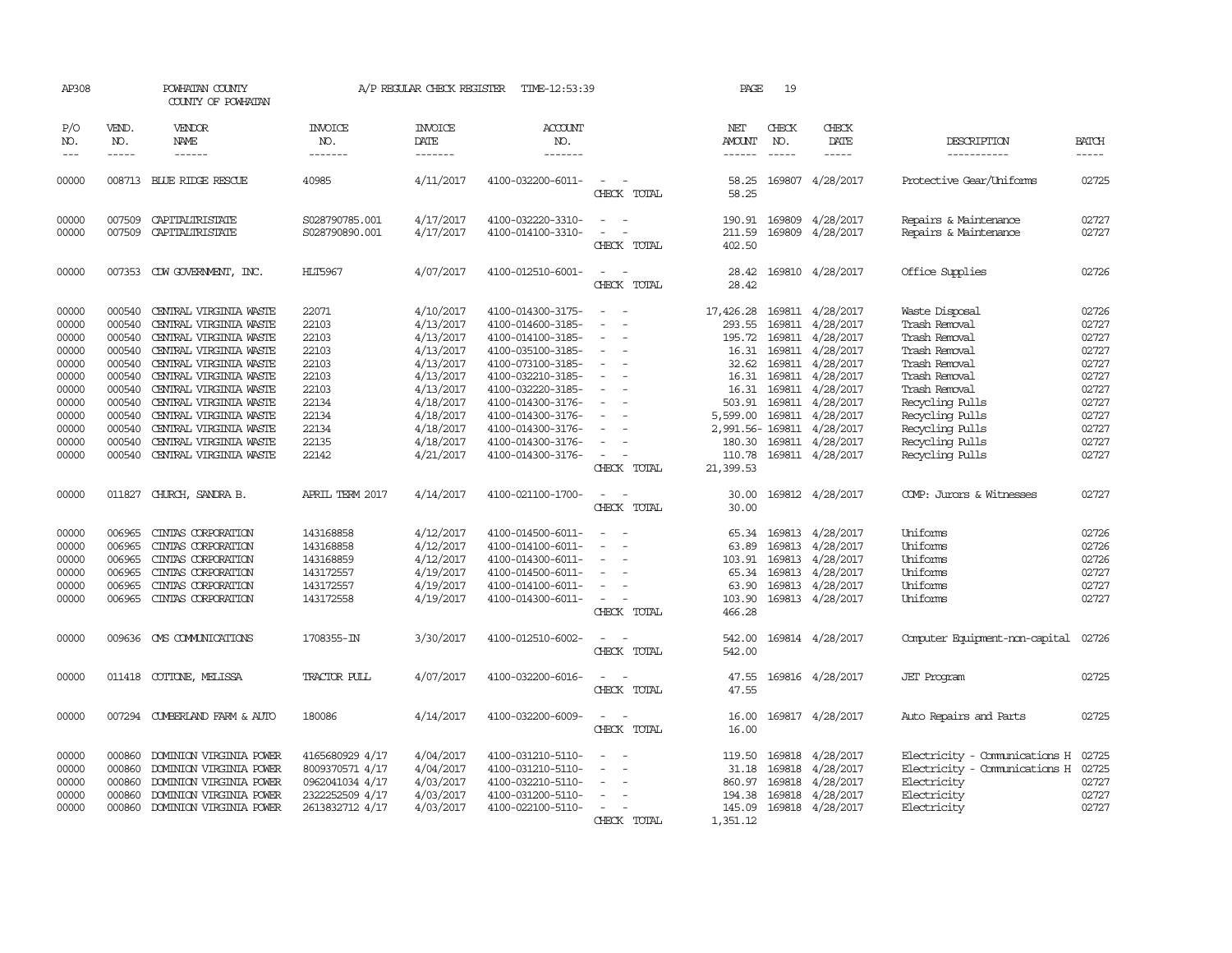| AP308         |              | POWHATAN COUNTY<br>COUNTY OF POWHATAN  |                       | A/P REGULAR CHECK REGISTER | TIME-12:53:39         |                          |             | PAGE               | 20           |                         |                                |                |
|---------------|--------------|----------------------------------------|-----------------------|----------------------------|-----------------------|--------------------------|-------------|--------------------|--------------|-------------------------|--------------------------------|----------------|
| P/O<br>NO.    | VEND.<br>NO. | VENDOR<br>NAME                         | <b>INVOICE</b><br>NO. | <b>INVOICE</b><br>DATE     | <b>ACCOUNT</b><br>NO. |                          |             | NET<br>AMOUNT      | CHECK<br>NO. | CHECK<br>DATE           | DESCRIPTION                    | <b>BATCH</b>   |
| $\frac{1}{2}$ | $- - - - -$  | ------                                 | -------               | -------                    | -------               |                          |             | ------             | $- - - - -$  | -----                   | -----------                    | -----          |
| 00000         | 011224       | ELECTRONIC SYSTEMS, INC.               | IN665474-1            | 4/06/2017                  | 4100-035100-3320-     |                          |             | 29.52              | 169821       | 4/28/2017               | Landscaping - Animal Control   | 02725          |
| 00000         | 011224       | ELECTRONIC SYSTEMS, INC.               | IN665474-1            | 4/06/2017                  | 4100-014100-3320-     |                          |             | 14.00              | 169821       | 4/28/2017               | Maintenance & Service Contract | 02725          |
| 00000         | 011224       | ELECTRONIC SYSTEMS, INC.               | IN665474-1            | 4/06/2017                  | 4100-012310-3320-     |                          |             | 116.56             | 169821       | 4/28/2017               | Maintenance & Service Contract | 02725          |
| 00000         | 011224       | ELECTRONIC SYSTEMS, INC.               | IN665474-1            | 4/06/2017                  | 4100-031210-3320-     |                          |             | 83.43              | 169821       | 4/28/2017               | Maintenance and Service Contra | 02725          |
| 00000         | 011224       |                                        | IN665474-1            | 4/06/2017                  | 4100-081500-3320-     |                          |             | 14.00              | 169821       | 4/28/2017               | Maintenance & Service Contract | 02725          |
|               |              | ELECTRONIC SYSTEMS, INC.               |                       |                            |                       |                          |             |                    |              |                         |                                | 02725          |
| 00000         | 011224       | ELECTRONIC SYSTEMS, INC.               | IN665474-1            | 4/06/2017                  | 4100-012200-3320-     |                          |             | 29.51              | 169821       | 4/28/2017               | Maintenance & Service Contract | 02725          |
| 00000         | 011224       | ELECTRONIC SYSTEMS, INC.               | IN665474-1            | 4/06/2017                  | 4100-012220-3320-     | $\overline{\phantom{a}}$ |             | 29.52              | 169821       | 4/28/2017               | Maintenance and service contra |                |
| 00000         | 011224       | ELECTRONIC SYSTEMS, INC.               | IN665474-1            | 4/06/2017                  | 4100-071110-3320-     |                          |             | 14.00              | 169821       | 4/28/2017               | General Maintenance            | 02725          |
| 00000         | 011224       | ELECTRONIC SYSTEMS, INC.               | IN665474-1            | 4/06/2017                  | 4100-014100-3320-     |                          |             | 14.00              | 169821       | 4/28/2017               | Maintenance & Service Contract | 02725          |
| 00000         | 011224       | ELECTRONIC SYSTEMS, INC.               | IN665474-1            | 4/06/2017                  | 4100-031200-3320-     |                          |             | 188.56             | 169821       | 4/28/2017               | Maintenance & Service Contract | 02725          |
| 00000         | 011224       | ELECTRONIC SYSTEMS, INC.               | IN665474-1            | 4/06/2017                  | 4100-012410-3320-     |                          |             | 199.02             | 169821       | 4/28/2017               | Maintenance & Service Contract | 02725          |
| 00000         | 011224       | ELECTRONIC SYSTEMS, INC.               | 650240&665466-1       | 4/06/2017                  | 4100-035100-3320-     |                          |             | 27.55              | 169821       | 4/28/2017               | Landscaping - Animal Control   | 02725          |
| 00000         | 011224       | ELECTRONIC SYSTEMS, INC.               | 650240&665466-1       | 4/06/2017                  | 4100-014100-3320-     |                          |             | 14.00              | 169821       | 4/28/2017               | Maintenance & Service Contract | 02725          |
| 00000         | 011224       | ELECTRONIC SYSTEMS, INC.               | 650240&665466-1       | 4/06/2017                  | 4100-012100-3320-     | $\overline{\phantom{a}}$ |             | 27.55              | 169821       | 4/28/2017               | Maintenance & Service Contract | 02725          |
| 00000         | 011224       | ELECTRONIC SYSTEMS, INC.               | 650240&665466-1       | 4/06/2017                  | 4100-012310-3320-     |                          |             | 110.65             | 169821       | 4/28/2017               | Maintenance & Service Contract | 02725          |
| 00000         | 011224       | ELECTRONIC SYSTEMS, INC.               | 650240&665466-1       | 4/06/2017                  | 4100-031210-3320-     |                          |             | 63.88              | 169821       | 4/28/2017               | Maintenance and Service Contra | 02725          |
| 00000         | 011224       | ELECTRONIC SYSTEMS, INC.               | 650240&665466-1       | 4/06/2017                  | 4100-081500-3320-     |                          |             | 14.00              | 169821       | 4/28/2017               | Maintenance & Service Contract | 02725          |
| 00000         | 011224       | ELECTRONIC SYSTEMS, INC.               | 650240&665466-1       | 4/06/2017                  | 4100-012200-3320-     |                          |             | 27.55              | 169821       | 4/28/2017               | Maintenance & Service Contract | 02725          |
| 00000         | 011224       | ELECTRONIC SYSTEMS, INC.               | 650240&665466-1       | 4/06/2017                  | 4100-012220-3320-     |                          |             | 27.55              | 169821       | 4/28/2017               | Maintenance and service contra | 02725          |
| 00000         | 011224       | ELECTRONIC SYSTEMS, INC.               | 650240&665466-1       | 4/06/2017                  | 4100-071110-3320-     |                          |             | 14.00              | 169821       | 4/28/2017               | General Maintenance            | 02725          |
| 00000         | 011224       | ELECTRONIC SYSTEMS, INC.               | 650240&665466-1       | 4/06/2017                  | 4100-014100-3320-     | $\equiv$                 |             | 14.00              | 169821       | 4/28/2017               | Maintenance & Service Contract | 02725          |
| 00000         | 011224       | ELECTRONIC SYSTEMS, INC.               | 650240&665466-1       | 4/06/2017                  | 4100-031200-3320-     |                          |             | 182.65             | 169821       | 4/28/2017               | Maintenance & Service Contract | 02725          |
| 00000         | 011224       | ELECTRONIC SYSTEMS, INC.               | 650240&665466-1       | 4/06/2017                  | 4100-012410-3320-     |                          |             | 195.10             | 169821       | 4/28/2017               | Maintenance & Service Contract | 02725          |
| 00000         | 011224       | ELECTRONIC SYSTEMS, INC.               | 650240&665466-1       | 4/06/2017                  | 4100-012100-3320-     | $\equiv$                 |             | 7.18               | 169821       | 4/28/2017               | Maintenance & Service Contract | 02725          |
| 00000         | 011224       | ELECTRONIC SYSTEMS, INC.               | 650240&665466-1       | 4/06/2017                  | 4100-035100-3320-     |                          |             | .01                | 169821       | 4/28/2017               | Landscaping - Animal Control   | 02725          |
| 00000         | 011224       | ELECTRONIC SYSTEMS, INC.               | 650240&665466-1       | 4/06/2017                  | 4100-012310-3320-     | $\equiv$                 |             | .56                | 169821       | 4/28/2017               | Maintenance & Service Contract | 02725          |
| 00000         | 011224       | ELECTRONIC SYSTEMS, INC.               | 650240&665466-1       | 4/06/2017                  | 4100-012200-3320-     |                          |             | 8.80               | 169821       | 4/28/2017               | Maintenance & Service Contract | 02725          |
| 00000         | 011224       | ELECTRONIC SYSTEMS, INC.               | 650240&665466-1       | 4/06/2017                  | 4100-031210-3320-     | $\sim$                   |             | 7.65               | 169821       | 4/28/2017               | Maintenance and Service Contra | 02725          |
| 00000         | 011224       | ELECTRONIC SYSTEMS,<br>INC.            | 650240&665466-1       | 4/06/2017                  | 4100-031200-3320-     |                          |             |                    | 3.67-169821  | 4/28/2017               | Maintenance & Service Contract | 02725          |
| 00000         | 011224       | ELECTRONIC SYSTEMS, INC.               | 650240&665466-1       | 4/06/2017                  | 4100-012410-3320-     |                          |             |                    | .21- 169821  | 4/28/2017               | Maintenance & Service Contract | 02725          |
| 00000         | 011224       | ELECTRONIC SYSTEMS, INC.               | 665458                | 4/06/2017                  | 4100-035100-3320-     | $\equiv$                 |             | 29.52              | 169821       | 4/28/2017               | Landscaping - Animal Control   | 02725          |
| 00000         | 011224       | ELECTRONIC SYSTEMS, INC.               | 665458                | 4/06/2017                  | 4100-014100-3320-     |                          |             | 14.00              | 169821       | 4/28/2017               | Maintenance & Service Contract | 02725          |
| 00000         | 011224       | ELECTRONIC SYSTEMS, INC.               | 665458                | 4/06/2017                  | 4100-012310-3320-     |                          |             | 116.56             | 169821       | 4/28/2017               | Maintenance & Service Contract | 02725          |
| 00000         | 011224       | ELECTRONIC SYSTEMS, INC.               | 665458                | 4/06/2017                  | 4100-031210-3320-     |                          |             | 87.04              | 169821       | 4/28/2017               | Maintenance and Service Contra | 02725          |
| 00000         | 011224       | ELECTRONIC SYSTEMS, INC.               | 665458                | 4/06/2017                  | 4100-081500-3320-     |                          |             | 14.00              | 169821       | 4/28/2017               | Maintenance & Service Contract | 02725          |
| 00000         | 011224       | ELECTRONIC SYSTEMS, INC.               | 665458                | 4/06/2017                  | 4100-012200-3320-     |                          |             | 29.51              | 169821       | 4/28/2017               | Maintenance & Service Contract | 02725          |
| 00000         | 011224       | ELECTRONIC SYSTEMS, INC.               | 665458                | 4/06/2017                  | 4100-012220-3320-     |                          |             | 29.52              | 169821       | 4/28/2017               | Maintenance and service contra | 02725          |
|               |              |                                        |                       |                            |                       | $\equiv$                 |             |                    |              |                         |                                |                |
| 00000         | 011224       | ELECTRONIC SYSTEMS, INC.               | 665458                | 4/06/2017                  | 4100-071110-3320-     |                          |             | 14.00              | 169821       | 4/28/2017               | General Maintenance            | 02725          |
| 00000         | 011224       | ELECTRONIC SYSTEMS, INC.               | 665458                | 4/06/2017                  | 4100-014100-3320-     |                          |             | 14.00              | 169821       | 4/28/2017               | Maintenance & Service Contract | 02725<br>02725 |
| 00000         | 011224       | ELECTRONIC SYSTEMS, INC.               | 665458                | 4/06/2017                  | 4100-031200-3320-     |                          |             | 188.56             | 169821       | 4/28/2017               | Maintenance & Service Contract |                |
| 00000         |              | 011224 ELECTRONIC SYSTEMS, INC.        | 665458                | 4/06/2017                  | 4100-012410-3320-     |                          | CHECK TOTAL | 199.02<br>2,206.65 |              | 169821 4/28/2017        | Maintenance & Service Contract | 02725          |
|               |              |                                        |                       |                            |                       |                          |             |                    |              |                         |                                |                |
| 00000         |              | 006074 EVIDENT, INC.                   | 110839B               | 4/17/2017                  | 4100-031200-6014-     |                          |             | 199.50             |              | 169822 4/28/2017        | Other Operating Supplies       | 02727          |
|               |              |                                        |                       |                            |                       |                          | CHECK TOTAL | 199.50             |              |                         |                                |                |
| 00000         |              | 008336 FERGUSON ENTERPRISES INC.       | 4252466               | 4/10/2017                  | 4100-014100-3310-     |                          |             | 86.04              |              | 169824 4/28/2017        | Repairs & Maintenance          | 02727          |
|               |              |                                        |                       |                            |                       |                          | CHECK TOTAL | 86.04              |              |                         |                                |                |
|               |              |                                        |                       |                            |                       |                          |             |                    |              |                         |                                |                |
| 00000         |              | 000338 FIRE PROTECTION EQUIP. CO 67383 |                       | 3/10/2017                  | 4100-032200-3310-     |                          |             |                    |              | 312.35 169825 4/28/2017 | Equipment Repair               | 02725          |
|               |              |                                        |                       |                            |                       |                          | CHECK TOTAL | 312.35             |              |                         |                                |                |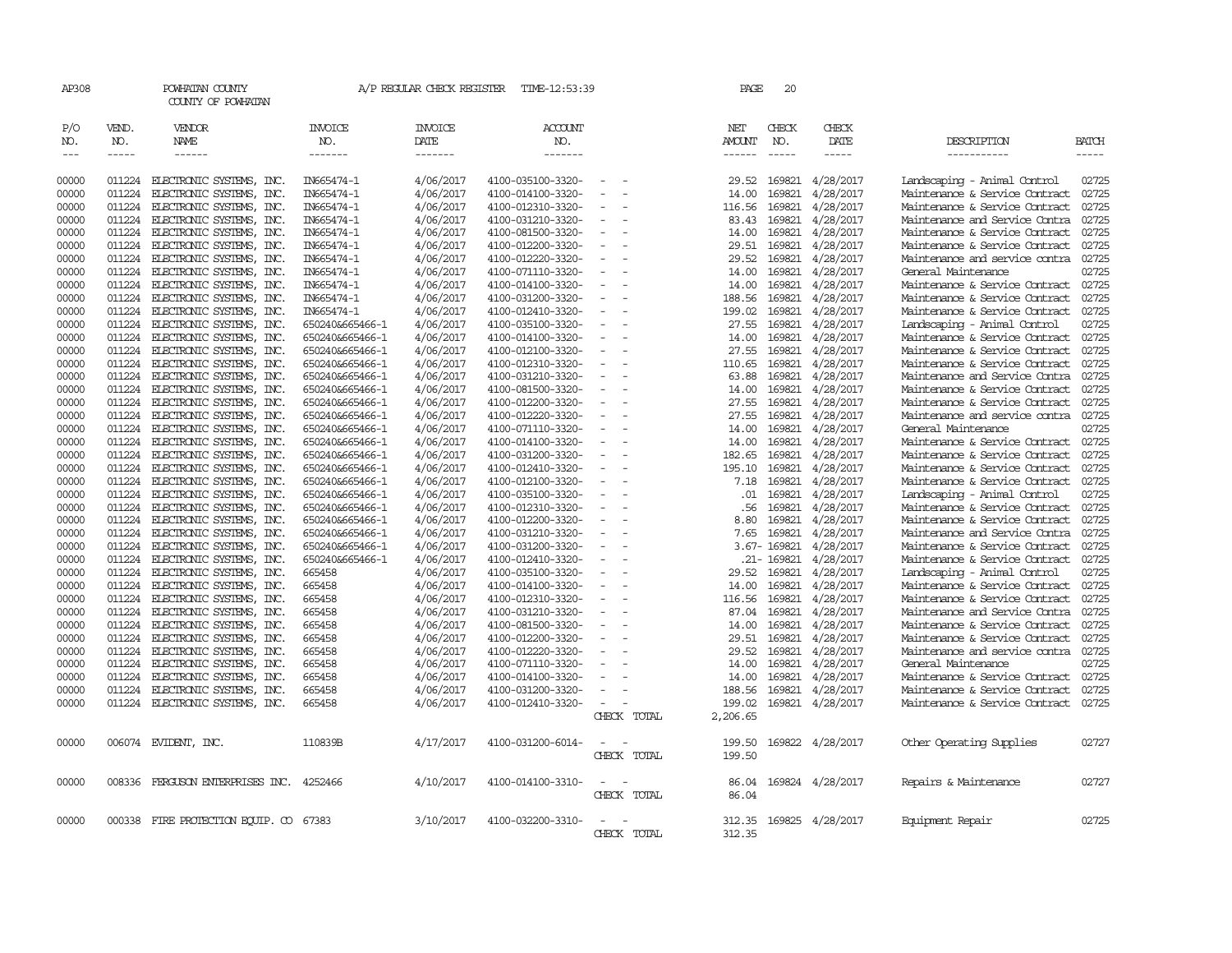| AP308                                                       |                               | POWHATAN COUNTY<br>COUNTY OF POWHATAN                                                                                                                                                                                 |                                                      | A/P REGULAR CHECK REGISTER                                                              | TIME-12:53:39                                                                                                                                   |                                                                                                                             | PAGE                                                                | 21                            |                                                                                                                                                 |                                                                                                                                                                                    |                                                             |
|-------------------------------------------------------------|-------------------------------|-----------------------------------------------------------------------------------------------------------------------------------------------------------------------------------------------------------------------|------------------------------------------------------|-----------------------------------------------------------------------------------------|-------------------------------------------------------------------------------------------------------------------------------------------------|-----------------------------------------------------------------------------------------------------------------------------|---------------------------------------------------------------------|-------------------------------|-------------------------------------------------------------------------------------------------------------------------------------------------|------------------------------------------------------------------------------------------------------------------------------------------------------------------------------------|-------------------------------------------------------------|
| P/O<br>NO.<br>$- - -$                                       | VEND.<br>NO.<br>$\frac{1}{2}$ | VENDOR<br>NAME<br>------                                                                                                                                                                                              | <b>INVOICE</b><br>NO.<br>-------                     | <b>INVOICE</b><br>DATE<br>-------                                                       | <b>ACCOUNT</b><br>NO.<br>-------                                                                                                                |                                                                                                                             | NET<br><b>AMOUNT</b><br>------                                      | CHECK<br>NO.<br>$\frac{1}{2}$ | CHECK<br>DATE<br>-----                                                                                                                          | DESCRIPTION<br>-----------                                                                                                                                                         | <b>BATCH</b><br>-----                                       |
| 00000                                                       | 008700                        | GRADWEIL, MELISSA LOWE                                                                                                                                                                                                | APA MTG 4/19/17                                      | 4/19/2017                                                                               | 4100-012200-5510-                                                                                                                               | $\sim$<br>CHECK TOTAL                                                                                                       | 32.74<br>32.74                                                      |                               | 169826 4/28/2017                                                                                                                                | Travel/Mileage/Parking/Tolls                                                                                                                                                       | 02726                                                       |
| 00000                                                       |                               | 011761 HENDERSON, JR., CHARLES R APRIL TERM 2017                                                                                                                                                                      |                                                      | 4/14/2017                                                                               | 4100-021100-1700-                                                                                                                               | CHECK TOTAL                                                                                                                 | 30.00<br>30.00                                                      |                               | 169830 4/28/2017                                                                                                                                | COMP: Jurors & Witnesses                                                                                                                                                           | 02727                                                       |
| 00000                                                       |                               | 011836 HINDEN, GARRETT                                                                                                                                                                                                | CORE CLASS 5/2                                       | 4/21/2017                                                                               | 4100-034100-5540-                                                                                                                               | $\frac{1}{2} \left( \frac{1}{2} \right) \left( \frac{1}{2} \right) = \frac{1}{2} \left( \frac{1}{2} \right)$<br>CHECK TOTAL | 124.00<br>124.00                                                    |                               | 169831 4/28/2017                                                                                                                                | Conferences & Training                                                                                                                                                             | 02726                                                       |
| 00000                                                       |                               | 007752 ID NEIWORKS, INC.                                                                                                                                                                                              | 271914                                               | 5/01/2017                                                                               | 4100-031200-3320-                                                                                                                               | $ -$<br>CHECK TOTAL                                                                                                         | 6,186.60<br>6,186.60                                                |                               | 169832 4/28/2017                                                                                                                                | Maintenance & Service Contract                                                                                                                                                     | 02728                                                       |
| 00000                                                       |                               | 011524 J & K DIESEL & AUTOMOTIVE 10296                                                                                                                                                                                |                                                      | 4/18/2017                                                                               | 4100-032200-6009-                                                                                                                               | $\sim$<br>CHECK TOTAL                                                                                                       | 531.40<br>531.40                                                    |                               | 169834 4/28/2017                                                                                                                                | Auto Repairs and Parts                                                                                                                                                             | 02725                                                       |
| 00000<br>00000<br>00000<br>00000<br>00000<br>00000<br>00000 |                               | 010231 J & K HEAVY TRUCKS &<br>010231 J & K HEAVY TRUCKS &<br>010231 J & K HEAVY TRUCKS &<br>010231 J & K HEAVY TRUCKS &<br>010231 J & K HEAVY TRUCKS &<br>010231 J & K HEAVY TRUCKS &<br>010231 J & K HEAVY TRUCKS & | 8550<br>8556<br>8562<br>8576<br>8587<br>8588<br>8589 | 4/17/2017<br>4/13/2017<br>4/13/2017<br>4/14/2017<br>4/17/2017<br>4/17/2017<br>4/18/2017 | 4100-032200-6009-<br>4100-032200-6009-<br>4100-032200-6009-<br>4100-032200-6009-<br>4100-032200-6009-<br>4100-032200-6009-<br>4100-032200-6009- | $\equiv$<br>$\equiv$<br>CHECK TOTAL                                                                                         | 256.79<br>684.88<br>501.94<br>576.21<br>366.25<br>51.00<br>2,724.11 |                               | 169835 4/28/2017<br>169835 4/28/2017<br>169835 4/28/2017<br>169835 4/28/2017<br>287.04 169835 4/28/2017<br>169835 4/28/2017<br>169835 4/28/2017 | Auto Repairs and Parts<br>Auto Repairs and Parts<br>Auto Repairs and Parts<br>Auto Repairs and Parts<br>Auto Repairs and Parts<br>Auto Repairs and Parts<br>Auto Repairs and Parts | 02725<br>02725<br>02725<br>02725<br>02725<br>02725<br>02725 |
| 00000                                                       |                               | 010853 JACOBSEN                                                                                                                                                                                                       | 90113284                                             | 4/07/2017                                                                               | 4100-014600-3310-                                                                                                                               | $\sim$<br>CHECK TOTAL                                                                                                       | 682.80<br>682.80                                                    |                               | 169836 4/28/2017                                                                                                                                | Repairs and Maintenance                                                                                                                                                            | 02728                                                       |
| 00000                                                       |                               | 011831 KISER, HARRY T.                                                                                                                                                                                                | APRIL TERM 2017                                      | 4/14/2017                                                                               | 4100-021100-1700-                                                                                                                               | CHECK TOTAL                                                                                                                 | 30.00<br>30.00                                                      |                               | 169838 4/28/2017                                                                                                                                | COMP: Jurors & Witnesses                                                                                                                                                           | 02727                                                       |
| 00000                                                       | 006629                        | LANDSCAPE SUPPLY, INC.                                                                                                                                                                                                | 0602557-IN                                           | 4/13/2017                                                                               | 4100-014600-3310-                                                                                                                               | $\sim$<br>CHECK TOTAL                                                                                                       | 550.00<br>550.00                                                    |                               | 169839 4/28/2017                                                                                                                                | Repairs and Maintenance                                                                                                                                                            | 02728                                                       |
| 00000                                                       |                               | 009691 LAYMAN IRRIGATION &                                                                                                                                                                                            | 20064                                                | 4/19/2017                                                                               | 4100-014600-3310-                                                                                                                               | $\overline{\phantom{a}}$<br>CHECK TOTAL                                                                                     | 199.35<br>199.35                                                    |                               | 169840 4/28/2017                                                                                                                                | Repairs and Maintenance                                                                                                                                                            | 02728                                                       |
| 00000                                                       |                               | 000160 LLEWELLYN'S TOWING &                                                                                                                                                                                           | 0027345                                              | 4/19/2017                                                                               | 4100-031200-6009-                                                                                                                               | CHECK TOTAL                                                                                                                 | 152.00<br>152.00                                                    |                               | 169841 4/28/2017                                                                                                                                | Auto Parts/Repairs                                                                                                                                                                 | 02728                                                       |
| 00000                                                       |                               | 007835 MAGUIRE ASSOCIATES OF                                                                                                                                                                                          | 11394                                                | 4/07/2017                                                                               | 4100-012200-3121-                                                                                                                               | CHECK TOTAL                                                                                                                 | 1,800.00<br>1,800.00                                                |                               | 169842 4/28/2017                                                                                                                                | Cost Allocation Plan                                                                                                                                                               | 02725                                                       |
| 00000                                                       |                               | 011354 MATTHEW BENDER & CO, INC.                                                                                                                                                                                      | 92732585                                             | 4/19/2017                                                                               | 4100-031200-5810-                                                                                                                               | $\sim$<br>$\sim$<br>CHECK TOTAL                                                                                             | 101.43                                                              |                               | 101.43 169843 4/28/2017                                                                                                                         | Dues/Association Memberships                                                                                                                                                       | 02728                                                       |
| 00000                                                       |                               | 009666 MID-ATLANTIC CONTROLS                                                                                                                                                                                          | 21685                                                | 4/14/2017                                                                               | 4100-032220-3320-                                                                                                                               | $\equiv$<br>CHECK TOTAL                                                                                                     | 900.00<br>900.00                                                    |                               | 169844 4/28/2017                                                                                                                                | Maintenance & Service Contract                                                                                                                                                     | 02728                                                       |
| 00000<br>00000<br>00000                                     |                               | 010924 MITCHELL PEST<br>010924 MITCHELL PEST<br>010924 MITCHELL PEST                                                                                                                                                  | 100060<br>100065<br>2017 RENEWAL                     | 4/11/2017<br>4/11/2017<br>3/23/2017                                                     | 4100-035100-3320-<br>4100-014100-3320-<br>4100-014100-3320-                                                                                     | CHECK TOTAL                                                                                                                 | 65.00<br>100.00<br>150.00<br>315.00                                 |                               | 169845 4/28/2017<br>169845 4/28/2017<br>169845 4/28/2017                                                                                        | Landscaping - Animal Control<br>Maintenance & Service Contract<br>Maintenance & Service Contract 02728                                                                             | 02728<br>02728                                              |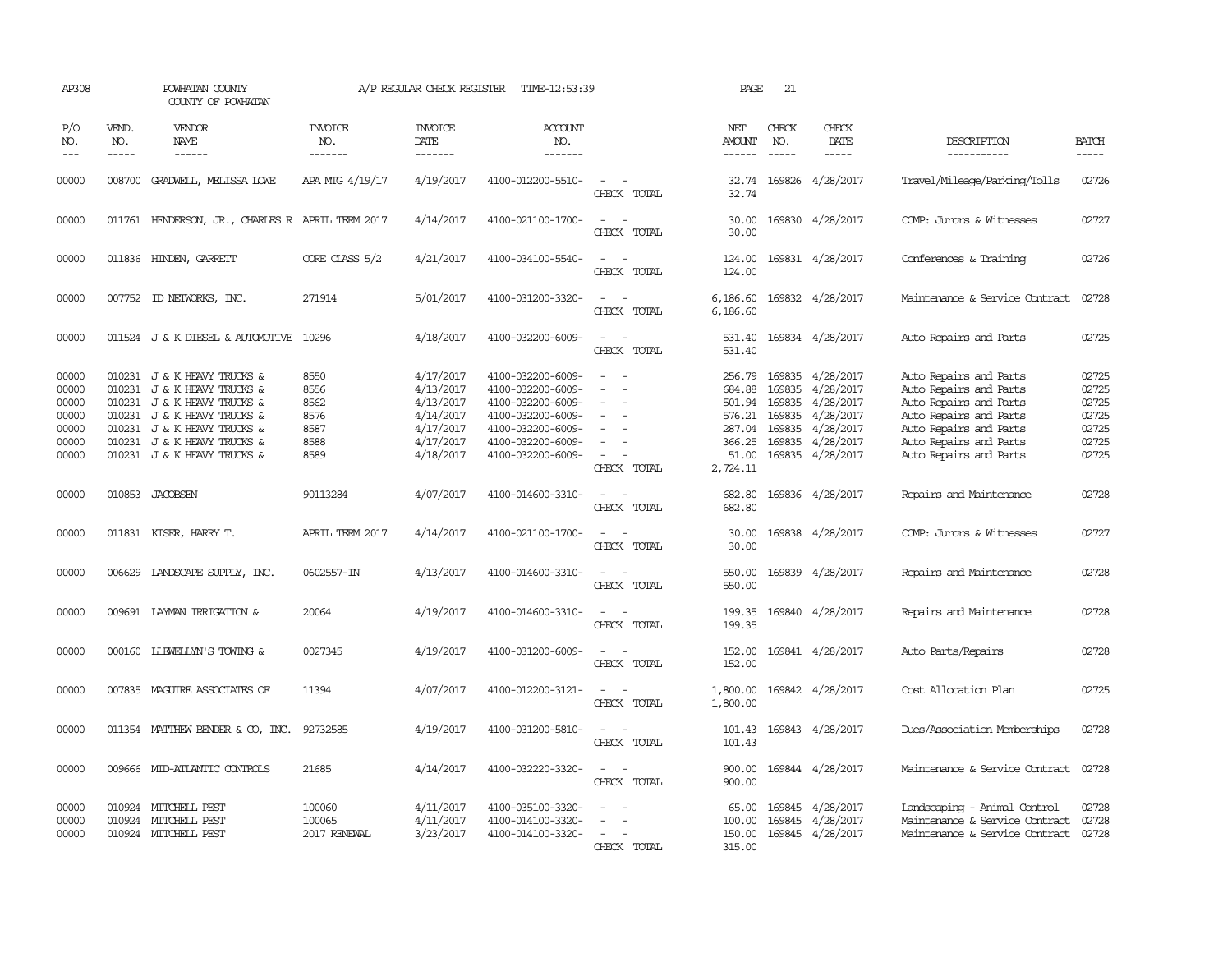| AP308                       |                             | POWHATAN COUNTY<br>COUNTY OF POWHATAN                                      |                                    | A/P REGULAR CHECK REGISTER          | TIME-12:53:39                                               |                                                     | PAGE                                  | 22                            |                                                   |                                                            |                         |
|-----------------------------|-----------------------------|----------------------------------------------------------------------------|------------------------------------|-------------------------------------|-------------------------------------------------------------|-----------------------------------------------------|---------------------------------------|-------------------------------|---------------------------------------------------|------------------------------------------------------------|-------------------------|
| P/O<br>NO.<br>$\frac{1}{2}$ | VEND.<br>NO.<br>$- - - - -$ | VENDOR<br>NAME<br>$- - - - - -$                                            | <b>INVOICE</b><br>NO.<br>-------   | <b>INVOICE</b><br>DATE<br>-------   | <b>ACCOUNT</b><br>NO.<br>-------                            |                                                     | NET<br>AMOUNT<br>------               | CHECK<br>NO.<br>$\frac{1}{2}$ | CHECK<br>DATE<br>-----                            | DESCRIPTION<br>-----------                                 | <b>BATCH</b><br>-----   |
| 00000                       | 011829                      | PALMORE, MAMIE H.                                                          | APRIL TERM 2017                    | 4/14/2017                           | 4100-021100-1700-                                           | $\equiv$<br>CHECK TOTAL                             | 30.00<br>30.00                        |                               | 169848 4/28/2017                                  | COMP: Jurors & Witnesses                                   | 02727                   |
| 00000                       |                             | 011838 PEAKLOGIX, INC.                                                     | 25346-14939                        | 4/24/2017                           | 4100-013200-8107-                                           | $\sim$<br>$\sim$<br>CHECK TOTAL                     | 27,720.00<br>27,720.00                |                               | 169849 4/28/2017                                  | Capital Outlay                                             | 02726                   |
| 00000                       |                             | 000375 PIEDMONT REGIONAL JAIL                                              | 2947                               | 3/31/2017                           | 4100-033400-3841-                                           | CHECK TOTAL                                         | 30,400.00<br>30,400.00                |                               | 169850 4/28/2017                                  | Detention of Adults                                        | 02728                   |
| 00000                       |                             | 001250 POWHATAN AUTO & TRACTOR                                             | 445591                             | 4/21/2017                           | 4100-031200-6009-                                           | $\sim$<br>CHECK TOTAL                               | 1.29<br>1.29                          |                               | 169851 4/28/2017                                  | Auto Parts/Repairs                                         | 02728                   |
| 00000<br>00000              | 006914                      | POWHATAN AUTO REPAIR<br>006914 POWHATAN AUTO REPAIR                        | 883<br>884                         | 4/20/2017<br>4/21/2017              | 4100-031200-6008-<br>4100-031200-6009-                      | $\equiv$<br>CHECK TOTAL                             | 62.82<br>16.00<br>78.82               |                               | 169852 4/28/2017<br>169852 4/28/2017              | Gas/Grease/Oil<br>Auto Parts/Repairs                       | 02728<br>02728          |
| 00000                       | 011826                      | PRATT, MICHAEL                                                             | APRIL TERM 2017                    | 4/17/2017                           | 4100-021100-1700-                                           | $\overline{\phantom{a}}$<br>CHECK TOTAL             | 30.00<br>30.00                        |                               | 169854 4/28/2017                                  | COMP: Jurors & Witnesses                                   | 02727                   |
| 00000<br>00000<br>00000     | 006474<br>006474<br>006474  | PROGRESSIVE AUTO WORKS<br>PROGRESSIVE AUTO WORKS<br>PROGRESSIVE AUTO WORKS | 33732<br>33779<br>33783            | 4/18/2017<br>4/27/2017<br>4/25/2017 | 4100-031200-6009-<br>4100-031200-6009-<br>4100-031200-6008- | $\equiv$<br>$\overline{\phantom{a}}$<br>CHECK TOTAL | 679.75<br>695.75<br>51.66<br>1,427.16 | 169855                        | 169855 4/28/2017<br>4/28/2017<br>169855 4/28/2017 | Auto Parts/Repairs<br>Auto Parts/Repairs<br>Gas/Grease/Oil | 02728<br>02728<br>02728 |
| 00000<br>00000              | 000780<br>000780            | <b>CUILL CORPORATION</b><br><b>CUILL CORPORATION</b>                       | 6065960<br>6065960                 | 4/17/2017<br>4/17/2017              | 4100-014100-6001-<br>4100-014100-6005-                      | CHECK TOTAL                                         | 25.40<br>99.99<br>125.39              |                               | 169856 4/28/2017<br>169856 4/28/2017              | Office Supplies<br>Cleaning Supplies                       | 02728<br>02728          |
| 00000<br>00000              |                             | 000620 R. C. GOODWYN & SONS, INC<br>000620 R.C. GOODWYN & SONS, INC        | 0760749<br>0761499                 | 4/06/2017<br>4/12/2017              | 4100-014600-3310-<br>4100-014100-3310-                      | $\sim$ 100 $\mu$<br>CHECK TOTAL                     | 60.29<br>22.03<br>82.32               |                               | 169857 4/28/2017<br>169857 4/28/2017              | Repairs and Maintenance<br>Repairs & Maintenance           | 02728<br>02728          |
| 00000                       |                             | 006945 RECORDED BOOKS, LLC                                                 | 75520856                           | 4/18/2017                           | 4100-073100-6012-                                           | $\sim$<br>$\sim$<br>CHECK TOTAL                     | 69.94<br>69.94                        |                               | 169858 4/28/2017                                  | Books & Subscriptions                                      | 02728                   |
| 00000                       |                             | 009037 REYNOLDS LIGHTING SUPPLY                                            | 122176                             | 3/30/2017                           | 4100-014100-3310-                                           | $\sim$ 10 $\sim$ 10 $\sim$<br>CHECK TOTAL           | 14.50<br>14.50                        |                               | 169859 4/28/2017                                  | Repairs & Maintenance                                      | 02728                   |
| 00000<br>00000              | 007942                      | RICHMOND SUBURBAN<br>007942 RICHMOND SUBURBAN                              | I00004663880201<br>I00004829430222 | 2/01/2017<br>2/22/2017              | 4100-081100-3600-<br>4100-081100-3600-                      | CHECK TOTAL                                         | 87.75<br>204.75<br>292.50             | 169860                        | 4/28/2017<br>169860 4/28/2017                     | Advertising<br>Advertising                                 | 02726<br>02726          |
| 00000<br>00000              | 006253<br>006253            | SALISBURY TIRE & EXHAUST<br>SALISBURY TIRE & EXHAUST                       | 0094087<br>0093947                 | 4/14/2017<br>4/18/2017              | 4100-031200-6009-<br>4100-031200-6009-                      | $\sim$<br>$\overline{\phantom{0}}$<br>CHECK TOTAL   | 1,528.56<br>478.64<br>2,007.20        |                               | 169861 4/28/2017<br>169861 4/28/2017              | Auto Parts/Repairs<br>Auto Parts/Repairs                   | 02726<br>02728          |
| 00000                       |                             | 011837 SCHMITT, KIMBERLY                                                   | APCO CONFERENCE                    | 5/03/2017                           | 4100-031210-5540-                                           | $\sim$ $\sim$<br>CHECK TOTAL                        | 147.50<br>147.50                      |                               | 169862 4/28/2017                                  | Conferences and Training                                   | 02726                   |
| 00000                       |                             | 006921 SEA-CLEAR AQUARIUM                                                  | 4867                               | 4/15/2017                           | 4100-073100-3320-                                           | $\sim$<br>CHECK TOTAL                               | 80.00<br>80.00                        |                               | 169864 4/28/2017                                  | Maintenance & Service Contract                             | 02728                   |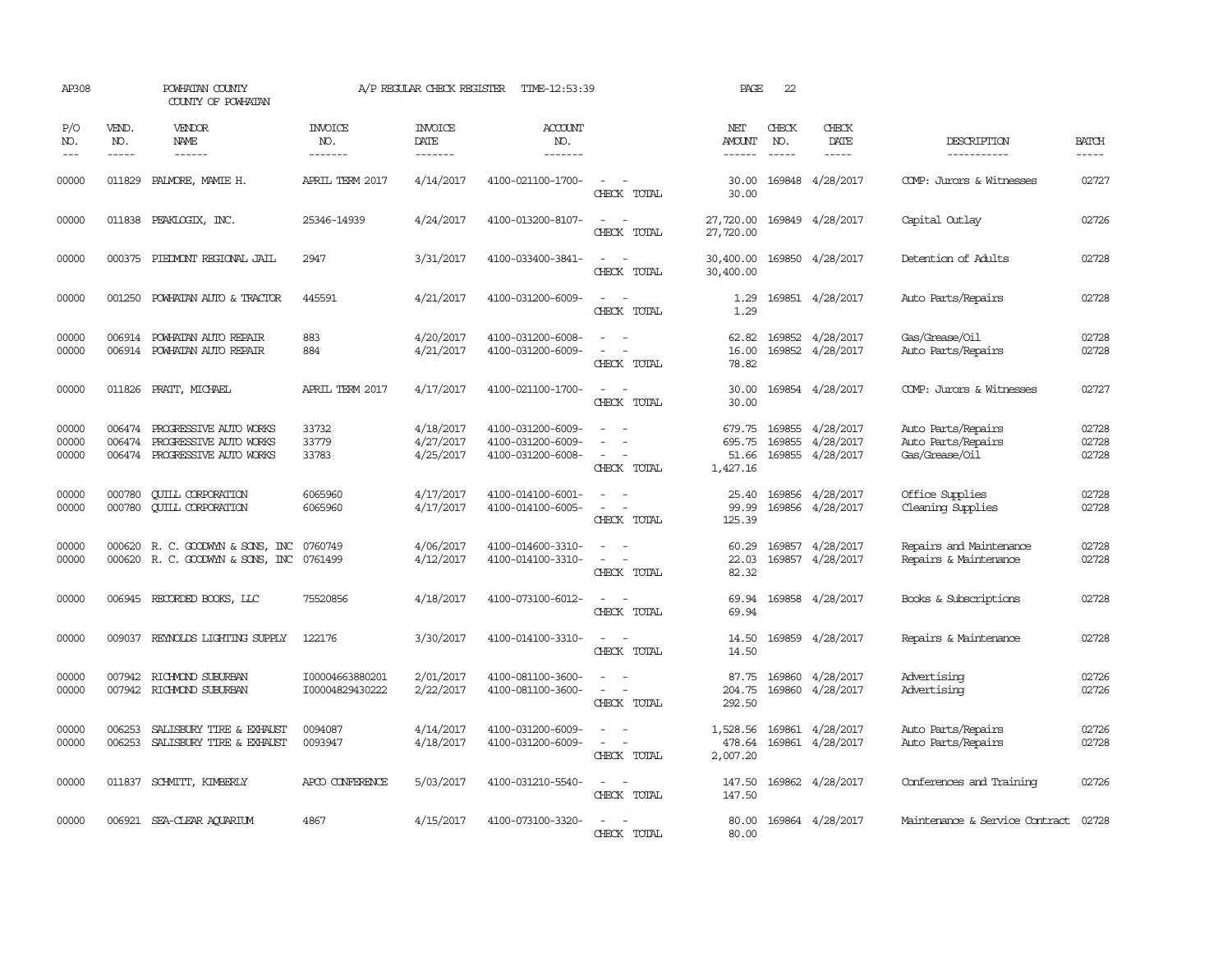| AP308          |                        | POWHATAN COUNTY<br>COUNTY OF POWHATAN                   |                       | A/P REGULAR CHECK REGISTER | TIME-12:53:39                          |                                                                                                                             | PAGE                | 23            |                                        |                                          |                |
|----------------|------------------------|---------------------------------------------------------|-----------------------|----------------------------|----------------------------------------|-----------------------------------------------------------------------------------------------------------------------------|---------------------|---------------|----------------------------------------|------------------------------------------|----------------|
| P/O<br>NO.     | VEND.<br>NO.           | VENDOR<br>NAME                                          | <b>INVOICE</b><br>NO. | <b>INVOICE</b><br>DATE     | <b>ACCOUNT</b><br>NO.                  |                                                                                                                             | NET<br>AMOUNT       | CHECK<br>NO.  | CHECK<br>DATE                          | DESCRIPTION                              | <b>BATCH</b>   |
| $---$          | $\cdots \cdots \cdots$ | $- - - - - -$                                           | -------               | $- - - - - - -$            | -------                                |                                                                                                                             | $- - - - - -$       | $\frac{1}{2}$ | $- - - - -$                            | -----------                              | -----          |
| 00000          |                        | 009701 SHI INTERNATIONAL CORP.                          | B06368656             | 4/07/2017                  | 4100-012510-6014-                      | $\sim$ 100 $\mu$<br>CHECK TOTAL                                                                                             | 376.78              |               | 376.78 169866 4/28/2017                | Other Operating Supplies                 | 02726          |
| 00000<br>00000 | 007157                 | 007157 SHORES COLLISION, INC.<br>SHORES COLLISION, INC. | 16-10659<br>16-10775  | 7/29/2016<br>11/07/2016    | 4100-031200-6009-<br>4100-031200-6009- |                                                                                                                             | 9,359.02            | 169867        | 5,414.46 169867 4/28/2017<br>4/28/2017 | Auto Parts/Repairs<br>Auto Parts/Repairs | 02729<br>02729 |
| 00000<br>00000 | 007157<br>007157       | SHORES COLLISION, INC.<br>SHORES COLLISION, INC.        | 16-10970<br>17-11202  | 12/21/2016<br>4/21/2017    | 4100-031200-6009-<br>4100-035100-6009- |                                                                                                                             | 450.00<br>1,634.77  | 169867        | 4/28/2017<br>169867 4/28/2017          | Auto Parts/Repairs<br>Auto Parts/Repairs | 02729<br>02729 |
| 00000          |                        | 007157 SHORES COLLISION, INC.                           | 17-11206              | 4/18/2017                  | 4100-031200-6009-                      | $\overline{\phantom{a}}$<br>CHECK TOTAL                                                                                     | 354.40<br>17,212.65 |               | 169867 4/28/2017                       | Auto Parts/Repairs                       | 02729          |
| 00000          |                        | 011677 SHORTRIDGE, JAMES CALEB                          | 125-2017 PERMIT       | 4/18/2017                  | 3100-013030-0008-                      | CHECK TOTAL                                                                                                                 | 420.00<br>420.00    |               | 169868 4/28/2017                       | Building Permits                         | 02726          |
| 00000          |                        | 007310 SOUTHEASTERN EMERGENCY                           | 752640                | 4/18/2017                  | 4100-031200-6014-                      | CHECK TOTAL                                                                                                                 | 91.96<br>91.96      |               | 169869 4/28/2017                       | Other Operating Supplies                 | 02729          |
| 00000          |                        | 001320 SOUTHERN POLICE                                  | 190146                | 4/17/2017                  | 4100-031200-6011-                      | $\frac{1}{2} \left( \frac{1}{2} \right) \left( \frac{1}{2} \right) = \frac{1}{2} \left( \frac{1}{2} \right)$<br>CHECK TOTAL | 43.98<br>43.98      |               | 169870 4/28/2017                       | Uniforms                                 | 02729          |
| 00000          | 006594                 | SOUTHSIDE ELECTRIC COOP                                 | 532638003 3/17        | 3/30/2017                  | 4100-053910-5643-                      |                                                                                                                             |                     |               | 218.10 169871 4/28/2017                | PCCAA Services - Federal CSBG            | 02729          |
| 00000          | 006594                 | SOUTHSIDE ELECTRIC COOP                                 | 63504006 4/17         | 4/17/2017                  | 4100-014600-5110-                      | $\overline{\phantom{a}}$                                                                                                    | 243.38              |               | 169871 4/28/2017                       | Electricity                              | 02729          |
| 00000          | 006594                 | SOUTHSIDE ELECTRIC COOP                                 | 63504008 4/17         | 4/17/2017                  | 4100-014600-5110-                      | $\overline{\phantom{a}}$                                                                                                    | 310.65              |               | 169871 4/28/2017                       | Electricity                              | 02729          |
| 00000          | 006594                 | SOUTHSIDE ELECTRIC COOP                                 | 63504009 4/17         | 4/17/2017                  | 4100-014600-5110-                      |                                                                                                                             | 3,384.75            |               | 169871 4/28/2017                       | Electricity                              | 02729          |
| 00000          | 006594                 | SOUTHSIDE ELECTRIC COOP                                 | 63504010 4/17         | 4/17/2017                  | 4100-014600-5110-                      |                                                                                                                             | 29.30               |               | 169871 4/28/2017                       | Electricity                              | 02729          |
| 00000          |                        | 006594 SOUTHSIDE ELECTRIC COOP                          | 63504011 4/17         | 4/17/2017                  | 4100-014100-5110-                      | $\sim$                                                                                                                      | 119.01              |               | 169871 4/28/2017                       | Electricity                              | 02729          |
|                |                        |                                                         |                       |                            |                                        | CHECK TOTAL                                                                                                                 | 4,305.19            |               |                                        |                                          |                |
| 00000          | 009957                 | STEMMLE PLUMBING REPAIR,                                | 137749                | 3/23/2017                  | 4100-014100-3310-                      | $\sim$                                                                                                                      | 194.00              |               | 169875 4/28/2017                       | Repairs & Maintenance                    | 02729          |
| 00000          | 009957                 | STEMMLE PLUMBING REPAIR,                                | 138782                | 4/05/2017                  | 4100-014100-3310-                      | $\equiv$<br>CHECK TOTAL                                                                                                     | 325.00<br>519.00    |               | 169875 4/28/2017                       | Repairs & Maintenance                    | 02729          |
| 00000          | 009520                 | STONE'S OFFICE EQUIPMENT                                | 82666                 | 4/14/2017                  | 4100-073100-3320-                      |                                                                                                                             | 463.36              |               | 169876 4/28/2017                       | Maintenance & Service Contract           | 02729          |
| 00000          | 009520                 | STONE'S OFFICE EQUIPMENT                                | 82667                 | 4/14/2017                  | 4100-073100-3320-                      | $\overline{\phantom{a}}$<br>CHECK TOTAL                                                                                     | 146.63<br>609.99    |               | 169876 4/28/2017                       | Maintenance & Service Contract           | 02729          |
| 00000          | 000280                 | SYDNOR HYDRO, INC.                                      | 71173164 4/17         | 4/12/2017                  | 4100-032200-5130-                      | $\overline{\phantom{a}}$                                                                                                    | 149.25              |               | 169877 4/28/2017                       | Water                                    | 02725          |
| 00000          | 000280                 | SYLNOR HYDRO, INC.                                      | 71173095 4/17         | 4/12/2017                  | 4100-014100-5140-                      |                                                                                                                             |                     |               | 274.19 169877 4/28/2017                | Sewer                                    | 02729          |
| 00000          | 000280                 | SYDNOR HYDRO, INC.                                      | 71173114 4/17         | 4/12/2017                  | 4100-032220-5130-                      | $\equiv$                                                                                                                    | 284.06              |               | 169877 4/28/2017                       | Water                                    | 02729          |
| 00000          | 000280                 | SYDNOR HYDRO, INC.                                      | 71173114 4/17         | 4/12/2017                  | 4100-032220-5140-                      |                                                                                                                             | 331.60              |               | 169877 4/28/2017                       | Sewer                                    | 02729          |
| 00000          | 000280                 | SYDNOR HYDRO, INC.                                      | 71173166 4/17         | 4/12/2017                  | 4100-014100-5140-                      | $\overline{\phantom{a}}$                                                                                                    | 404.47              |               | 169877 4/28/2017                       | Sewer                                    | 02729          |
| 00000          | 000280                 | SYDNOR HYDRO, INC.                                      | 71173168 4/17         | 4/12/2017                  | 4100-032210-5140-                      |                                                                                                                             | 192.31              |               | 169877 4/28/2017                       | Sewer                                    | 02729          |
| 00000          | 000280                 | SYLNOR HYDRO, INC.                                      | 71173177 4/17         | 4/12/2017                  | 4100-014100-5140-                      | $\overline{\phantom{a}}$                                                                                                    | 222.27              |               | 169877 4/28/2017                       | Sewer                                    | 02729          |
| 00000          | 000280                 | SYLNOR HYDRO, INC.                                      | 71173177 4/17         | 4/12/2017                  | 4100-031200-5140-                      |                                                                                                                             | 222.27              |               | 169877 4/28/2017                       | Sewer                                    | 02729          |
| 00000          | 000280                 | SYLNOR HYDRO, INC.                                      | 71173178 4/17         | 4/12/2017                  | 4100-014100-5140-                      |                                                                                                                             | 24.86               |               | 169877 4/28/2017                       | Sewer                                    | 02729          |
| 00000          | 000280                 | SYDNOR HYDRO, INC.                                      | 71173178 4/17         | 4/12/2017                  | 4100-031200-5140-                      |                                                                                                                             | 24.86               |               | 169877 4/28/2017                       | Sewer                                    | 02729          |
| 00000          | 000280                 | SYDNOR HYDRO, INC.                                      | 71173208 4/17         | 4/12/2017                  | 4100-073100-5140-                      | $\sim$                                                                                                                      | 161.73              |               | 169877 4/28/2017                       | Sewer                                    | 02729          |
| 00000          |                        | 000280 SYDNOR HYDRO, INC.                               | 71173210 4/17         | 4/12/2017                  | 4100-014100-5140-                      | $\sim$                                                                                                                      |                     |               | 157.93 169877 4/28/2017                | Sewer                                    | 02729          |
|                |                        |                                                         |                       |                            |                                        | CHECK TOTAL                                                                                                                 | 2,449.80            |               |                                        |                                          |                |
| 00000          |                        | 007543 SYDNOR, LEON                                     | CPR 4/13/17           | 4/13/2017                  | 4100-032200-5815-                      | CHECK TOTAL                                                                                                                 | 150.00<br>150.00    |               | 169878 4/28/2017                       | Training/Seminars                        | 02725          |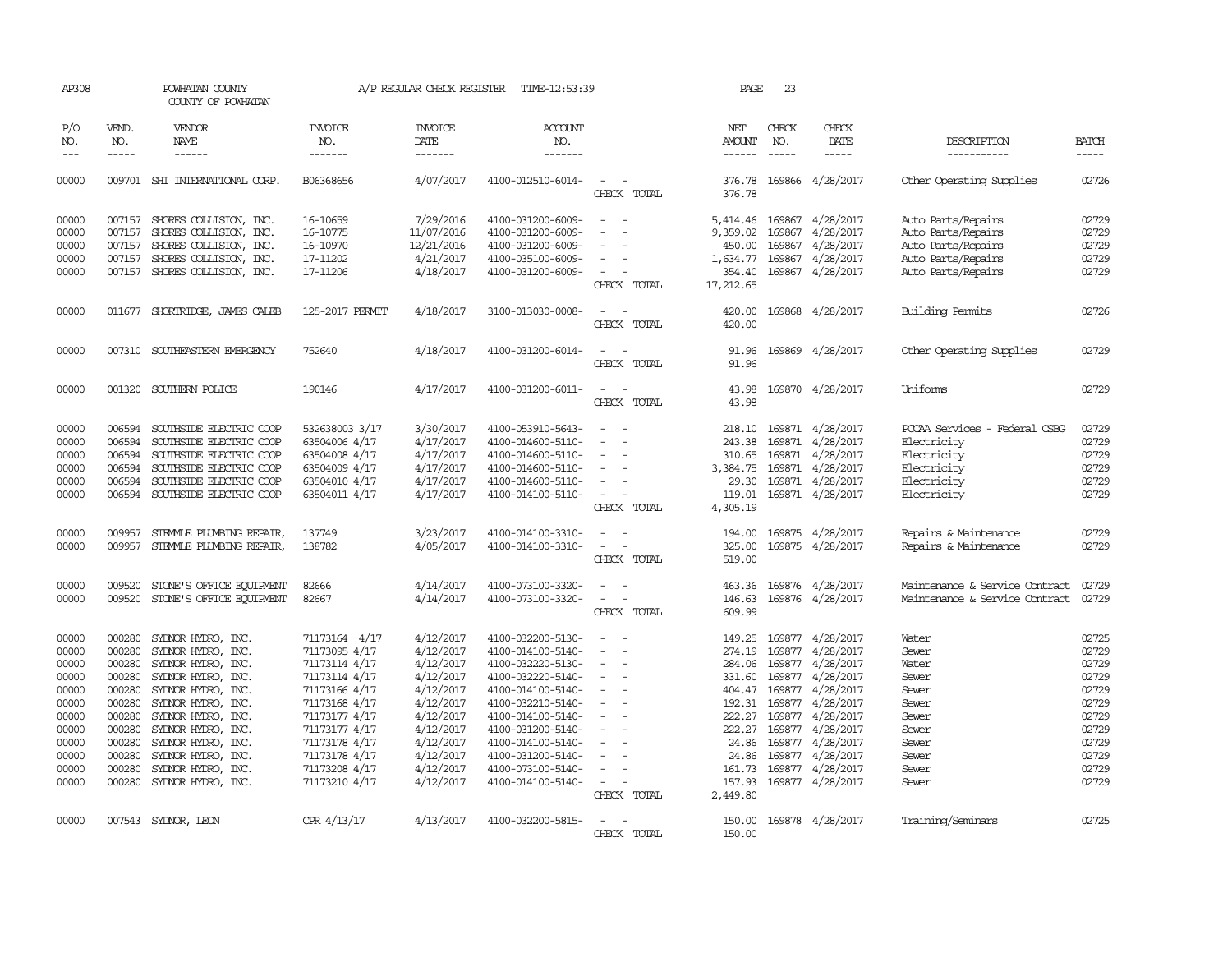| AP308                   |                             | POWHATAN COUNTY<br>COUNTY OF POWHATAN  |                                        | A/P REGULAR CHECK REGISTER          | TIME-12:53:39                                              |                                                                                                                                          | PAGE                              | 24                          |                                      |                                                              |                         |
|-------------------------|-----------------------------|----------------------------------------|----------------------------------------|-------------------------------------|------------------------------------------------------------|------------------------------------------------------------------------------------------------------------------------------------------|-----------------------------------|-----------------------------|--------------------------------------|--------------------------------------------------------------|-------------------------|
| P/O<br>NO.<br>---       | VEND.<br>NO.<br>$- - - - -$ | <b>VENDOR</b><br><b>NAME</b><br>------ | <b>INVOICE</b><br>NO.<br>-------       | <b>INVOICE</b><br>DATE<br>-------   | ACCOUNT<br>NO.<br>-------                                  |                                                                                                                                          | NET<br><b>AMOUNT</b><br>------    | CHECK<br>NO.<br>$- - - - -$ | CHECK<br>DATE<br>$- - - - -$         | DESCRIPTION<br>-----------                                   | <b>BATCH</b><br>-----   |
| 00000                   | 006267                      | TIMBERLAKE, II, JAMES B.               | APRIL TERM 2017                        | 4/14/2017                           | 4100-021100-1700-                                          | CHECK TOTAL                                                                                                                              | 30.00<br>30.00                    | 169881                      | 4/28/2017                            | COMP: Jurors & Witnesses                                     | 02727                   |
| 00000<br>00000<br>00000 | 008126<br>008126<br>008126  | VERIZON<br>VERIZON<br>VERIZON          | 9783386527<br>9783386527<br>9783386527 | 4/06/2017<br>4/06/2017<br>4/06/2017 | 100-000100-0006-<br>4100-012510-5260-<br>4100-035500-5260- | $\sim$<br>$ -$<br>$\sim$<br>$ -$<br>$\overline{\phantom{a}}$<br>CHECK TOTAL                                                              | 40.01<br>40.01<br>40.01<br>120.03 | 169883<br>169883<br>169883  | 4/28/2017<br>4/28/2017<br>4/28/2017  | Due from Other Agencies<br>Internet Usage<br><b>Internet</b> | 02726<br>02726<br>02726 |
| 00000                   | 011169                      | VERIZON                                | 8045985671 4/17                        | 4/11/2017                           | 4100-073100-5230-                                          | $\sim$ 100 $\mu$<br>$\overline{\phantom{a}}$<br>CHECK TOTAL                                                                              | 42.92<br>42.92                    |                             | 169884 4/28/2017                     | Telephone Services                                           | 02729                   |
| 00000<br>00000          | 009442<br>009442            | VESA<br>VESA                           | $GROSSE$ 5/17<br>HOWLAND 5/17          | 4/21/2017<br>4/21/2017              | 4100-083500-5810-<br>4100-083500-5810-                     | $\frac{1}{2} \left( \frac{1}{2} \right) \left( \frac{1}{2} \right) \left( \frac{1}{2} \right) \left( \frac{1}{2} \right)$<br>CHECK TOTAL | 35.00<br>35.00<br>70.00           |                             | 169885 4/28/2017<br>169885 4/28/2017 | Dues/Association Memberships<br>Dues/Association Memberships | 02729<br>02729          |
| 00000                   | 011828                      | WEISINGER, LAURAL K.                   | APRIL TERM 2017                        | 4/14/2017                           | 4100-021100-1700-                                          | $ -$<br>CHECK TOTAL                                                                                                                      | 30.00<br>30.00                    | 169887                      | 4/28/2017                            | COMP: Jurors & Witnesses                                     | 02727                   |
| 00000                   | 009332                      | WITMER PUBLIC SAFETY                   | 1761218                                | 4/20/2017                           | 4100-031200-6011-                                          | CHECK TOTAL                                                                                                                              | 214.00<br>214.00                  | 169888                      | 4/28/2017                            | Uniforms                                                     | 02729                   |
|                         |                             |                                        |                                        |                                     |                                                            | CHECK TYPE TOTAL                                                                                                                         | 509, 143.79                       |                             |                                      |                                                              |                         |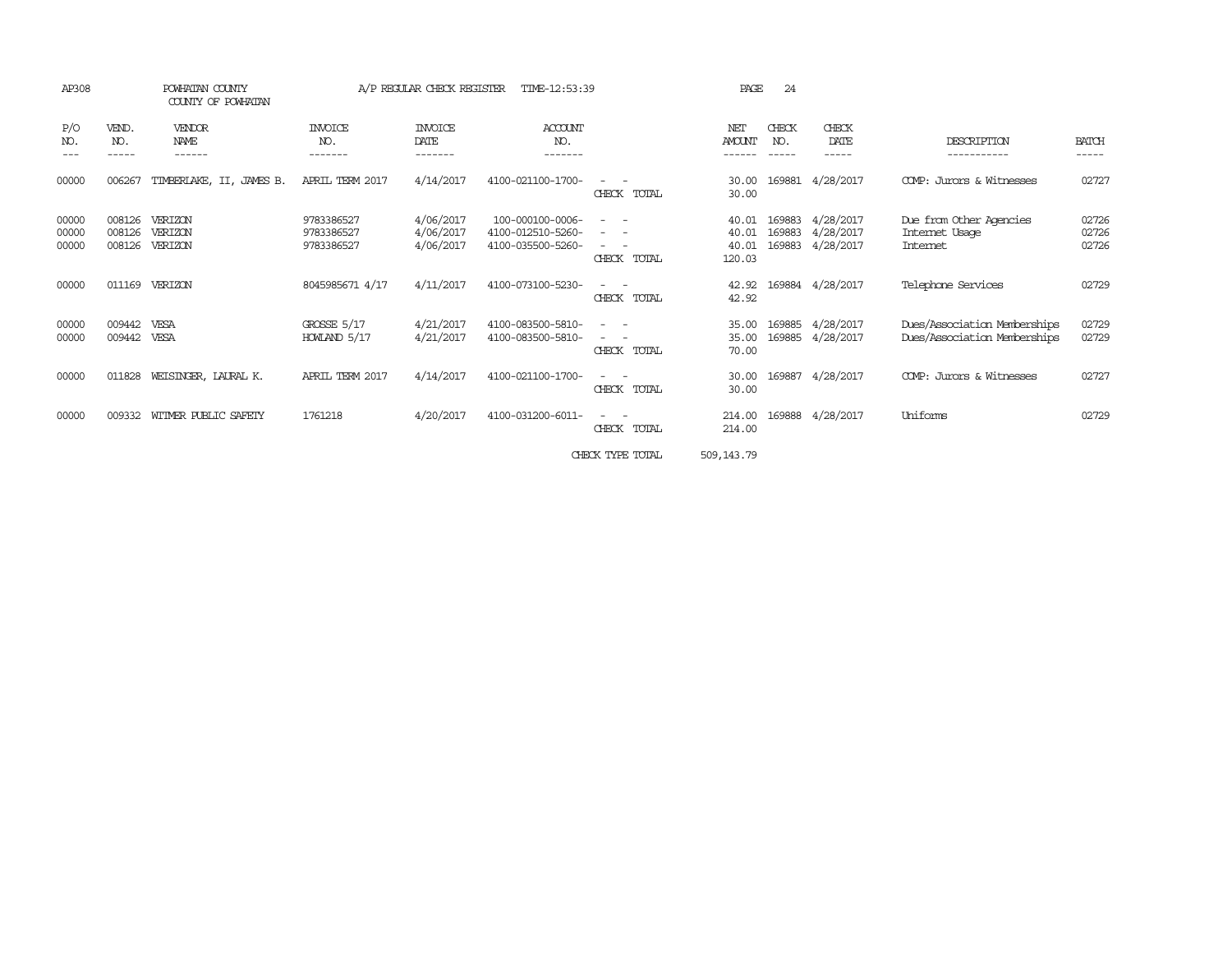| AP308                                        | POWHATAN COUNTY<br>COUNTY OF POWHATAN |                           | A/P VOID CHECK REGISTER           | TIME-12:53:39                    |                              | PAGE<br>25                                   |                         |                            |                       |
|----------------------------------------------|---------------------------------------|---------------------------|-----------------------------------|----------------------------------|------------------------------|----------------------------------------------|-------------------------|----------------------------|-----------------------|
| P/O<br>VEND.<br>NO.<br>NO.<br>$---$<br>----- | VENDOR<br>NAME<br>------              | INVOICE<br>NO.<br>------- | <b>INVOICE</b><br>DATE<br>------- | <b>ACCOUNT</b><br>NO.<br>------- |                              | CHECK<br>NET<br>AMOUNT<br>NO.<br>$- - - - -$ | CHECK<br>DATE<br>------ | DESCRIPTION<br>----------- | <b>BATCH</b><br>----- |
| 00000<br>010463                              | SALISBURY INDUSTRIES                  | 0094087                   | 4/14/2017                         | 4100-031200-6009-                | $ -$<br>CHECK TOTAL          | 1,528.56-169685 4/20/2017<br>1,528.56-       |                         | Auto Parts/Repairs         | 00382                 |
| 00000<br>009601                              | COUNTY OF POWHATAN                    | TEST                      | 4/27/2017                         | 4100-012200-6001-                | $\sim$ $\sim$<br>CHECK TOTAL | .01- 169796 4/27/2017<br>-01.                |                         | Office Supplies            | 00383                 |
| 00000<br>009601                              | COUNTY OF POWHATAN                    | TEST2                     | 4/27/2017                         | 4100-012200-6001-                | $\sim$ $ -$<br>CHECK TOTAL   | .01- 169797 4/27/2017<br>$.01 -$             |                         | Office Supplies            | 00383                 |
|                                              |                                       |                           |                                   |                                  | CHECK TYPE TOTAL             | 1,528.58-                                    |                         |                            |                       |
|                                              |                                       |                           |                                   |                                  | FINAL TOTAL                  | 507, 615.21                                  |                         |                            |                       |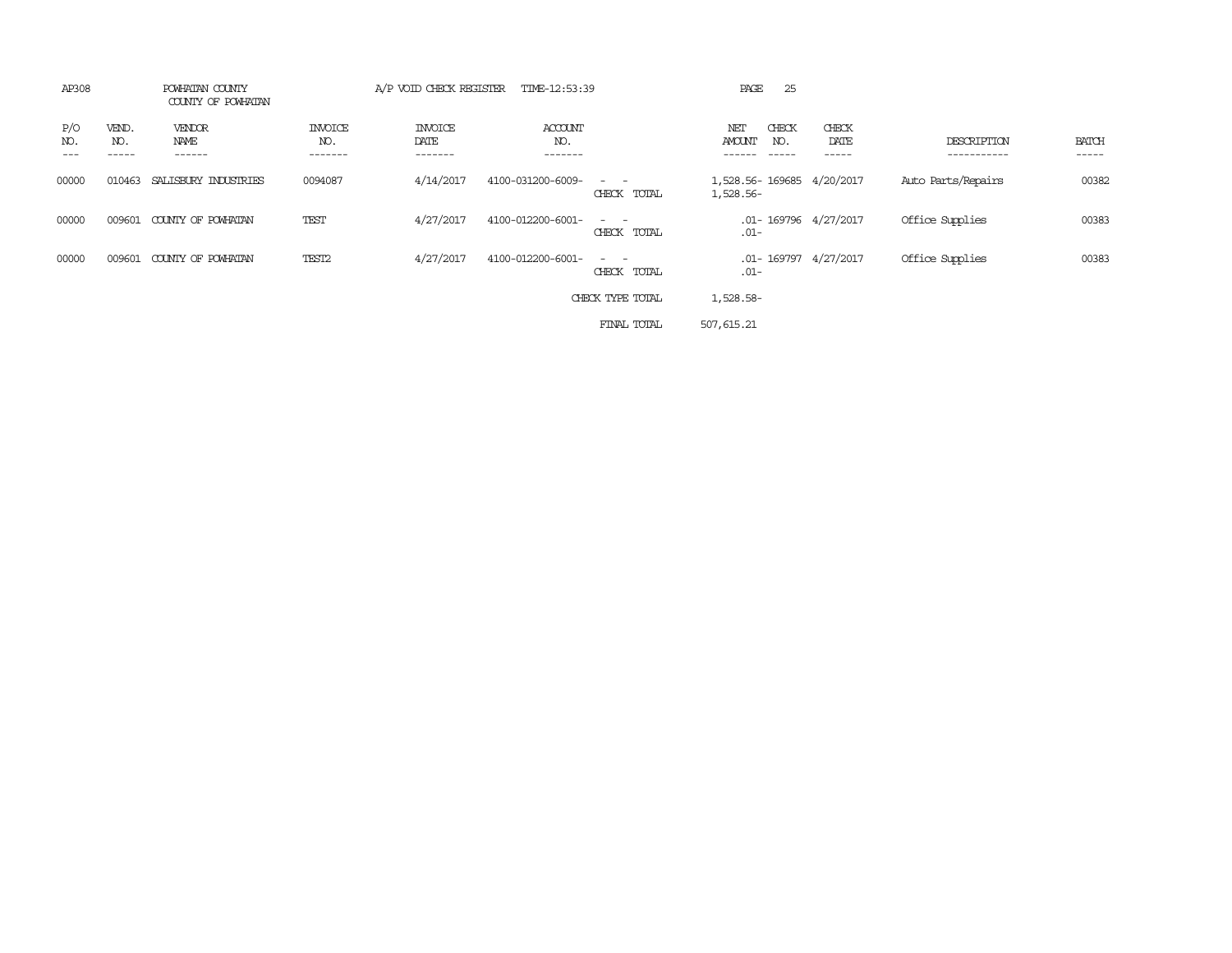| AP308                   |                            | POWHATAN COUNTY<br>COUNTY OF POWHATAN                                                                                           | A/P REGULAR CHECK REGISTER       | TIME-12:55:01                       | PAGE                                                        | 1                                                                                                                           |                                     |                  |                                                          |                                                                                                 |                         |
|-------------------------|----------------------------|---------------------------------------------------------------------------------------------------------------------------------|----------------------------------|-------------------------------------|-------------------------------------------------------------|-----------------------------------------------------------------------------------------------------------------------------|-------------------------------------|------------------|----------------------------------------------------------|-------------------------------------------------------------------------------------------------|-------------------------|
| P/O<br>NO.              | VEND.<br>NO.               | VENDOR<br>NAME                                                                                                                  | INVOICE<br>NO.                   | <b>INVOICE</b><br>DATE              | ACCOUNT<br>NO.                                              |                                                                                                                             | NET<br>AMOUNT                       | CHECK<br>NO.     | CHECK<br>DATE                                            | DESCRIPTION                                                                                     | <b>BATCH</b>            |
| $\frac{1}{2}$           | -----                      | ------                                                                                                                          | -------                          | $- - - - - - -$                     | -------                                                     |                                                                                                                             | $- - - - - -$                       | $\frac{1}{2}$    | -----                                                    | -----------                                                                                     | $- - - - -$             |
| 00000<br>00000<br>00000 | 009183<br>009183<br>009183 | AIR, WATER & SOIL LABORA- V17002046<br>AIR, WATER & SOIL LABORA-<br>AIR, WATER & SOIL LABORA- V17002133                         | V17002132                        | 3/28/2017<br>3/30/2017<br>3/30/2017 | 4501-043400-3142-<br>4501-043400-3142-<br>4501-043400-3142- | $\sim$ $  -$<br>CHECK TOTAL                                                                                                 | 133.60<br>40.00<br>40.00<br>213.60  | 169530           | 169530 4/06/2017<br>4/06/2017<br>169530 4/06/2017        | Professional Services - Sewer<br>Professional Services - Sewer<br>Professional Services - Sewer | 02706<br>02706<br>02706 |
| 00000                   |                            | 006986 BCWH, INC.                                                                                                               | 106805                           | 3/28/2017                           | 4301-042000-8301-                                           | $\sim$<br>$\overline{\phantom{a}}$<br>CHECK TOTAL                                                                           | 9,817.58<br>9,817.58                |                  | 169535 4/06/2017                                         | Joint Maintenance Garage                                                                        | 02705                   |
| 00000<br>00000<br>00000 | 006655<br>006655           | BLOSSMAN GAS COMPANIES,<br>BLOSSMAN GAS COMPANIES,<br>006655 BLOSSMAN GAS COMPANIES,                                            | 312492<br>509964<br>510054       | 3/29/2017<br>3/21/2017<br>3/28/2017 | 4501-043400-5120-<br>4501-043400-5120-<br>4501-043400-5120- | $\overline{\phantom{a}}$<br>CHECK TOTAL                                                                                     | 614.93<br>324.09<br>60.42<br>999.44 |                  | 169537 4/06/2017<br>169537 4/06/2017<br>169537 4/06/2017 | Fuel (htg)<br>Fuel (htg)<br>Fuel (htg)                                                          | 02706<br>02706<br>02706 |
| 00000                   |                            | 006640 C.W. WARTHEN COMPANY                                                                                                     | 52728                            | 9/13/2016                           | 4116-021101-8101-                                           | $\frac{1}{2} \left( \frac{1}{2} \right) \left( \frac{1}{2} \right) = \frac{1}{2} \left( \frac{1}{2} \right)$<br>CHECK TOTAL | 1,510.00<br>1,510.00                |                  | 169540 4/06/2017                                         | Item Conservation Grant                                                                         | 02705                   |
| 00000<br>00000          | 006965<br>006965           | CINIAS CORPORATION<br>CINIAS CORPORATION                                                                                        | 143150250<br>143157714           | 3/08/2017<br>3/22/2017              | 4501-043400-6011-<br>4501-043400-6011-                      | $\overline{\phantom{a}}$<br>$\overline{\phantom{a}}$<br>CHECK TOTAL                                                         | 93.86<br>188.02                     |                  | 94.16 169543 4/06/2017<br>169543 4/06/2017               | Uniforms<br>Uniforms                                                                            | 02703<br>02703          |
| 00000<br>00000          | 011728                     | DANIEL & COMPANY, INC.<br>011728 DANIEL & COMPANY, INC.                                                                         | APPLICATION #3<br>APPLICATION #3 | 3/31/2017<br>3/31/2017              | 301-000200-0008-<br>4301-042000-8301-                       | $\overline{\phantom{a}}$<br>CHECK TOTAL                                                                                     | 279,883.00<br>265,889.00            |                  | 13,994.00-169547 4/06/2017<br>169547 4/06/2017           | Retainages Payable<br>Joint Maintenance Garage                                                  | 02705<br>02705          |
| 00000                   |                            | 006510 EMERGENCY SERVICES                                                                                                       | 205                              | 4/04/2017                           | 4120-032300-3110-                                           | $\frac{1}{2} \left( \frac{1}{2} \right) \left( \frac{1}{2} \right) = \frac{1}{2} \left( \frac{1}{2} \right)$<br>CHECK TOTAL | 30,864.75<br>30,864.75              |                  | 169551 4/06/2017                                         | Contract Services-Daytime Cove                                                                  | 02706                   |
| 00000                   |                            | 011806 HYMAN BROS. NISSAN-KIA                                                                                                   | 218904                           | 3/30/2017                           | 4301-012500-8301-                                           | CHECK TOTAL                                                                                                                 | 15,994.88<br>15,994.88              |                  | 169556 4/06/2017                                         | Sheriff's Vehicles                                                                              | 02705                   |
| 00000                   |                            | 010811 IAND AND COATES, INC                                                                                                     | 764187                           | 3/28/2017                           | 4501-043400-3310-                                           | CHECK TOTAL                                                                                                                 | 35.88<br>35.88                      |                  | 169561 4/06/2017                                         | Repairs and Maintenance                                                                         | 02706                   |
| 00000                   |                            | 011110 MOSELEY ARCHITECTS                                                                                                       | 550492-017                       | 3/31/2017                           | 4301-031200-6002-                                           | CHECK TOTAL                                                                                                                 | 2,793.00<br>2,793.00                |                  | 169567 4/06/2017                                         | Sally Port & Courthouse Expans                                                                  | 02706                   |
| 00000<br>00000<br>00000 |                            | 000620 R. C. GOODWYN & SONS, INC 0754302<br>000620 R.C. GOODWYN & SONS, INC<br>000620 R. C. GOODWYN & SONS, INC 0756705         | 0756608                          | 3/09/2017<br>3/09/2017<br>3/09/2017 | 4301-071120-8301-<br>4301-071120-8301-<br>4301-071120-8301- | $\sim$<br>CHECK TOTAL                                                                                                       | 701.74<br>51.15<br>2.80<br>755.69   | 169582           | 169582 4/06/2017<br>4/06/2017<br>169582 4/06/2017        | Field Improvements - Bonds<br>Field Improvements - Bonds<br>Field Improvements - Bonds          | 02704<br>02704<br>02704 |
| 00000<br>00000<br>00000 |                            | 000620 R. C. GOODWYN & SONS, INC 0757358<br>000620 R.C. GOODWYN & SONS, INC 0757492<br>000620 R. C. GOODWYN & SONS, INC 0757916 |                                  | 3/15/2017<br>3/16/2017<br>3/18/2017 | 4301-014300-0002-<br>4301-071120-0003-<br>4301-014300-0002- | $\overline{\phantom{a}}$<br>$\sim$<br>CHECK TOTAL                                                                           | 287.72<br>29.06<br>35.80<br>352.58  | 169583<br>169583 | 4/06/2017<br>4/06/2017<br>169583 4/06/2017               | Courthouse Flat Roof<br>Net Replacement<br>Courthouse Flat Roof                                 | 02704<br>02704<br>02704 |
| 00000                   |                            | 011521 RAINBOW GROUP LLC                                                                                                        | 0473709-IN                       | 3/23/2017                           | 4301-071120-0009-                                           | $\sim$ $  -$<br>CHECK TOTAL                                                                                                 | 288.84                              |                  | 288.84 169584 4/06/2017                                  | Bases, Plates & Pitching Rubbe                                                                  | 02703                   |
| 00000                   |                            | 008641 SCHOLASTIC SPORTS, INC.                                                                                                  | R743421140                       | 4/04/2017                           | 4116-032200-0010-                                           | $\frac{1}{2} \left( \frac{1}{2} \right) \left( \frac{1}{2} \right) = \frac{1}{2} \left( \frac{1}{2} \right)$<br>CHECK TOTAL | 100.00<br>100.00                    |                  | 169587 4/06/2017                                         | SAFER Expenses                                                                                  | 02706                   |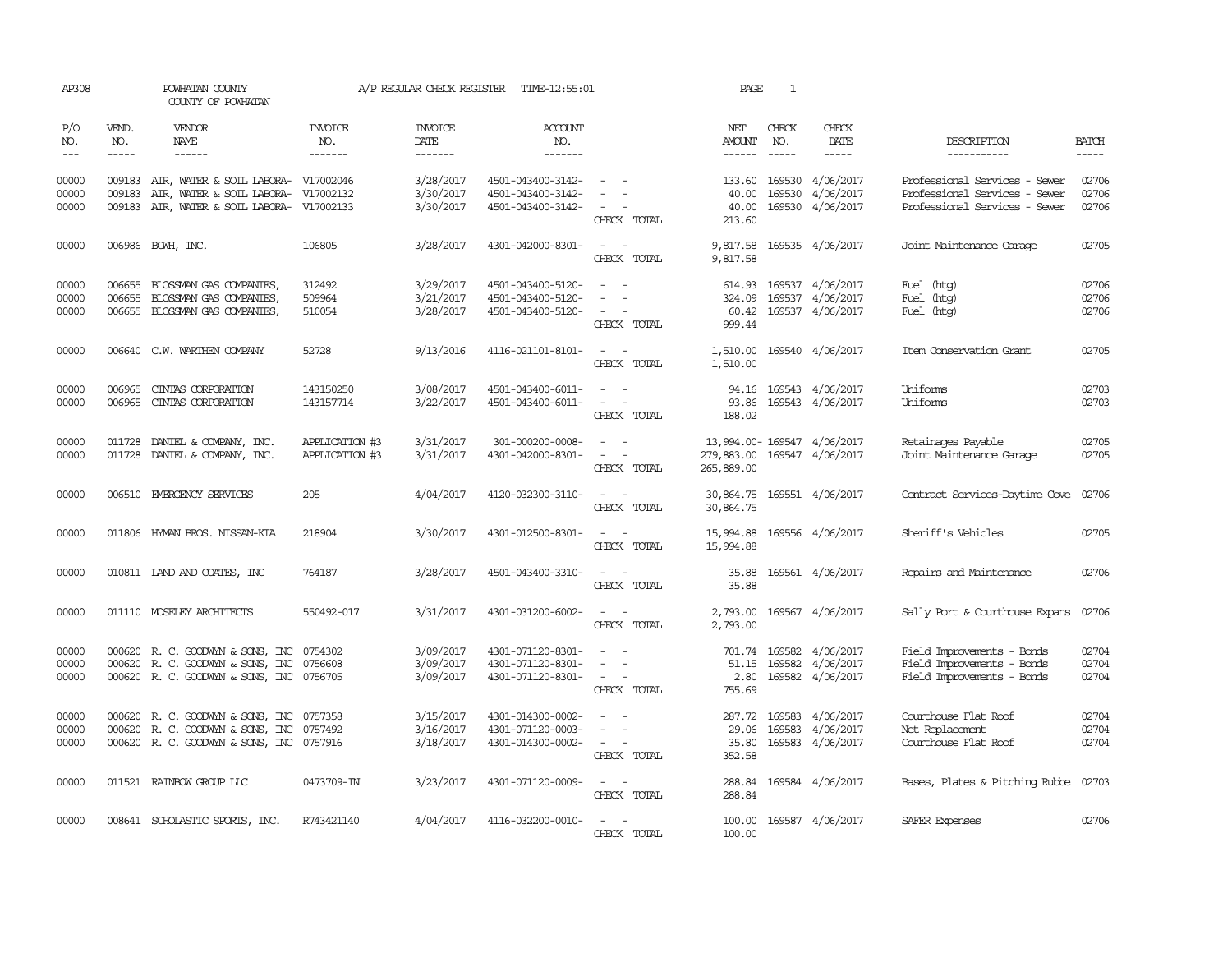| AP308                                                                                                                               | POWHATAN COUNTY<br>COUNTY OF POWHATAN                                                                                                              |                                                                                                                                                                                                                                                                                           | A/P REGULAR CHECK REGISTER                                                                                                                                                                                     | TIME-12:55:01                                                                                                                                                                                   | $\overline{2}$<br>PAGE                                                                                                                                                                                                                                                                                                  |                                         |                                                                                                                                                          |                                                                                                                                                    |                                                                                                                                                                                                 |                                                                                                                                                                                                                                                                                                                                                                              |                                                                                                                                     |
|-------------------------------------------------------------------------------------------------------------------------------------|----------------------------------------------------------------------------------------------------------------------------------------------------|-------------------------------------------------------------------------------------------------------------------------------------------------------------------------------------------------------------------------------------------------------------------------------------------|----------------------------------------------------------------------------------------------------------------------------------------------------------------------------------------------------------------|-------------------------------------------------------------------------------------------------------------------------------------------------------------------------------------------------|-------------------------------------------------------------------------------------------------------------------------------------------------------------------------------------------------------------------------------------------------------------------------------------------------------------------------|-----------------------------------------|----------------------------------------------------------------------------------------------------------------------------------------------------------|----------------------------------------------------------------------------------------------------------------------------------------------------|-------------------------------------------------------------------------------------------------------------------------------------------------------------------------------------------------|------------------------------------------------------------------------------------------------------------------------------------------------------------------------------------------------------------------------------------------------------------------------------------------------------------------------------------------------------------------------------|-------------------------------------------------------------------------------------------------------------------------------------|
| P/O<br>NO.<br>$\frac{1}{2}$                                                                                                         | VEND.<br>NO.<br>$- - - - -$                                                                                                                        | VENDOR<br>NAME<br>$- - - - - -$                                                                                                                                                                                                                                                           | <b>INVOICE</b><br>NO.<br>-------                                                                                                                                                                               | <b>INVOICE</b><br>DATE<br>-------                                                                                                                                                               | <b>ACCOUNT</b><br>NO.<br>-------                                                                                                                                                                                                                                                                                        |                                         | NET<br>AMOUNT<br>------                                                                                                                                  | CHECK<br>NO.<br>$\frac{1}{2}$                                                                                                                      | CHECK<br>DATE<br>-----                                                                                                                                                                          | DESCRIPTION<br>-----------                                                                                                                                                                                                                                                                                                                                                   | <b>BATCH</b><br>$- - - - -$                                                                                                         |
| 00000                                                                                                                               | 007750                                                                                                                                             | SHEEHY FORD AUTO STORES                                                                                                                                                                                                                                                                   | DEAL#123950                                                                                                                                                                                                    | 3/27/2017                                                                                                                                                                                       | 4502-042000-0001-                                                                                                                                                                                                                                                                                                       | $\sim$<br>CHECK TOTAL                   | 26,790.00<br>26,790.00                                                                                                                                   | 169588                                                                                                                                             | 4/06/2017                                                                                                                                                                                       | Vehicles                                                                                                                                                                                                                                                                                                                                                                     | 02706                                                                                                                               |
| 00000<br>00000<br>00000<br>00000<br>00000<br>00000<br>00000<br>00000                                                                | 009183<br>009183<br>009183<br>009183<br>009183<br>009183<br>009183<br>009183                                                                       | AIR, WATER & SOIL LABORA- V17002176<br>AIR, WATER & SOIL LABORA-<br>AIR, WATER & SOIL LABORA- V17002245<br>AIR, WATER & SOIL LABORA- V17002285<br>AIR, WATER & SOIL LABORA- V17002348<br>AIR, WATER & SOIL LABORA-<br>AIR, WATER & SOIL LABORA- V17002442<br>AIR, WATER & SOIL LABORA-    | V17002244<br>V17002349<br>V17002445                                                                                                                                                                            | 3/31/2017<br>4/04/2017<br>4/04/2017<br>4/05/2017<br>4/07/2017<br>4/07/2017<br>4/11/2017<br>4/11/2017                                                                                            | 4501-043400-3140-<br>4501-043400-3142-<br>4501-043400-3142-<br>4501-043400-3142-<br>4501-043400-3142-<br>4501-043400-3140-<br>4501-043400-3142-<br>4501-043400-3142-                                                                                                                                                    | $\equiv$<br>$\sim$<br>CHECK TOTAL       | 40.00<br>152.60<br>133.60<br>40.00<br>40.00<br>40.00<br>142.20<br>265.20<br>853.60                                                                       | 169600<br>169600<br>169600<br>169600<br>169600<br>169600<br>169600<br>169600                                                                       | 4/20/2017<br>4/20/2017<br>4/20/2017<br>4/20/2017<br>4/20/2017<br>4/20/2017<br>4/20/2017<br>4/20/2017                                                                                            | Professional Services - Water<br>Professional Services - Sewer<br>Professional Services - Sewer<br>Professional Services - Sewer<br>Professional Services - Sewer<br>Professional Services - Water<br>Professional Services - Sewer<br>Professional Services - Sewer                                                                                                         | 02721<br>02721<br>02721<br>02721<br>02721<br>02721<br>02721<br>02721                                                                |
| 00000                                                                                                                               |                                                                                                                                                    | 007436 AQUA VIRGINIA, INC.                                                                                                                                                                                                                                                                | 0574661 4/17                                                                                                                                                                                                   | 4/07/2017                                                                                                                                                                                       | 4501-043400-5130-                                                                                                                                                                                                                                                                                                       | CHECK TOTAL                             | 23.70<br>23.70                                                                                                                                           |                                                                                                                                                    | 169605 4/20/2017                                                                                                                                                                                | Water                                                                                                                                                                                                                                                                                                                                                                        | 02721                                                                                                                               |
| 00000                                                                                                                               |                                                                                                                                                    | 007436 AQUA VIRGINIA, INC.                                                                                                                                                                                                                                                                | 1188328 4/17                                                                                                                                                                                                   | 4/07/2017                                                                                                                                                                                       | 4501-043400-5130-                                                                                                                                                                                                                                                                                                       | CHECK TOTAL                             | 17.62<br>17.62                                                                                                                                           |                                                                                                                                                    | 169606 4/20/2017                                                                                                                                                                                | Water                                                                                                                                                                                                                                                                                                                                                                        | 02721                                                                                                                               |
| 00000                                                                                                                               |                                                                                                                                                    | 000660 BAI MUNICIPAL SOFTWARE                                                                                                                                                                                                                                                             | UTILITY MODULE                                                                                                                                                                                                 | 12/05/2016                                                                                                                                                                                      | 4501-043400-6009-                                                                                                                                                                                                                                                                                                       | CHECK TOTAL                             | 6,000.00<br>6,000.00                                                                                                                                     |                                                                                                                                                    | 169607 4/20/2017                                                                                                                                                                                | Facility-Water and Sewer Needs                                                                                                                                                                                                                                                                                                                                               | 02714                                                                                                                               |
| 00000<br>00000<br>00000<br>00000<br>00000<br>00000<br>00000<br>00000<br>00000<br>00000<br>00000<br>00000<br>00000<br>00000<br>00000 | 008668<br>008668<br>008668<br>008668<br>008668<br>008668<br>008668<br>008668<br>008668<br>008668<br>008668<br>008668<br>008668<br>008668<br>008668 | BANK OF AMERICA<br>BANK OF AMERICA<br>BANK OF AMERICA<br>BANK OF AMERICA<br>BANK OF AMERICA<br>BANK OF AMERICA<br>BANK OF AMERICA<br>BANK OF AMERICA<br>BANK OF AMERICA<br>BANK OF AMERICA<br>BANK OF AMERICA<br>BANK OF AMERICA<br>BANK OF AMERICA<br>BANK OF AMERICA<br>BANK OF AMERICA | 04/03/2017<br>04/03/2017<br>04/03/2017<br>04/03/2017<br>04/03/2017<br>04/03/2017<br>04/03/2017<br>04/03/2017<br>04/03/2017<br>04/03/2017<br>04/03/2017<br>04/03/2017<br>04/03/2017<br>04/03/2017<br>04/03/2017 | 4/03/2017<br>4/03/2017<br>4/03/2017<br>4/03/2017<br>4/03/2017<br>4/03/2017<br>4/03/2017<br>4/03/2017<br>4/03/2017<br>4/03/2017<br>4/03/2017<br>4/03/2017<br>4/03/2017<br>4/03/2017<br>4/03/2017 | 4116-032200-0010-<br>4116-083500-8215-<br>4120-032200-8215-<br>4120-032200-8215-<br>4301-012510-8304-<br>4501-043400-3310-<br>4501-043400-3310-<br>4501-043400-6016-<br>4501-043400-5130-<br>4501-043400-6001-<br>4501-043400-3310-<br>4501-043400-3310-<br>4501-043400-3310-<br>4501-043400-3310-<br>4501-043400-3310- | CHECK TOTAL                             | 790.00<br>120.93<br>143.80<br>400.00<br>35.38<br>79.18<br>45.63<br>238.20<br>12.15<br>3.68<br>68.00<br>29.94<br>103.92<br>100.80<br>1,990.24<br>4,161.85 | 169609<br>169609<br>169609<br>169609<br>169609<br>169609<br>169609<br>169609<br>169609<br>169609<br>169609<br>169609<br>169609<br>169609<br>169609 | 4/20/2017<br>4/20/2017<br>4/20/2017<br>4/20/2017<br>4/20/2017<br>4/20/2017<br>4/20/2017<br>4/20/2017<br>4/20/2017<br>4/20/2017<br>4/20/2017<br>4/20/2017<br>4/20/2017<br>4/20/2017<br>4/20/2017 | SAFER Expenses<br>DEO - Grant for Litter Control<br>State Dept of Fire Programs Fu<br>State Dept of Fire Programs Fu<br>PC Replacement<br>Repairs and Maintenance<br>Repairs and Maintenance<br>Chemicals<br>Water<br>Office Supplies<br>Repairs and Maintenance<br>Repairs and Maintenance<br>Repairs and Maintenance<br>Repairs and Maintenance<br>Repairs and Maintenance | 02720<br>02720<br>02720<br>02720<br>02720<br>02720<br>02720<br>02720<br>02720<br>02720<br>02720<br>02720<br>02720<br>02720<br>02720 |
| 00000                                                                                                                               | 006655                                                                                                                                             | BLOSSMAN GAS COMPANIES                                                                                                                                                                                                                                                                    | 510122                                                                                                                                                                                                         | 4/04/2017                                                                                                                                                                                       | 4501-043400-5120-                                                                                                                                                                                                                                                                                                       | $\overline{\phantom{a}}$<br>CHECK TOTAL | 59.73<br>59.73                                                                                                                                           |                                                                                                                                                    | 169613 4/20/2017                                                                                                                                                                                | Fuel (htg)                                                                                                                                                                                                                                                                                                                                                                   | 02721                                                                                                                               |
| 00000<br>00000<br>00000                                                                                                             | 011439<br>011439                                                                                                                                   | <b>BUSINESS CARD</b><br>BUSINESS CARD<br>011439 BUSINESS CARD                                                                                                                                                                                                                             | 03/27/2017<br>03/27/2017<br>03/27/2017                                                                                                                                                                         | 3/27/2017<br>3/27/2017<br>3/27/2017                                                                                                                                                             | 4116-031201-5540-<br>4116-031201-5540-<br>4116-031201-5540-                                                                                                                                                                                                                                                             | CHECK TOTAL                             | 22.69<br>322.44<br>2,758.63<br>3,103.76                                                                                                                  | 169617<br>169617                                                                                                                                   | 4/20/2017<br>4/20/2017<br>169617 4/20/2017                                                                                                                                                      | Triad Expenses<br>Triad Expenses<br>Triad Expenses                                                                                                                                                                                                                                                                                                                           | 02719<br>02719<br>02719                                                                                                             |
| 00000<br>00000                                                                                                                      | 006965<br>006965                                                                                                                                   | CINIAS CORPORATION<br>CINIAS CORPORATION                                                                                                                                                                                                                                                  | 143161451<br>143165136                                                                                                                                                                                         | 3/29/2017<br>4/05/2017                                                                                                                                                                          | 4501-043400-6011-<br>4501-043400-6011-                                                                                                                                                                                                                                                                                  | CHECK TOTAL                             | 94.16<br>94.16<br>188.32                                                                                                                                 | 169622                                                                                                                                             | 4/20/2017<br>169622 4/20/2017                                                                                                                                                                   | Uniforms<br>Uniforms                                                                                                                                                                                                                                                                                                                                                         | 02707<br>02721                                                                                                                      |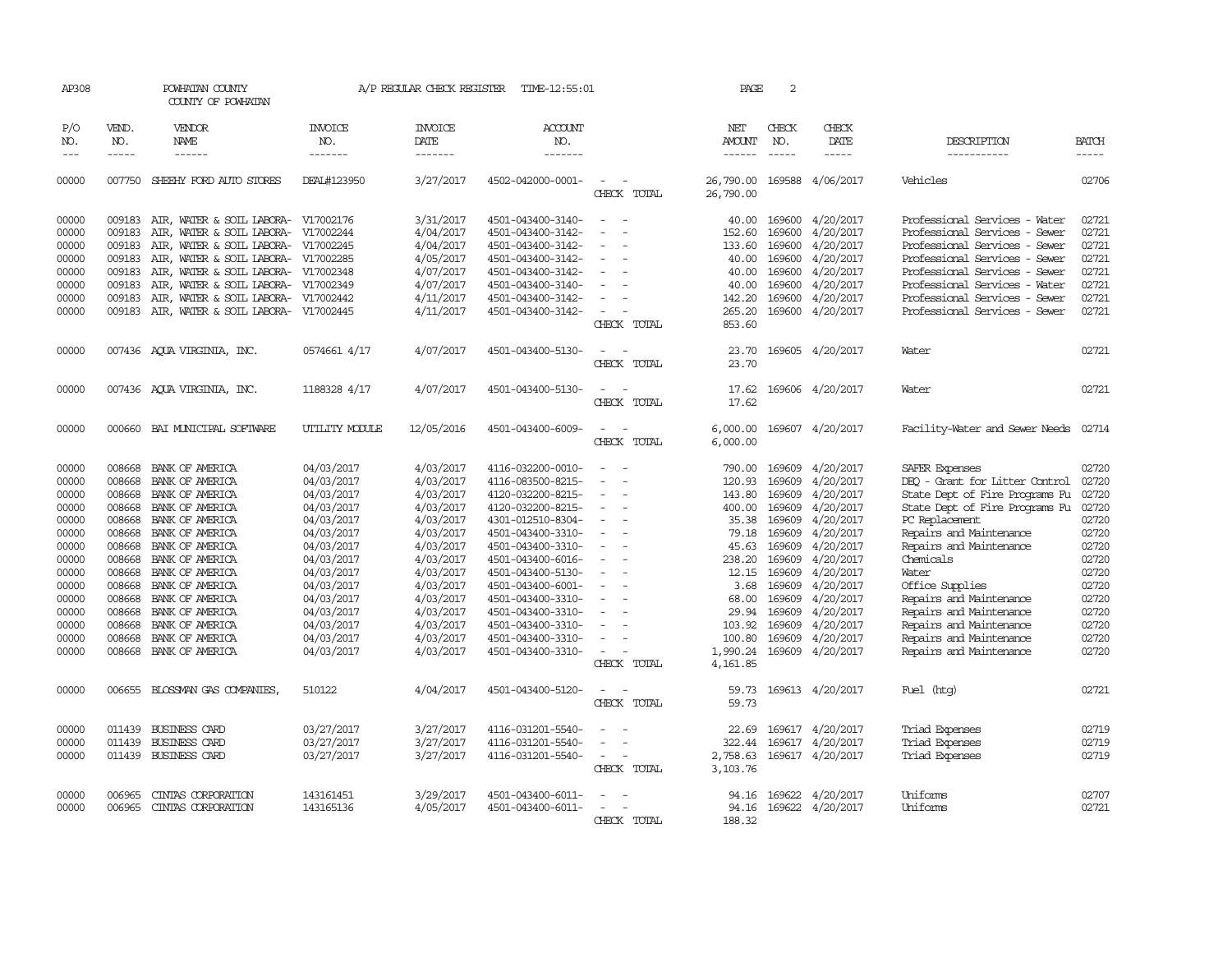| AP308                                     |                                      | POWHATAN COUNTY<br>COUNTY OF POWHATAN                                                                                  | A/P REGULAR CHECK REGISTER                     | TIME-12:55:01                                                 | PAGE                                                                                                  | 3                                                                                                                                     |                                                     |                                      |                                                                      |                                                                                                  |                                           |
|-------------------------------------------|--------------------------------------|------------------------------------------------------------------------------------------------------------------------|------------------------------------------------|---------------------------------------------------------------|-------------------------------------------------------------------------------------------------------|---------------------------------------------------------------------------------------------------------------------------------------|-----------------------------------------------------|--------------------------------------|----------------------------------------------------------------------|--------------------------------------------------------------------------------------------------|-------------------------------------------|
| P/O<br>NO.<br>$\frac{1}{2}$               | VEND.<br>NO.<br>$- - - - -$          | VENDOR<br><b>NAME</b><br>------                                                                                        | <b>INVOICE</b><br>NO.<br>-------               | <b>INVOICE</b><br>DATE<br>-------                             | <b>ACCOUNT</b><br>NO.<br>-------                                                                      |                                                                                                                                       | NET<br>AMOUNT                                       | CHECK<br>NO.<br>$- - - - -$          | CHECK<br>DATE<br>-----                                               | DESCRIPTION<br>-----------                                                                       | <b>BATCH</b><br>$- - - - -$               |
| 00000<br>00000                            | 000860<br>000860                     | DOMINION VIRGINIA POWER<br>DOMINION VIRGINIA POWER                                                                     | 0998223150 4/17<br>1875198911 4/17             | 4/03/2017<br>4/04/2017                                        | 4501-043400-5110-<br>4501-043400-5110-                                                                | $\frac{1}{2} \left( \frac{1}{2} \right) \left( \frac{1}{2} \right) = \frac{1}{2} \left( \frac{1}{2} \right)$<br>$\sim$<br>CHECK TOTAL | 118.86<br>9.23<br>128.09                            | 169637                               | 169637 4/20/2017<br>4/20/2017                                        | Electricity<br>Electricity                                                                       | 02722<br>02722                            |
| 00000<br>00000                            | 000860<br>000860                     | DOMINION VIRGINIA POWER<br>DOMINION VIRGINIA POWER                                                                     | 2907028530 4/17<br>3085476897 4/17             | 4/03/2017<br>4/03/2017                                        | 4501-043400-5110-<br>4501-043400-5110-                                                                | CHECK TOTAL                                                                                                                           | 63.19<br>146.04<br>209.23                           |                                      | 169638 4/20/2017<br>169638 4/20/2017                                 | Electricity<br>Electricity                                                                       | 02722<br>02722                            |
| 00000                                     | 000860                               | DOMINION VIRGINIA POWER                                                                                                | 6656300552 4/17                                | 4/03/2017                                                     | 4501-043400-5110-                                                                                     | $\sim$<br>$\sim$<br>CHECK TOTAL                                                                                                       | 624.72<br>624.72                                    |                                      | 169639 4/20/2017                                                     | Electricity                                                                                      | 02722                                     |
| 00000<br>00000                            | 000860<br>000860                     | DOMINION VIRGINIA POWER<br>DOMINION VIRGINIA POWER                                                                     | 7897055856 4/17<br>9052426195 4/17             | 4/03/2017<br>4/04/2017                                        | 4501-043400-5110-<br>4501-043400-5110-                                                                | $\sim$<br>$\overline{\phantom{a}}$<br>CHECK TOTAL                                                                                     | 2,596.63<br>117.18<br>2,713.81                      |                                      | 169640 4/20/2017<br>169640 4/20/2017                                 | Electricity<br>Electricity                                                                       | 02722<br>02722                            |
| 00000                                     |                                      | 009639 EMS MANAGEMENT &                                                                                                | 030101                                         | 3/31/2017                                                     | 4120-032300-5845-                                                                                     | $\sim$<br>CHECK TOTAL                                                                                                                 | 2,990.75<br>2,990.75                                |                                      | 169644 4/20/2017                                                     | EMS Transport Third Party Bill                                                                   | 02711                                     |
| 00000                                     |                                      | 008336 FERGUSON ENTERPRISES INC.                                                                                       | 1892457                                        | 3/28/2017                                                     | 4501-043400-3310-                                                                                     | $\overline{\phantom{a}}$<br>$\sim$<br>CHECK TOTAL                                                                                     | 121.72<br>121.72                                    |                                      | 169645 4/20/2017                                                     | Repairs and Maintenance                                                                          | 02723                                     |
| 00000                                     |                                      | 010916 FIRST WITNESS SECURITY                                                                                          | IN-2219                                        | 4/12/2017                                                     | 4301-014400-0012-                                                                                     | CHECK TOTAL                                                                                                                           | 21,830.75<br>21,830.75                              |                                      | 169647 4/20/2017                                                     | Access Control - Village Build 02714                                                             |                                           |
| 00000                                     |                                      | 008381 JAMES RIVER PEIROLEUM                                                                                           | 98 <sub>D</sub>                                | 3/31/2017                                                     | 4501-043400-6008-                                                                                     | CHECK TOTAL                                                                                                                           | 412.32<br>412.32                                    |                                      | 169657 4/20/2017                                                     | Gas/Grease/Oil/Vehicle Repairs                                                                   | 02710                                     |
| 00000                                     |                                      | 011807 MALOUF ENGINEERING                                                                                              | 1704121V2                                      | 4/13/2017                                                     | 4301-012510-0001-                                                                                     | CHECK TOTAL                                                                                                                           | 2,500.00<br>2,500.00                                |                                      | 169662 4/20/2017                                                     | Radio Towers/Broadband                                                                           | 02714                                     |
| 00000<br>00000                            |                                      | 011110 MOSELEY ARCHITECTS<br>011110 MOSELEY ARCHITECTS                                                                 | 550394-018<br>550394-018                       | 3/31/2017<br>3/31/2017                                        | 4301-046000-8301-<br>4301-062100-8302-                                                                | $\sim$ 10 $\pm$<br>$\overline{\phantom{a}}$<br>CHECK TOTAL                                                                            | 26,000.76<br>36,018.56<br>62,019.32                 |                                      | 169668 4/20/2017<br>169668 4/20/2017                                 | Water Tower - Village Area<br>RJHS Replacement/Renovation De                                     | 02713<br>02713                            |
| 00000                                     | 008967                               | PACIELLO, BRIGID                                                                                                       | <b>CREEKSIDE PICKR</b>                         | 4/18/2017                                                     | 4116-084000-8200-                                                                                     | $\sim$ $ \sim$<br>CHECK TOTAL                                                                                                         | 250.00<br>250.00                                    |                                      | 169670 4/20/2017                                                     | Earth Day Donations                                                                              | 02715                                     |
| 00000<br>00000<br>00000                   | 000620                               | 000620 R. C. GOODWYN & SONS, INC<br>R. C. GOODWYN & SONS, INC<br>000620 R. C. GOODWYN & SONS, INC 0759727              | 0759106<br>0759174                             | 3/27/2017<br>3/27/2017<br>3/30/2017                           | 4501-043400-3310-<br>4501-043400-3310-<br>4501-043400-3310-                                           | $\overline{\phantom{a}}$<br>CHECK TOTAL                                                                                               | 8.69<br>6.99<br>20.66<br>36.34                      |                                      | 169677 4/20/2017<br>169677 4/20/2017<br>169677 4/20/2017             | Repairs and Maintenance<br>Repairs and Maintenance<br>Repairs and Maintenance                    | 02723<br>02723<br>02723                   |
| 00000<br>00000<br>00000<br>00000<br>00000 | 007325<br>007325<br>007325<br>007325 | RICHMOND OXYGEN CO.<br>RICHMOND OXYGEN CO.<br>RICHMOND OXYGEN CO.<br>RICHMOND OXYGEN CO.<br>007325 RICHMOND OXYGEN CO. | 248151<br>248152<br>249817<br>249818<br>250315 | 3/01/2017<br>3/01/2017<br>3/15/2017<br>3/15/2017<br>3/29/2017 | 4120-032301-6013-<br>4120-032301-6013-<br>4120-032301-6013-<br>4120-032301-6013-<br>4120-032301-6013- | ÷,<br>$\overline{\phantom{a}}$<br>CHECK TOTAL                                                                                         | 35.00<br>88.00<br>39.00<br>32.00<br>23.00<br>217.00 | 169683<br>169683<br>169683<br>169683 | 4/20/2017<br>4/20/2017<br>4/20/2017<br>4/20/2017<br>169683 4/20/2017 | Medical Supplies<br>Medical Supplies<br>Medical Supplies<br>Medical Supplies<br>Medical Supplies | 02709<br>02709<br>02709<br>02709<br>02709 |
| 00000                                     | 008581                               | SIGNATURE SIGN CO.                                                                                                     | $17 - 03 - 28$                                 | 3/30/2017                                                     | 4116-084000-8200-                                                                                     | $\overline{\phantom{a}}$<br>CHECK TOTAL                                                                                               | 140.00<br>140.00                                    |                                      | 169689 4/20/2017                                                     | Earth Day Donations                                                                              | 02709                                     |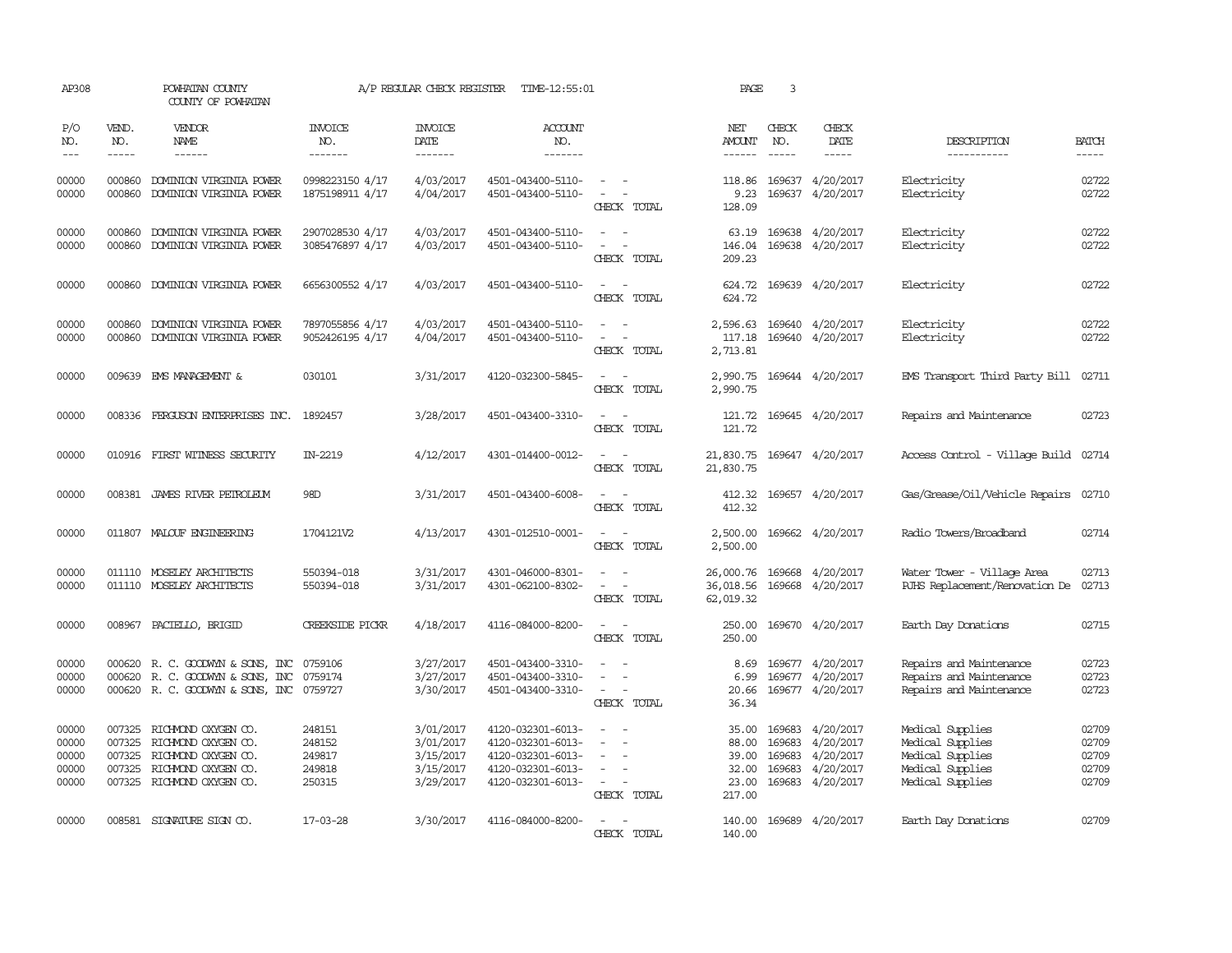| AP308                                                                         |                                                                    | POWHATAN COUNTY<br>COUNTY OF POWHATAN                                                                                                                                                                                                                                                                                                                                     |                       | A/P REGULAR CHECK REGISTER                                                                                        | TIME-12:55:01                                                                                                                                                                             |                                                                                   | PAGE                                                                                  | $\overline{4}$                                                                               |                                                                                                                   |                                                                                                                                                                                                                                                                                                       |                                                                               |
|-------------------------------------------------------------------------------|--------------------------------------------------------------------|---------------------------------------------------------------------------------------------------------------------------------------------------------------------------------------------------------------------------------------------------------------------------------------------------------------------------------------------------------------------------|-----------------------|-------------------------------------------------------------------------------------------------------------------|-------------------------------------------------------------------------------------------------------------------------------------------------------------------------------------------|-----------------------------------------------------------------------------------|---------------------------------------------------------------------------------------|----------------------------------------------------------------------------------------------|-------------------------------------------------------------------------------------------------------------------|-------------------------------------------------------------------------------------------------------------------------------------------------------------------------------------------------------------------------------------------------------------------------------------------------------|-------------------------------------------------------------------------------|
| P/O<br>NO.                                                                    | VEND.<br>NO.                                                       | <b>VENDOR</b><br>NAME                                                                                                                                                                                                                                                                                                                                                     | <b>INVOICE</b><br>NO. | <b>INVOICE</b><br><b>DATE</b>                                                                                     | <b>ACCOUNT</b><br>NO.                                                                                                                                                                     |                                                                                   | NET<br>AMOUNT                                                                         | CHECK<br>NO.                                                                                 | CHECK<br>DATE                                                                                                     | DESCRIPTION                                                                                                                                                                                                                                                                                           | <b>BATCH</b>                                                                  |
| $---$                                                                         | $- - - - -$                                                        | $- - - - - -$                                                                                                                                                                                                                                                                                                                                                             | -------               | -------                                                                                                           | -------                                                                                                                                                                                   |                                                                                   | ------                                                                                | $\frac{1}{2}$                                                                                | $- - - - -$                                                                                                       | -----------                                                                                                                                                                                                                                                                                           | -----                                                                         |
| 00000<br>00000                                                                | 001940                                                             | 001940 STANDBY SYSTEMS, INC.<br>STANDBY SYSTEMS, INC.                                                                                                                                                                                                                                                                                                                     | 03170799<br>03170818  | 3/24/2017<br>3/24/2017                                                                                            | 4501-043400-3320-<br>4501-043400-3320-                                                                                                                                                    | $\sim$<br>CHECK TOTAL                                                             | 153.00<br>313.00                                                                      |                                                                                              | 160.00 169695 4/20/2017<br>169695 4/20/2017                                                                       | Maintenance and Service Contra 02708<br>Maintenance and Service Contra                                                                                                                                                                                                                                | 02708                                                                         |
| 00000                                                                         | 001940                                                             | STANDBY SYSTEMS, INC.                                                                                                                                                                                                                                                                                                                                                     | 03170819              | 3/24/2017                                                                                                         | 4501-043400-3320-                                                                                                                                                                         | $\sim$<br>CHECK TOTAL                                                             | 160.00<br>160.00                                                                      |                                                                                              | 169696 4/20/2017                                                                                                  | Maintenance and Service Contra 02708                                                                                                                                                                                                                                                                  |                                                                               |
| 00000                                                                         | 006722                                                             | SYLNOR HYDRO INC.                                                                                                                                                                                                                                                                                                                                                         | 36193                 | 4/01/2017                                                                                                         | 4501-043400-3320-                                                                                                                                                                         | CHECK TOTAL                                                                       | 518.00<br>518.00                                                                      |                                                                                              | 169698 4/20/2017                                                                                                  | Maintenance and Service Contra 02723                                                                                                                                                                                                                                                                  |                                                                               |
| 00000                                                                         |                                                                    | 007543 SYDNOR, LEON                                                                                                                                                                                                                                                                                                                                                       | WAYNESBORO TRIP       | 4/07/2017                                                                                                         | 4120-032200-8215-                                                                                                                                                                         | CHECK TOTAL                                                                       | 78.01<br>78.01                                                                        |                                                                                              | 169700 4/20/2017                                                                                                  | State Dept of Fire Programs Fu 02714                                                                                                                                                                                                                                                                  |                                                                               |
| 00000                                                                         |                                                                    | 007450 THOMSON REUTERS -                                                                                                                                                                                                                                                                                                                                                  | 835876589             | 4/01/2017                                                                                                         | 4116-021100-6012-                                                                                                                                                                         | CHECK TOTAL                                                                       | 377.87<br>377.87                                                                      |                                                                                              | 169702 4/20/2017                                                                                                  | Law Library Expenses                                                                                                                                                                                                                                                                                  | 02711                                                                         |
| 00000                                                                         |                                                                    | 008365 VA ASSOC. OF MUNICIPAL                                                                                                                                                                                                                                                                                                                                             | 2ND/3RD OTR '17       | 4/04/2017                                                                                                         | 4501-043400-5810-                                                                                                                                                                         | CHECK TOTAL                                                                       | 56.74<br>56.74                                                                        |                                                                                              | 169709 4/20/2017                                                                                                  | Dues/Association Membership                                                                                                                                                                                                                                                                           | 02723                                                                         |
| 00000                                                                         | 008126                                                             | VERIZON                                                                                                                                                                                                                                                                                                                                                                   | 9783082019            | 4/26/2017                                                                                                         | 4501-043400-5250-                                                                                                                                                                         | - -                                                                               |                                                                                       |                                                                                              | 160.18 169710 4/20/2017                                                                                           | Cell Phones                                                                                                                                                                                                                                                                                           | 02712                                                                         |
| 00000                                                                         |                                                                    | 008126 VERIZON                                                                                                                                                                                                                                                                                                                                                            | 9783082019            | 4/26/2017                                                                                                         | 4501-043400-5270-                                                                                                                                                                         | $\sim$<br>CHECK TOTAL                                                             | 460.23                                                                                |                                                                                              | 300.05 169710 4/20/2017                                                                                           | Network Service Cornection                                                                                                                                                                                                                                                                            | 02712                                                                         |
| 00000                                                                         |                                                                    | 011169 VERIZON                                                                                                                                                                                                                                                                                                                                                            | 1357471455Y3/17       | 3/28/2017                                                                                                         | 4501-043400-5230-                                                                                                                                                                         | $ -$<br>CHECK TOTAL                                                               | 41.23<br>41.23                                                                        |                                                                                              | 169711 4/20/2017                                                                                                  | Telephone System                                                                                                                                                                                                                                                                                      | 02709                                                                         |
| 00000                                                                         |                                                                    | 011767 VILLAGE BUILDING COMPANY,                                                                                                                                                                                                                                                                                                                                          | 0003                  | 3/27/2017                                                                                                         | 4301-014300-0002-                                                                                                                                                                         | $\sim$<br>CHECK TOTAL                                                             | 3,060.00<br>3,060.00                                                                  |                                                                                              | 169713 4/20/2017                                                                                                  | Courthouse Flat Roof                                                                                                                                                                                                                                                                                  | 02708                                                                         |
| 00000                                                                         |                                                                    | 007415 VIRGINIA UTILITY                                                                                                                                                                                                                                                                                                                                                   | 03170349              | 3/31/2017                                                                                                         | 4501-043400-3140-                                                                                                                                                                         | $\sim$ $\sim$<br>CHECK TOTAL                                                      | 69.30                                                                                 |                                                                                              | 69.30 169717 4/20/2017                                                                                            | Professional Services - Water                                                                                                                                                                                                                                                                         | 02723                                                                         |
| 00000                                                                         |                                                                    | 011181 WELLS FARGO FINANCIAL                                                                                                                                                                                                                                                                                                                                              | 5003875441            | 4/20/2017                                                                                                         | 4501-043400-3320-                                                                                                                                                                         | $\overline{\phantom{a}}$<br>CHECK TOTAL                                           | 234.62                                                                                |                                                                                              | 234.62 169721 4/20/2017                                                                                           | Maintenance and Service Contra 02714                                                                                                                                                                                                                                                                  |                                                                               |
| 00000<br>00000<br>00000<br>00000<br>00000<br>00000<br>00000<br>00000<br>00000 | 009183<br>009183<br>009183<br>009183<br>009183<br>009183<br>009183 | AIR, WATER & SOIL LABORA- V17002497<br>009183 AIR, WATER & SOIL LABORA- V17002600<br>AIR, WATER & SOIL LABORA- V17002601<br>AIR, WATER & SOIL LABORA- V17002621<br>AIR, WATER & SOIL LABORA- V17002631<br>AIR, WATER & SOIL LABORA- V17002634<br>AIR, WATER & SOIL LABORA- V17002708<br>AIR, WATER & SOIL LABORA- V17002709<br>009183 AIR, WATER & SOIL LABORA- V17002793 |                       | 4/12/2017<br>4/14/2017<br>4/14/2017<br>4/17/2017<br>4/18/2017<br>4/18/2017<br>4/20/2017<br>4/20/2017<br>4/24/2017 | 4501-043400-3142-<br>4501-043400-3142-<br>4501-043400-3140-<br>4501-043400-3142-<br>4501-043400-3142-<br>4501-043400-3142-<br>4501-043400-3142-<br>4501-043400-3142-<br>4501-043400-3142- | $\overline{\phantom{a}}$<br>$\overline{\phantom{a}}$<br>$\sim$ $-$<br>CHECK TOTAL | 362.40<br>40.00<br>152.60<br>158.62<br>133.60<br>40.00<br>40.00<br>152.60<br>1,119.82 | 169800<br>40.00 169800<br>169800<br>169800<br>169800<br>169800<br>169800<br>169800<br>169800 | 4/28/2017<br>4/28/2017<br>4/28/2017<br>4/28/2017<br>4/28/2017<br>4/28/2017<br>4/28/2017<br>4/28/2017<br>4/28/2017 | Professional Services - Sewer<br>Professional Services - Sewer<br>Professional Services - Water<br>Professional Services - Sewer<br>Professional Services - Sewer<br>Professional Services - Sewer<br>Professional Services - Sewer<br>Professional Services - Sewer<br>Professional Services - Sewer | 02726<br>02726<br>02726<br>02726<br>02726<br>02726<br>02727<br>02727<br>02727 |
| 00000                                                                         |                                                                    | 009876 BSN SPORTS, LLC                                                                                                                                                                                                                                                                                                                                                    | 98883818              | 3/27/2017                                                                                                         | 4301-071120-0014-                                                                                                                                                                         | $\overline{\phantom{a}}$<br>CHECK TOTAL                                           | 426.02                                                                                |                                                                                              | 426.02 169808 4/28/2017                                                                                           | Duqout Canopy's                                                                                                                                                                                                                                                                                       | 02727                                                                         |
| 00000                                                                         |                                                                    | 007353 CDW GOVERNMENT, INC.                                                                                                                                                                                                                                                                                                                                               | <b>HLT5967</b>        | 4/07/2017                                                                                                         | 4301-012510-8304-                                                                                                                                                                         | $\overline{\phantom{a}}$<br>CHECK TOTAL                                           | 166.88<br>166.88                                                                      |                                                                                              | 169810 4/28/2017                                                                                                  | PC Replacement                                                                                                                                                                                                                                                                                        | 02726                                                                         |